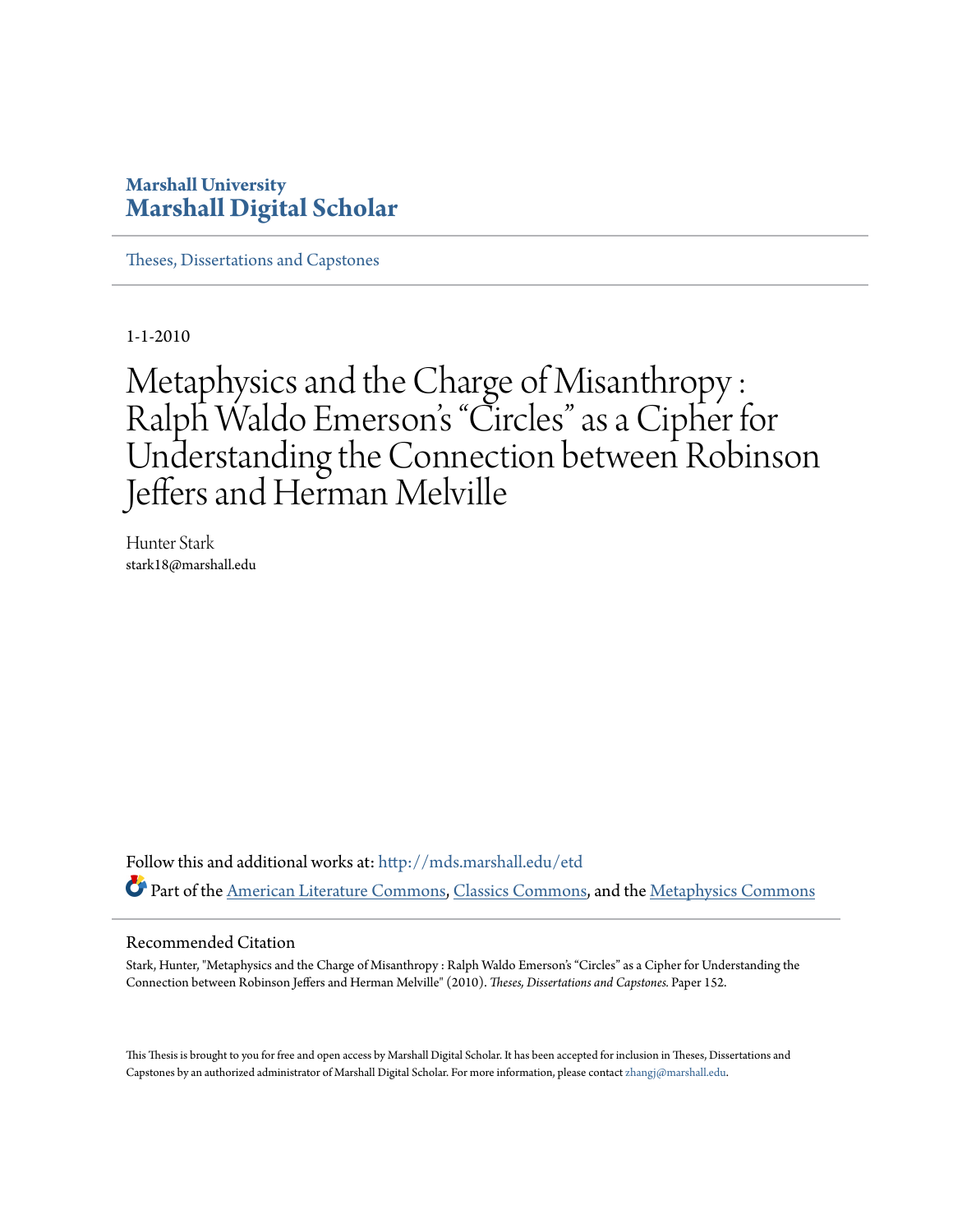# **Metaphysics and the Charge of Misanthropy: Ralph Waldo Emerson's "Circles" as a Cipher for Understanding the Connection between Robinson Jeffers and Herman Melville**

Thesis submitted to the Graduate College of Marshall University

In partial fulfillment of the requirements for the degree of Master of Arts in English

By Hunter Stark

Dr. Katharine Rodier, Ph.D., Committee Chairperson Dr. Mary Moore, Ph.D. Dr. Christopher Green, Ph.D.

> Marshall University May 2010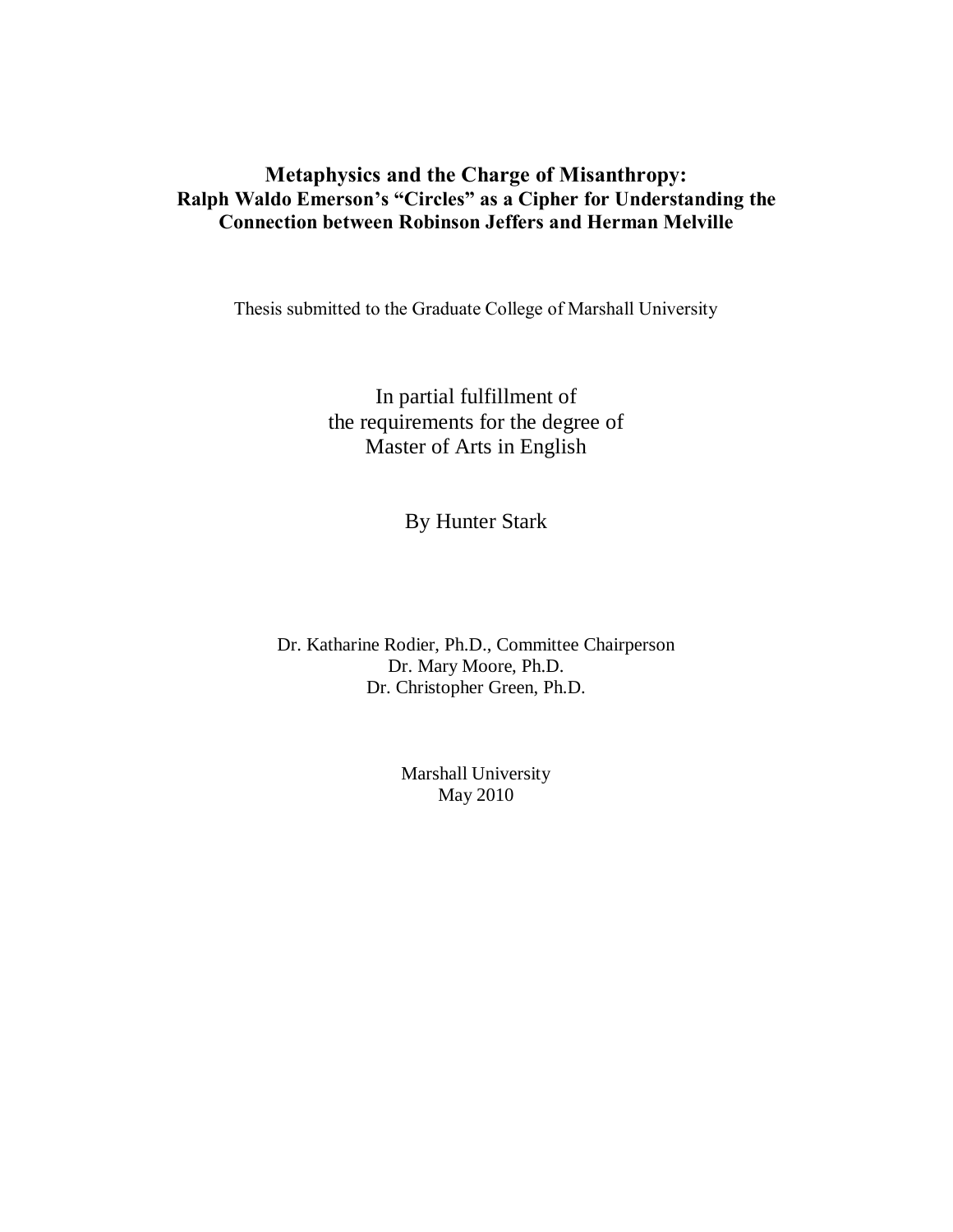#### **Abstract**

Herman Melville's and Robinson Jeffers's metaphysical thoughts reflect Ralph Waldo Emerson's notion of looking towards Nature for discovery; all three writers' observations of Nature influence how they see humanity's place in existence. Both Melville and Jeffers observe Nature decentralizing humanity, which distinguishes their views from Emerson's. Where Jeffers's verse sternly voices this message, openly criticizing the anthropocentric viewpoint, Melville utilizes humor, subtly confronting the anthropocentric proponent and downplaying humanity's power. Jeffers garners the label of misanthrope, whereas Melville's metaphysical realm in *Moby-Dick* largely escapes this charge with the masking quality of his humor.

Comparing both writers' texts to an Emersonian observance of Nature reveals Jeffers's and Melville's ideas of humanity's place in the cosmos. While observing the confluence of agreement in their conclusions, readers can delineate the effect of the tones employed by Jeffers and Melville. Such close reading can reveal the influence of Emerson, the similarity of metaphysical notions between Jeffers and Melville, and the effect of humor on a reader's reception.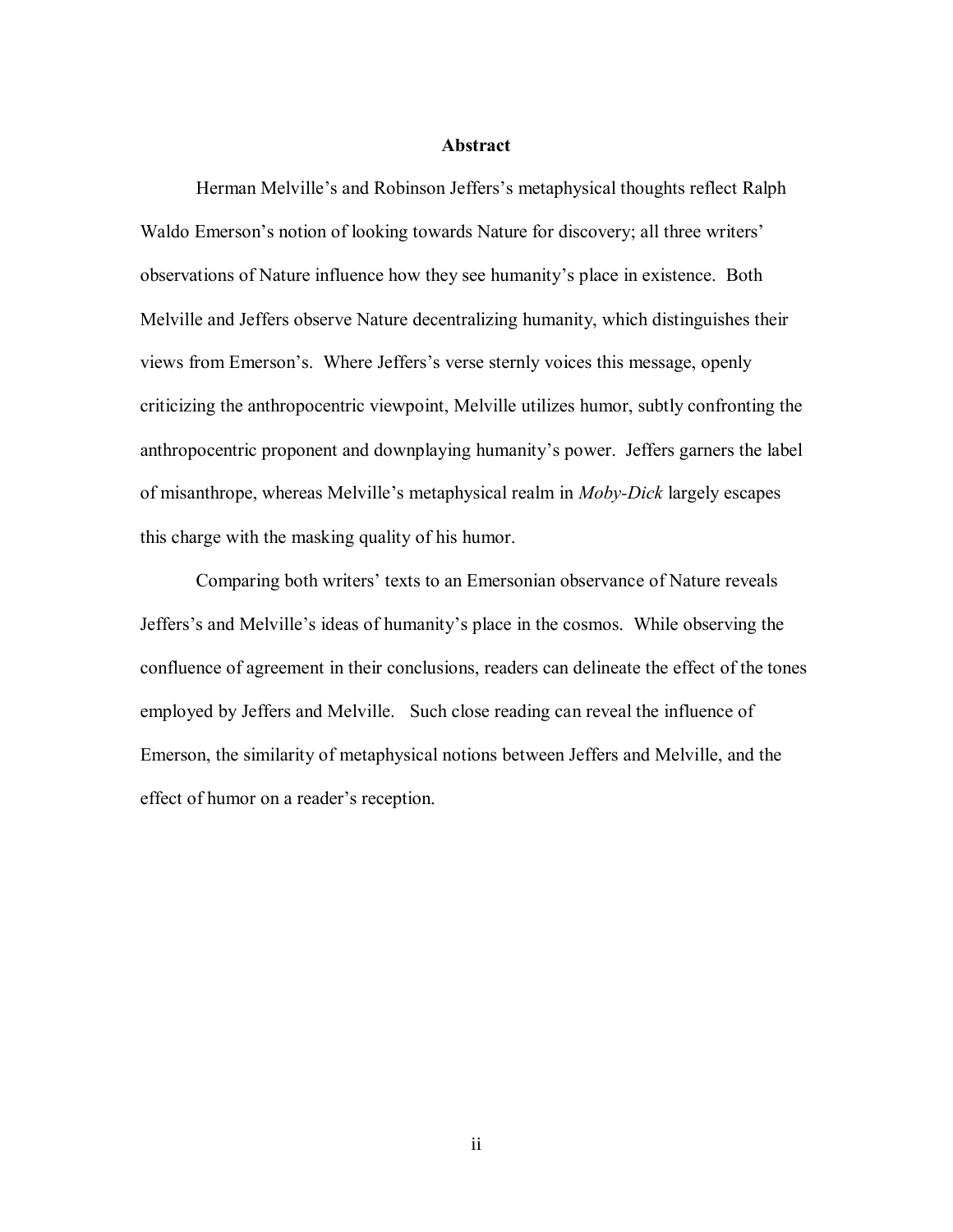#### Acknowledgements

I thank my committee members Dr. Katharine Rodier, Dr. Mary Moore, and Dr. Christopher Green for their patience, above all, and their input throughout the writing process. Their efforts helped make this final product.

I would also like to thank Dr. Bernard Queen for the Lamina Faye Maynard Queen Memorial Graduate Research Scholarship. His contribution afforded me a first hand look – primary research – at Robinson Jeffers's perspective on the Californian coast; that experience greatly impacted this paper and will never be forgotten.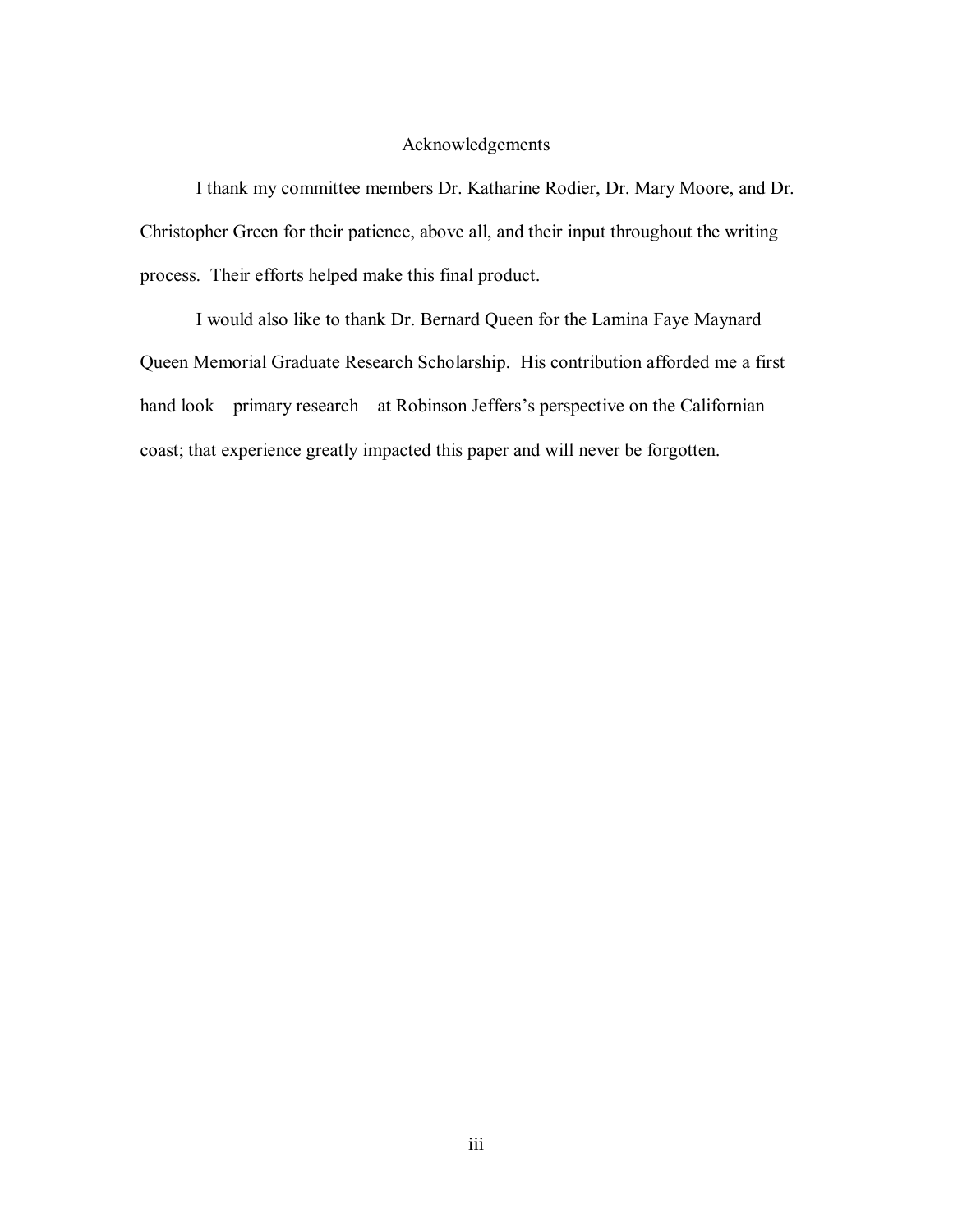# Table of Contents

| Chapter One: Looking to Nature |  |
|--------------------------------|--|
|                                |  |
|                                |  |
|                                |  |
|                                |  |
|                                |  |
|                                |  |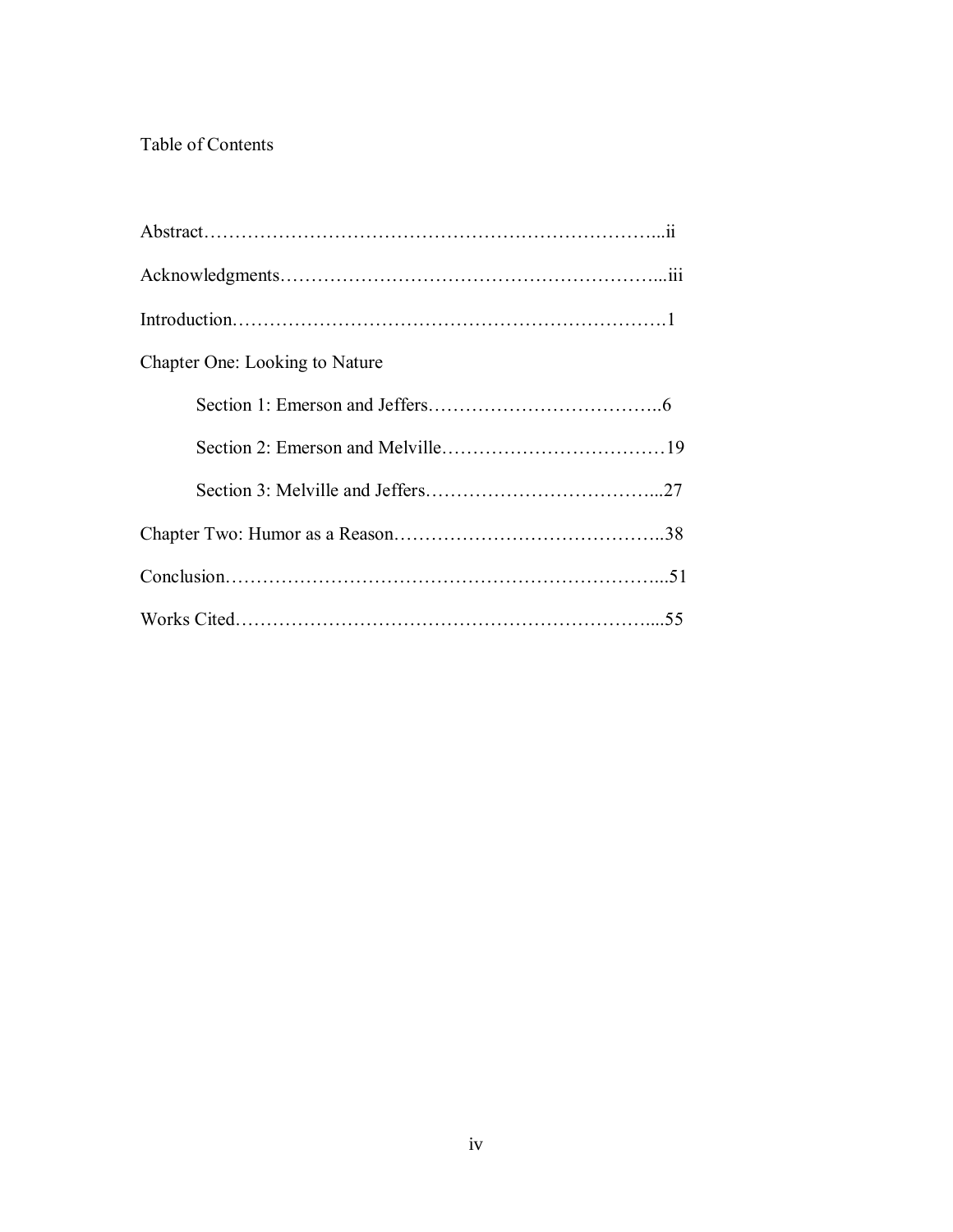#### **Introduction**

Robinson Jeffers"s poetry espouses a distinctive view of what it means to live as a human – that humanity is not the reason for existence rather only a part of it. Under scrutiny a reader can discover how many of his views accord with Herman Melville's metaphysical considerations in *Moby-Dick*. Because of Ishmael"s ironic tone, the correlation is not obvious; the tone masks the viewpoint, for some a disagreeable one, that humanity is not central to the universe, let alone in a superior position. Some of these disagreeing types are disparaging persons and tend to dismiss Jeffers"s poetry as misanthropic, while *Moby-Dick* eludes this dismissive charge. Using Ralph Waldo Emerson"s directive to look toward Nature for a deeper understanding of the human being, both Jeffers and Melville conclude that humans comprise only a small part of the universal flux (the metaphorical ubiquitous tides of the oceans especially exhibit the flux). This fact clearly separates the latter two writers from Emerson. Regardless, Emerson's directive provides a starting point of discussion about two American authors' similar philosophical views. To start: look to Nature to discover humanity.

Describing his familiar Californian coastline, recapturing the Greek tragedies of Aeschylus, Sophocles, or Euripides, or intertwining both the coastline scenes and tragedies with authoritative effect, Jeffers"s poetry articulates a metaphysics that faces the churning Pacific Ocean, embracing its beautiful violence. "Inhumanism" is the word for his philosophy: turn away from humanity and embrace the surrounding beauty to gain its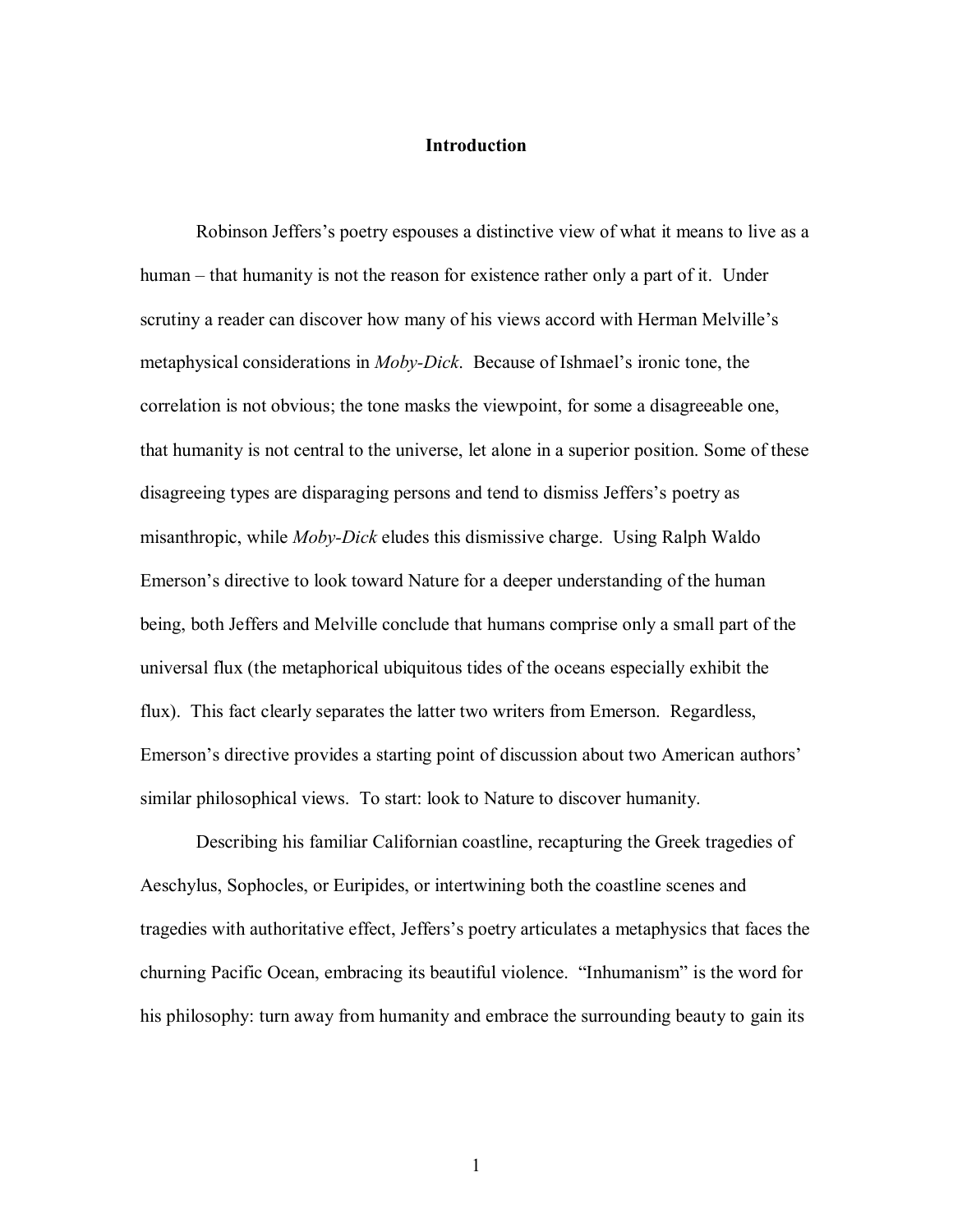transhuman significance  $(SP 721)$ .<sup>1</sup> Humans have the ability to do this because of their conscious minds. This is Emerson"s reason for giving humanity an elevated station: the conscious quality of a human"s life allows for consideration of beauty in existence. Jeffers believes the end of existence is beauty, though beauty may be little more than our word for our feeling of it, hence transhuman significance: because humans perceive the idea of beauty as humans and then attach the meaning to the word, it represents the idea of beauty; God as a whole or other parts of nature may, and most likely do for Jeffers, perceive the beautiful in a different way.

Much of Jeffers's recondite philosophy emerges from his personal observation of Nature, though he also read extensively when young and throughout adulthood. These readings understandably influence him too. Of these readings Emerson affects him greatly because of his directive to look to Nature for understanding. An ideal example of Nature informing Jeffers's understanding comes from the Pacific coastline's ruggedness. The truth he sees in Nature is the constant strain of continued existence: he "has seen these ways of God: [he] know[s] of no reason / For fire and change and torture and the old returnings," such as the tides of the Pacific ("Apology for Bad Dreams" *SP* 144). The ubiquitous tension permits beauty, and this consideration finds eidetic reproduction in his verse. Whereas Emerson feels Nature is the symbol of God, helping humanity discover the truth in the predominant, Emersonian soul, Jeffers finds Nature as its own purpose. Further delineating his metaphysics, Jeffers writes that the soul of a human dissipates – the death scenes in "Cawdor" support this, as Martial and Hood"s bodies decompose and

<sup>1</sup> All references to Robinson Jeffers"s poetry will have a *CP* for his *Collected Poetry* with the volume number following and then the page number. *SP* and *SL* respectively stand for his *Selected Poetry* and *Selected Letters*.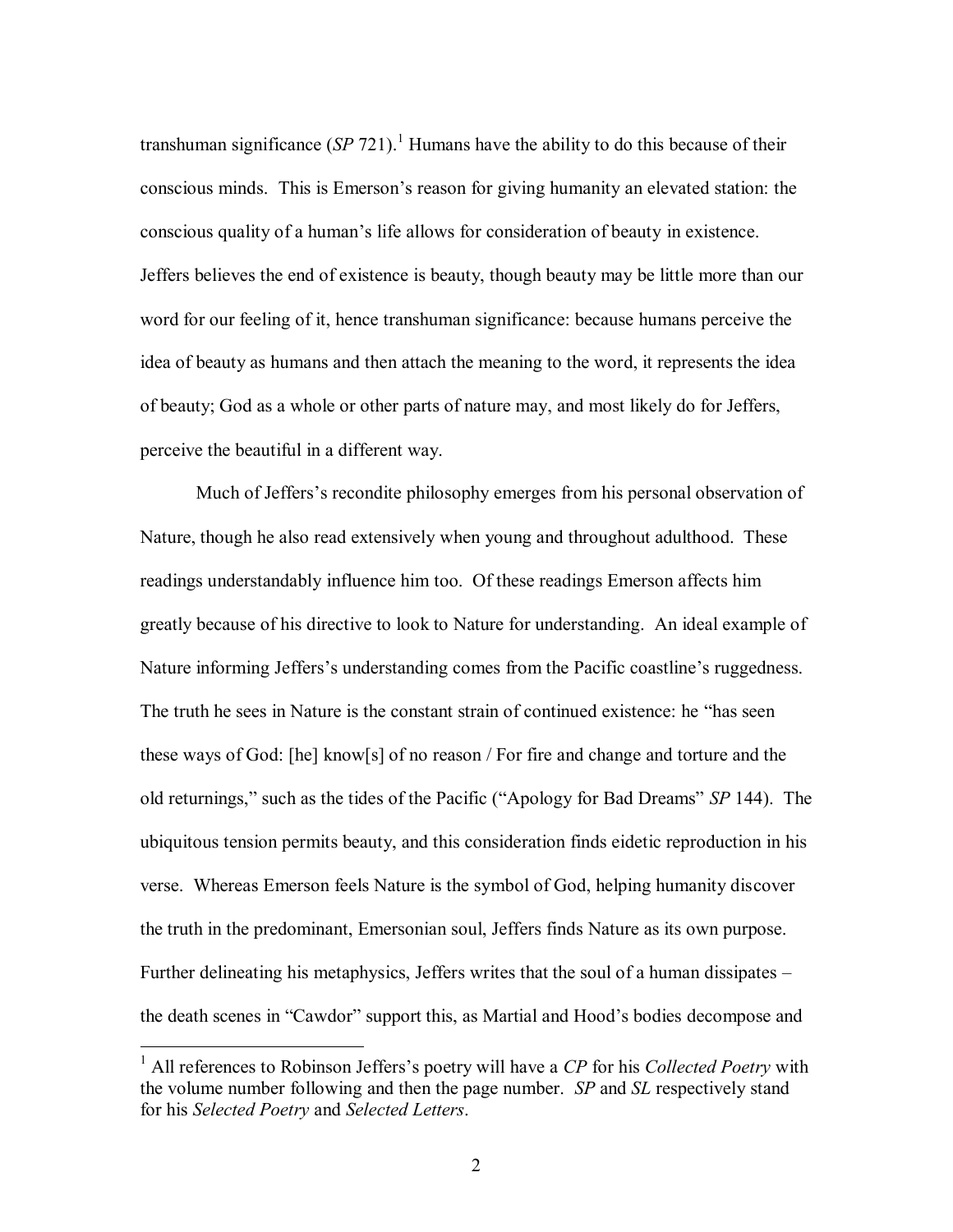the nerve "cells bec[o]me unfit to express / Any human or at all describable form of consciousness. //…The personal show [the individual"s body and soul] [is] over" (*CP I*: 451). But like Emerson, Jeffers feels that observing Nature permits humanity to uncover Truth in conjunction with Beauty. One truth, for Jeffers, is that the totality of Nature, extending to the broader universe, is God (in "At the Birth of an Age," "the Hanged God's" soliloquy provides support [*CP II*: 481-4]; many other instances appear in Jeffers"s poetry), and humanity is simply a part of God with no greater importance than any other part. This distinction between the two shows an evolution in Jeffers"s thought since his encountering Emerson. Clearly there is a difference, as Emerson sees Nature as a tool for a human, whereas Jeffers sees a human as only a part of Nature – or even a tool of God –, but the expression of each writer"s metaphysical idea – in terms of vocabulary choices and images of Nature – still bears considerable relation to the other. As Alan Brasher notices, "Jeffers and Emerson are very much in agreement [of the transcendent effect nature has on a human"s spirit]; however, the character of a [hu]man"s intercourse with nature clearly separates the two" (149).

After reading *Moby-Dick* with these thoughts on Emerson and Jeffers"s relationship, I found similar correlation with Melville too. Strains of Emerson"s ideas appear in Herman Melville"s *Moby-Dick*, too, whether directly influenced by Emerson"s writing or not (Sten 32). More often than not, Melville's ideas correspond more closely with Jeffers's "inhumanistic" view, though on the surface it does not always appear so. The sailor"s lifestyle certainly permits Melville to see humanity"s relationship with Nature from a different perspective than Emerson metaphorically behind the pulpit facing a congregation of people. Like Jeffers, Melville experiences the incredible beauty of the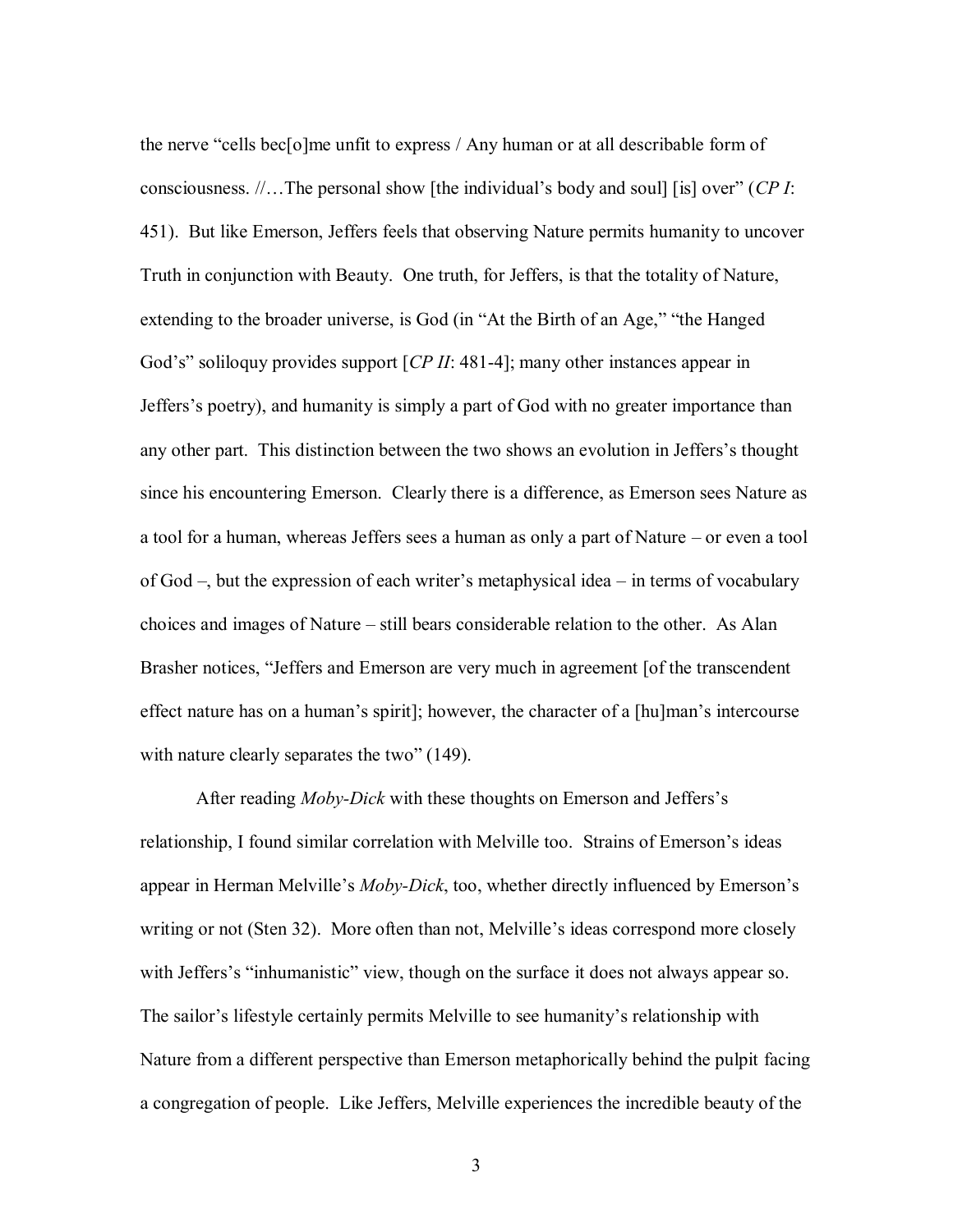ocean *and* its destructive, ever-changing, relentless power. His view of Nature expressed in *Moby-Dick* may be seen in the enigmatic white whale and the consistent images of the sea; his characters" meditations while at sea express his vacillating opinions, which range from championing Pantheism to mocking Transcendentalism. Even with these ranging opinions, it is, more so, the sardonic expressions of Ishmael that tend to conceal Melville"s metaphysical opinions and thus makes the comparison to Jeffers not readily apparent. Regardless, the discussion of humanity"s place in existence – with an evolving sense of humanity"s relationship with Nature – appears in Melville"s novel as in Emerson and Jeffers's works, yet Jeffers's writings receive the charge of misanthropy more often.

The approach to existential conversation in terms of style and content naturally differs between these three authors' writings. Whereas Emerson begins with humanity, placing the importance of discovery in terms of a human"s experience and life, Jeffers intentionally turns away from humanity to reveal the nature of the "divinely superfluous beauty" that he sees manifest in Nature; he denies an anthropocentric worldview without representing a misanthropic one. Jeffers's poetry portrays human lives to reveal his perception of truth, which supposes that the pain and tragedy of humanity is merely the manifest condition of existence; the chance to observe Beauty is enough to warrant the harshness of life. Melville utilizes humans' lives in order to uncover the essentials of existence, similar to Emerson"s use of Nature, but Melville, like Jeffers, warns of the indifference the rest of creation manifests towards humanity, moving away from Emerson"s anthropocentric ideas. Melville softens this message, though, with Ishmael"s humorous storytelling, a marked difference from Jeffers's poetry's blunt decrees, violent actions, or even incestuous relations.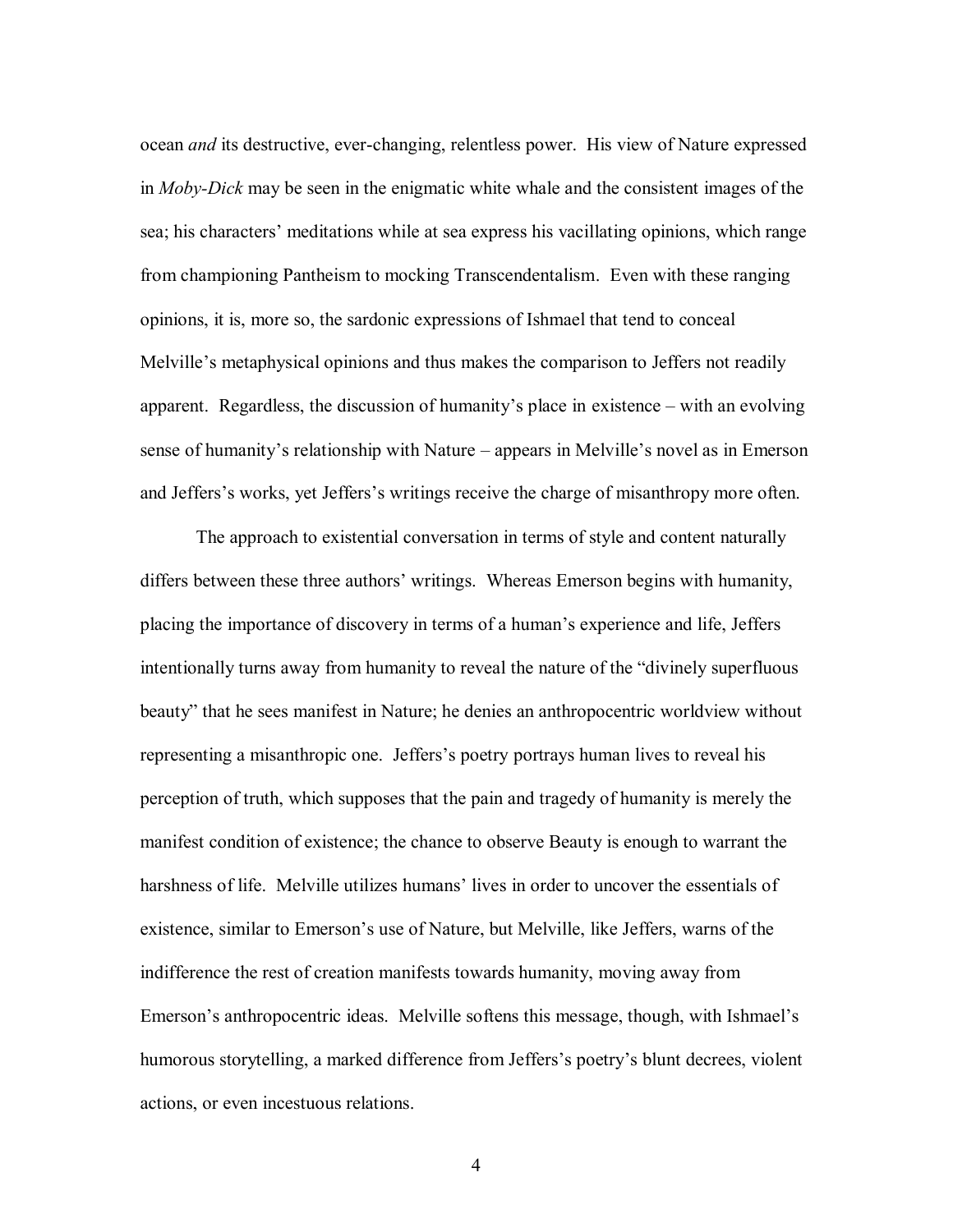This thesis moves in two chapters. The first compares each writer"s metaphysics with the others, beginning with the relationship between Emerson's and Jeffers's metaphysics because the idea for the paper came from that connection; it ends with Melville and Jeffers's association because of their similar perspectives of humanity's place within Nature and, intriguingly, their writings" disparate receptions when voicing those similar perspectives. After examining the interplay between the three writers" metaphysical ideas, the seeds of Emerson"s influence and the similarities between Jeffers and Melville"s existential ruminations, the second chapter shows how Melville"s humor shields *Moby-Dick* from a misanthropic charge that Jeffers's metaphysics so often acquires. The thesis structure elucidates the similar metaphysical viewpoints of Jeffers and Melville, deriving from their observations of Nature, and closes with the delineation of tone between Jeffers"s and Melville"s writings that, in turn, enforces the *why* in the disparity of reception.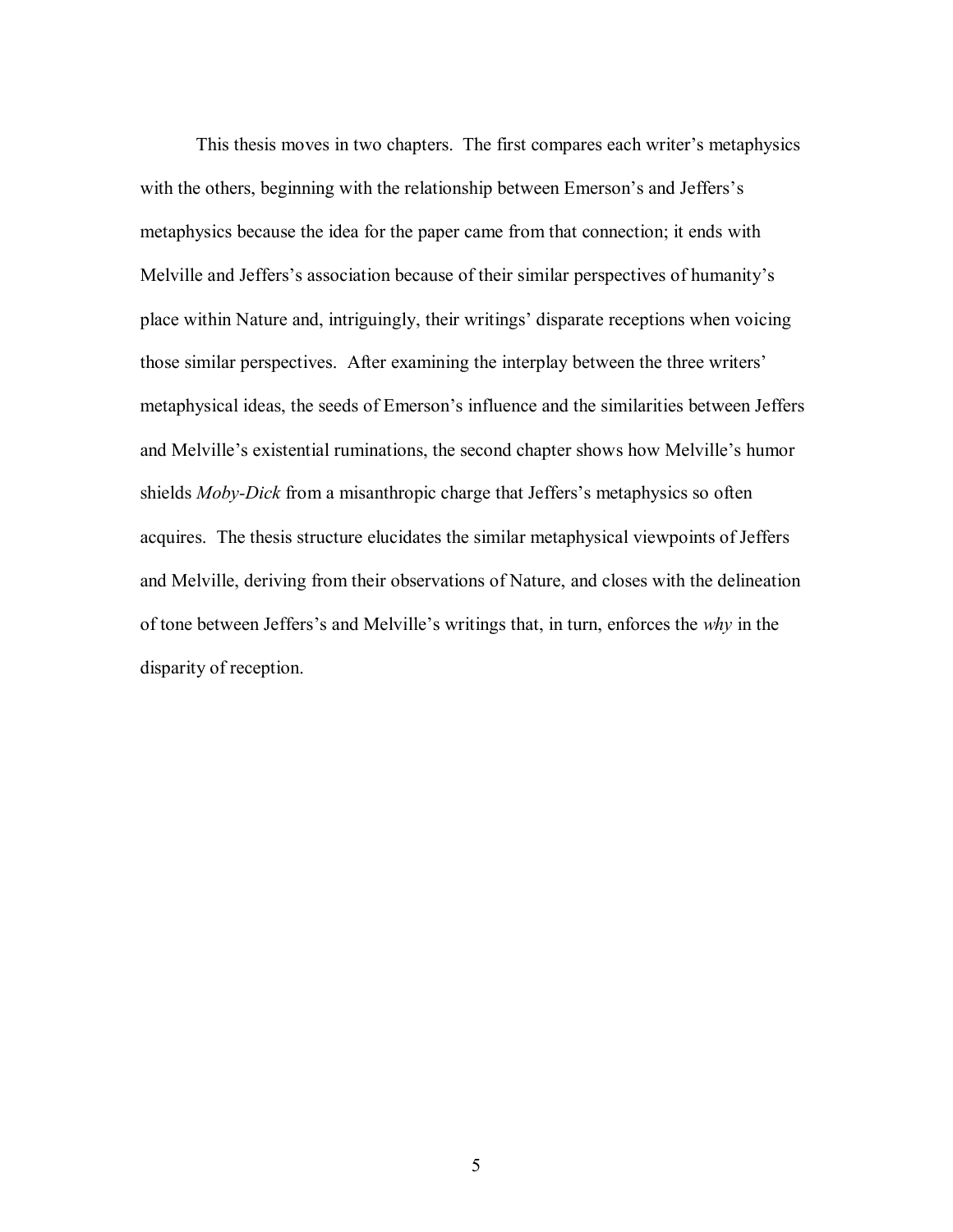### **Chapter I: Looking to Nature: The Relationship between Emerson, Jeffers, and Melville**

#### *Section 1: Emerson and Jeffers*

The eye is the first circle; the horizon which it forms is the second; and throughout nature this primary figure is repeated without end. (Emerson "Circles" 252)

This first sentence of "Circles" tells much about which direction Ralph Waldo Emerson"s thought moves: it begins with a human"s eye and states that what the eye perceives it creates, or "forms." The fourth sentence of the essay starts with the word "We," reinforcing the reading that the eye is a human one. Emerson then asserts that the rest of nature conforms to the eye"s image, a circle with a center; the center is the "I." The "I" is "the highest emblem," or symbol, "in the cipher," or the secret or key, "of the world," so that the self is the way to understanding (Emerson "Circles" 252). Therefore, the essay is "anthropocentric," meaning he "regard[s] humankind as the center of existence" (Oxford American Dictionary). Emerson the philosopher starts with a human and projects him outwards to decipher the world, as Charles Gray Shaw asserts in 1914 when he says that, for Emerson, ""I am' is categorical; all else... is purely hypothetical" (69): the only thing unconditionally evident is the self and its existence – everything else remains uncertain. For Robinson Jeffers, in stark contrast, this Cartesian starting point does not arise because the existence of everything is more fundamental than the transient existence of humanity, the Earth, or even the Sun ("The Beauty of Things" [*CP III*: 369], "Nova" [*CP II*: 530], etc.); however, to be sure, his materials and methods never reach much beyond the rants of his characters', such as Reverend Barclay and the old Gore ranch caretaker soliloquies. The result is that Jeffers"s metaphysics decentralizes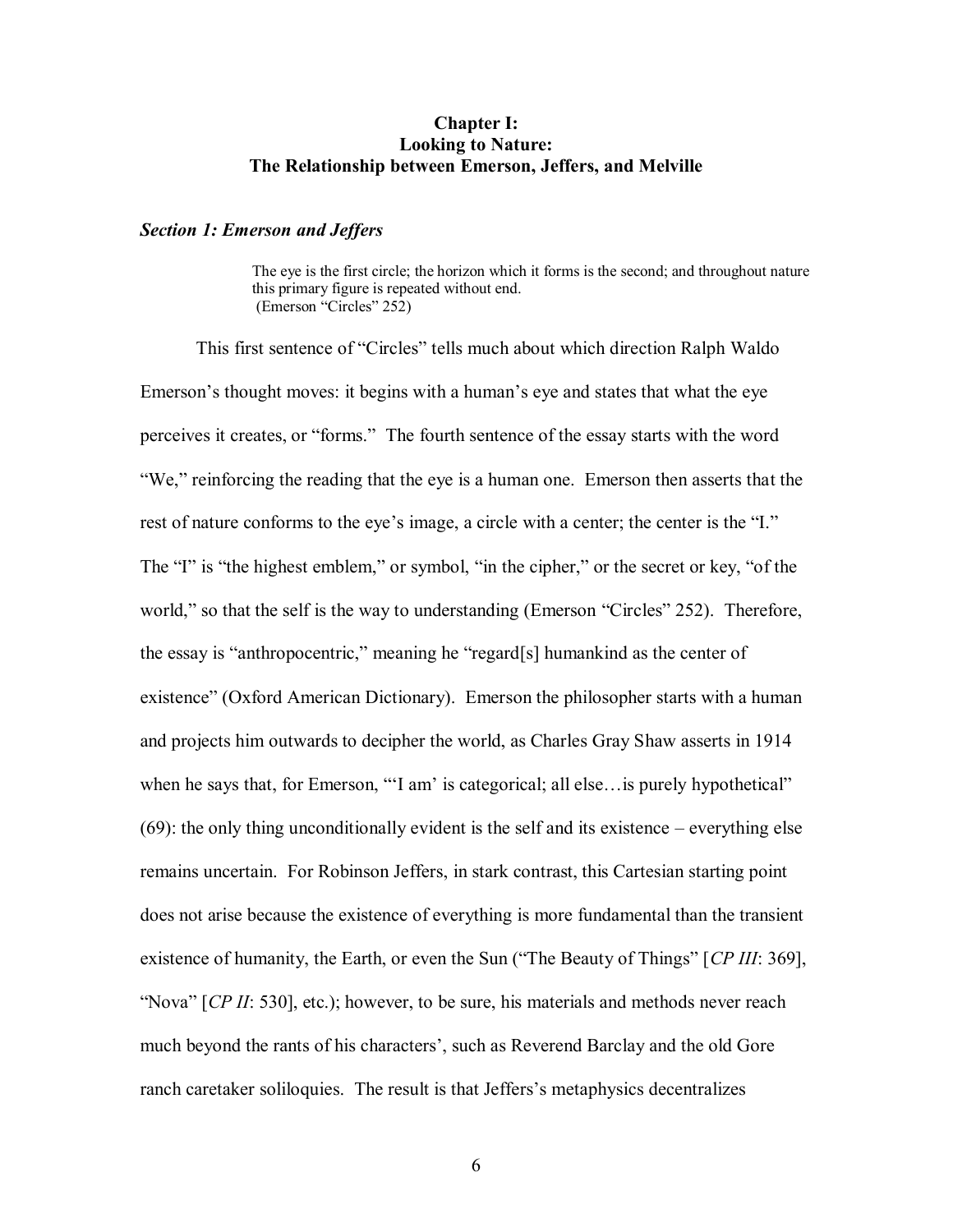humanity; in contrast, Emerson places the import of existence on the human when he starts by saying imitation of the eye produces everything else.

From its starting point, "Circles" constantly works back towards the human and its faculty of thought; Emerson turns inward, which is the greatest difference between Emerson and Jeffers's metaphysical thinking. In Emerson's essay "Nature," a reader learns that underneath the "not-me" of a human – which is the body, art, and Nature – and more true lies the "me," and this roots his soul in something far greater than humanity's transient time on Earth. The essay "Circles" divines things beyond a human's factual scope (for example, "[p]ermanence is but a word of degrees," for a human can never truly understand permanence nor infinity ["Circles" 252]), but this is only so a human utilizes these bits of wisdom for *its* improvement and exultation, the ideal of conjoining with God as the "me": "The immortality of man is as legitimately preached from intellections as from the moral volitions," so Emerson finds humanity"s conscious abilities, its faculties of learning, a reason for humanity"s impermanence, as much as from the religious sense of being morally upright ("Circles" 266). Thus, Emerson advocates the study of Nature to benefit the individual human. Jeffers, on the contrary, considers the things of nature valuable to a human, but not necessarily for *a human's* own glory ("Post Mortem" [*CP I*: 204-5], "On Building with Stone" [*CP I*: 394], "An Artist" [ $CP I: 390$ ]). The conscious mind is for learning<sup>2</sup>, and a human is "one of God's sense-

 $2^2$  Here I am considering just the conscious mind, rather than the subconscious, intuitive, or instinctual minds that react. Learning is a process that requires consideration of past events against present options. Other animals learn, but at considerably slower rates and often through instinctual reactions. An animal may learn a trick that brings it pleasure or sustenance, but it does not comprehend or understand it has learned a trick; it only desires the ends without reflection.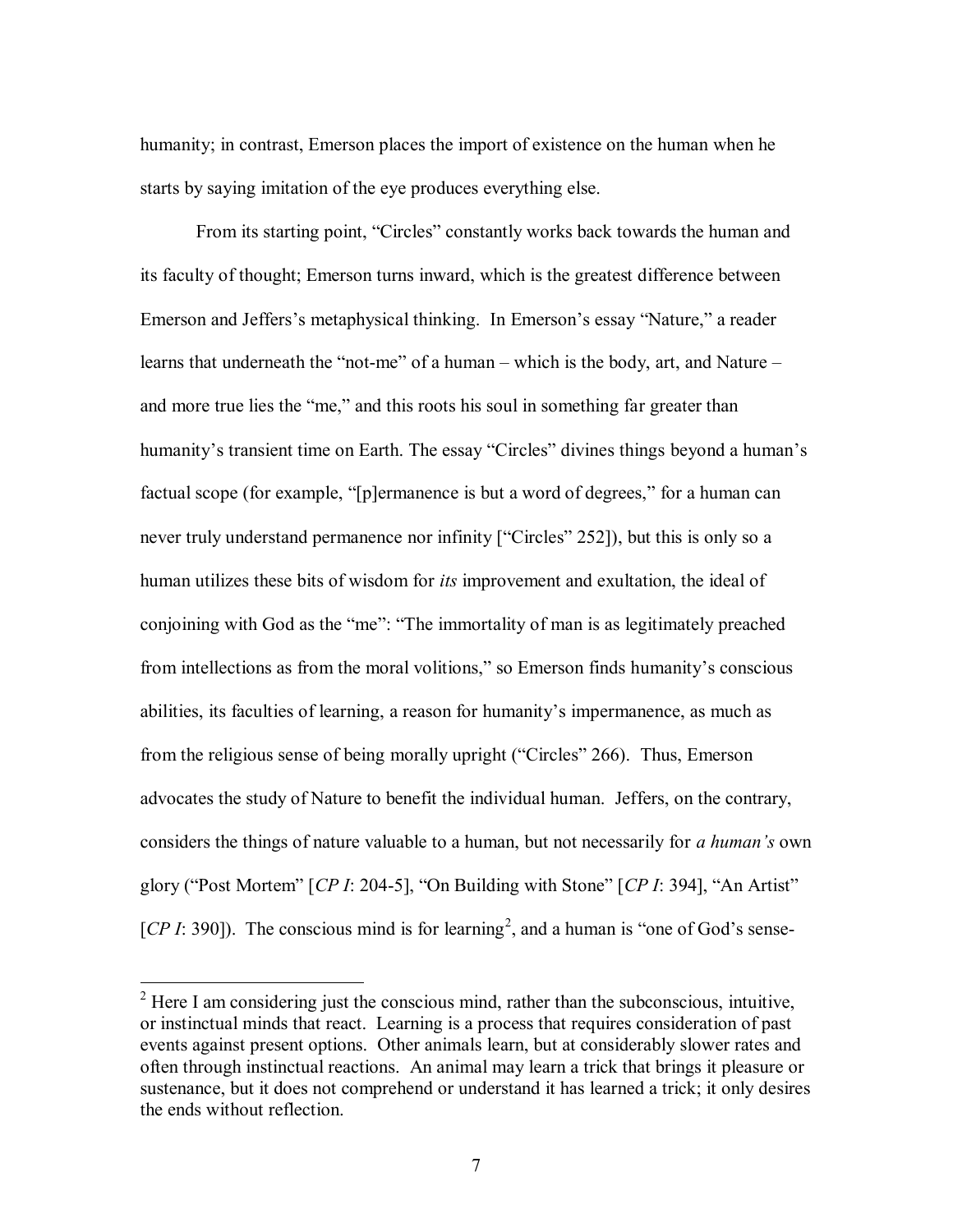organs" meant to discover things about that perfect complete ("Untitled" *SP* 693). Jeffers is saying that a human is only part of the whole, while Emerson feels it is a key part, if not all. This is the greatest point of separation between Emerson and Jeffers; the former feels an individual soul is greatly, if not solely, important, as evinced by the things of Nature serving it, while the latter feels that the individual serves the whole that he calls God.

Even as Emerson sees that "[e]verything looks permanent until its secret is known," which seems to marginalize humans (and certainly all other things, too), he declares that the "life of man is a self-evolving circle, which, from a ring imperceptibly small, rushes on all sides outwards to new and larger circles, and that without end" (253): he is declaring a human"s everlastingness since "everything" is every thing other than a human – if not it would be contradictory because the use of "self-evolving" and "rushes" describes the "life of man," denoting measurements of time and space. There is contradiction between the two statements above from Emerson. Certainly someone as thoughtful and skilled as Emerson reconciles these statements – if only because these sentences occur in adjacent paragraphs. At one level these statements reflect ideas brought forth in "Nature": "Each creature is only a modification of the other": "Unity…lies under the undermost garment of Nature"; "it (Nature and Unity) pervades Thought"; "Every universal truth…implies or supposes every other truth" (Emerson 23). Really these quotations are taken at chance from the pages of that essay. Almost every page asserts that a human is to use Nature to discover, or recover, its unity with God, making Nature a tool for humanity to become the "me." Emerson justifies his seeming inconsistency in "Circles" when he says, "By going one step farther back in thought,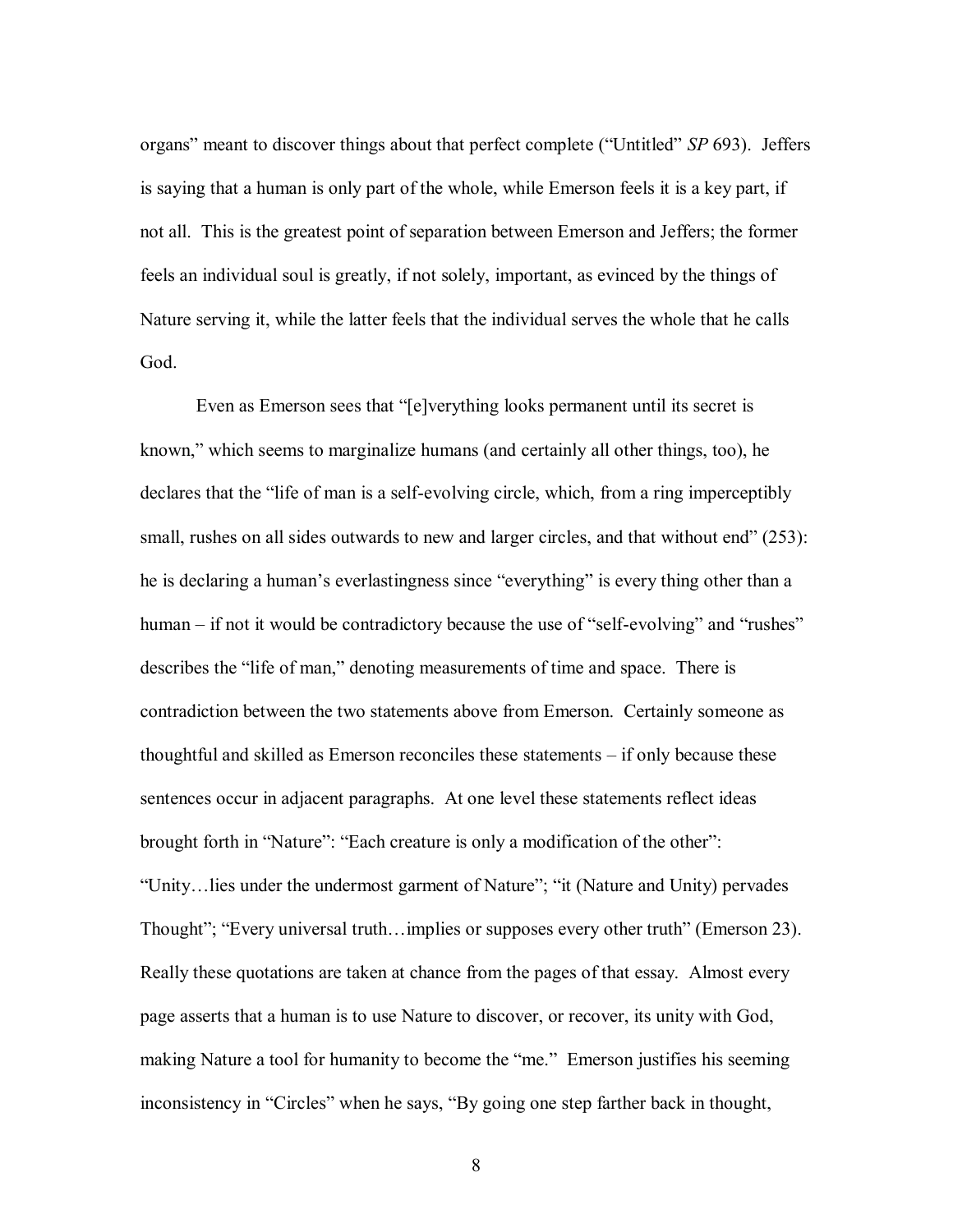discordant opinions are reconciled by being seen to be two extremes of one principle and we can never go so far back as to preclude a still higher vision" (255). So how can everything not be permanent while a man self-evolves without end? The start is that a human's soul, which manifests itself in thought, dwells, or is part of, the larger soul of existence: "Every man supposes himself not to be fully understood; and if there is any truth in him, if he rests at last on the divine soul, I see not how it can be otherwise" ("Circles" Emerson 254). If a human is not "*fully* [it. added] understood," it is because there is more to be explained; if there is "truth" in the human, and here connoting truth as God, then to understand the human is to understand God because the human's thought will not "rest" until it reaches the "divine soul" or God. Since there is "no end in nature" – because God is "the Unattainable" and the things of nature the words of God meant to help humans understand God – a human who continues thinking, considering the things of nature, the words of God, will never reach an end since God is unattainable. But, again, *everything* is not permanent, only the "self-evolving" human "rushing outwards."

The reconciliation of these conflicting declarations is in "Nature": "Words are finite organs... [that] cannot cover the dimensions of what is truth" (23). "Everything" refers to the infinitely divisible parts that both Jeffers and Melville acknowledge, but not the totality that is the infinite, "the moral fact of the Unattainable, the flying Perfect," or more simply God (Emerson "Circles" 252). Without construing the word "everything" as such, Emerson contradicts himself. Though this reading absolves<sup>3</sup> Emerson from inconsistency (in this instance), it does not negate his anthropocentric focus, and in

 $3$  As Dr. Katharine Rodier points out, to Emerson his whole philosophy does.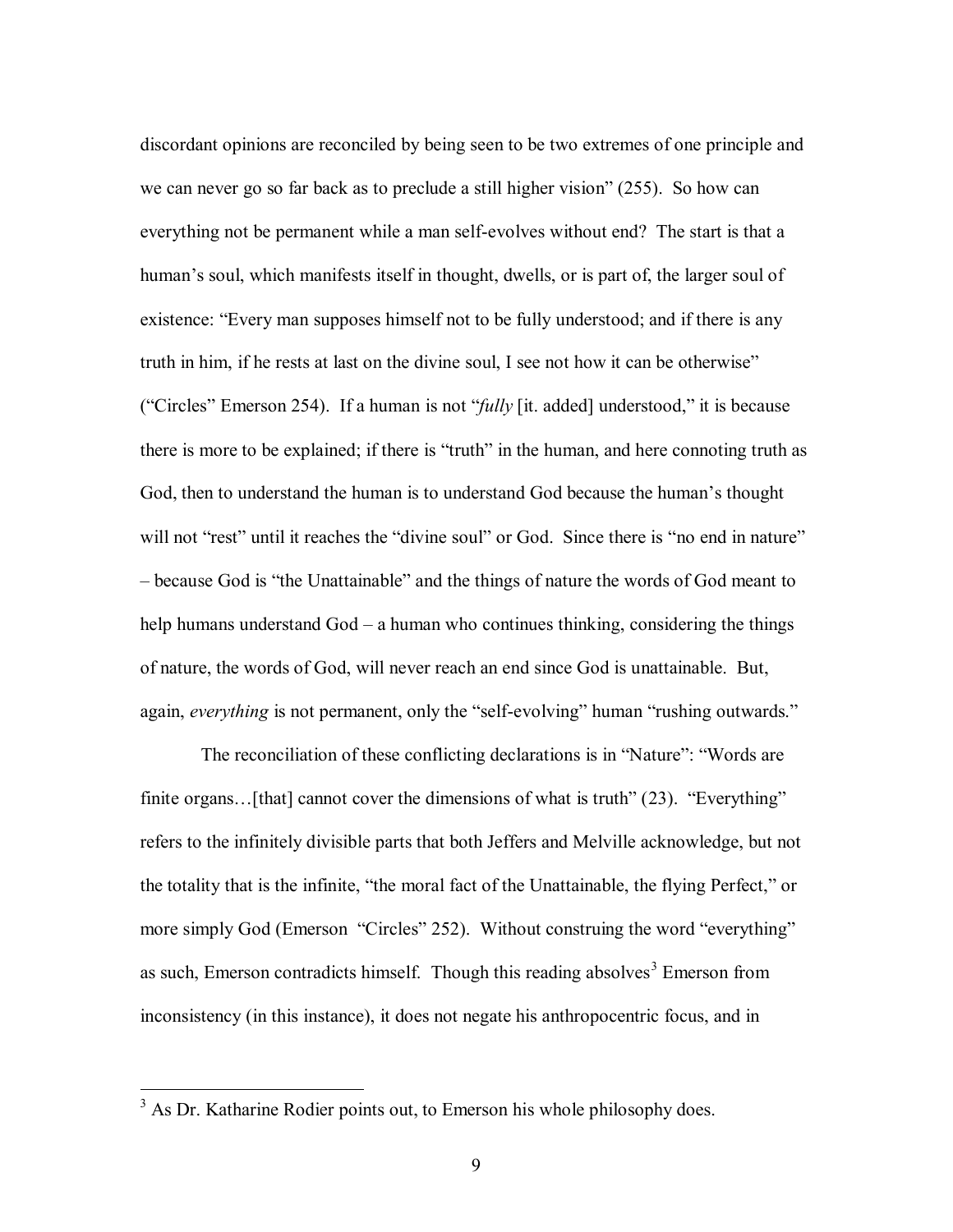regard to its focus on language, a utility of man, it reinforces the looking inward toward humanity of his writings.

Emerson consistently returns to a human, or a human"s spirit/thought, as the start of and measure for the manifest natural world. The natural world merely performs an act for humanity so that humans may better know God in order to conjoin with the "me": the things of nature "are words of God" (Emerson "Circles" 258). Words, Emerson relates, only find necessity when there is discordance between people. Literature, composed of words, forms larger and more complex symbols of metaphor, creating a "point outside the hodiernal circle…whence [a man] may command a view of [a man"s] present life" ("Circles" 257). That is, literature allows for an explanation of the instance a writer writes as a way for others (or the writer, anachronistically applying Derrida) to understand the writer, the time, or the subject without being inside of the *hodie* (*hodie* is Latin for "day"). The word "circle" throughout "Circles" represents a completeness, in most instances referring to the life of a human, but in this case applicable to a work of a human.

Jeffers"s coastal Californian tragedies ("Tamar," "Roan Stallion," "Women at Point Sur," "Cawdor," etc.) and Melville"s voyages (*Moby-Dick*, *Typee*, *Omoo*, and *White-Jacket*) provide examples of hodiernal circles, as each type of story allows a reader to engage an otherwise distant environment for most readers. So a human may compose a "circle" of literature in order to make the "circle" of its life expand beyond the hodiernal circle within which it exists, creeping towards permanence. Therefore, if natural things "are words of God" and part of a man's day, Emerson implies disconnection between God and humanity, as language allows for understanding between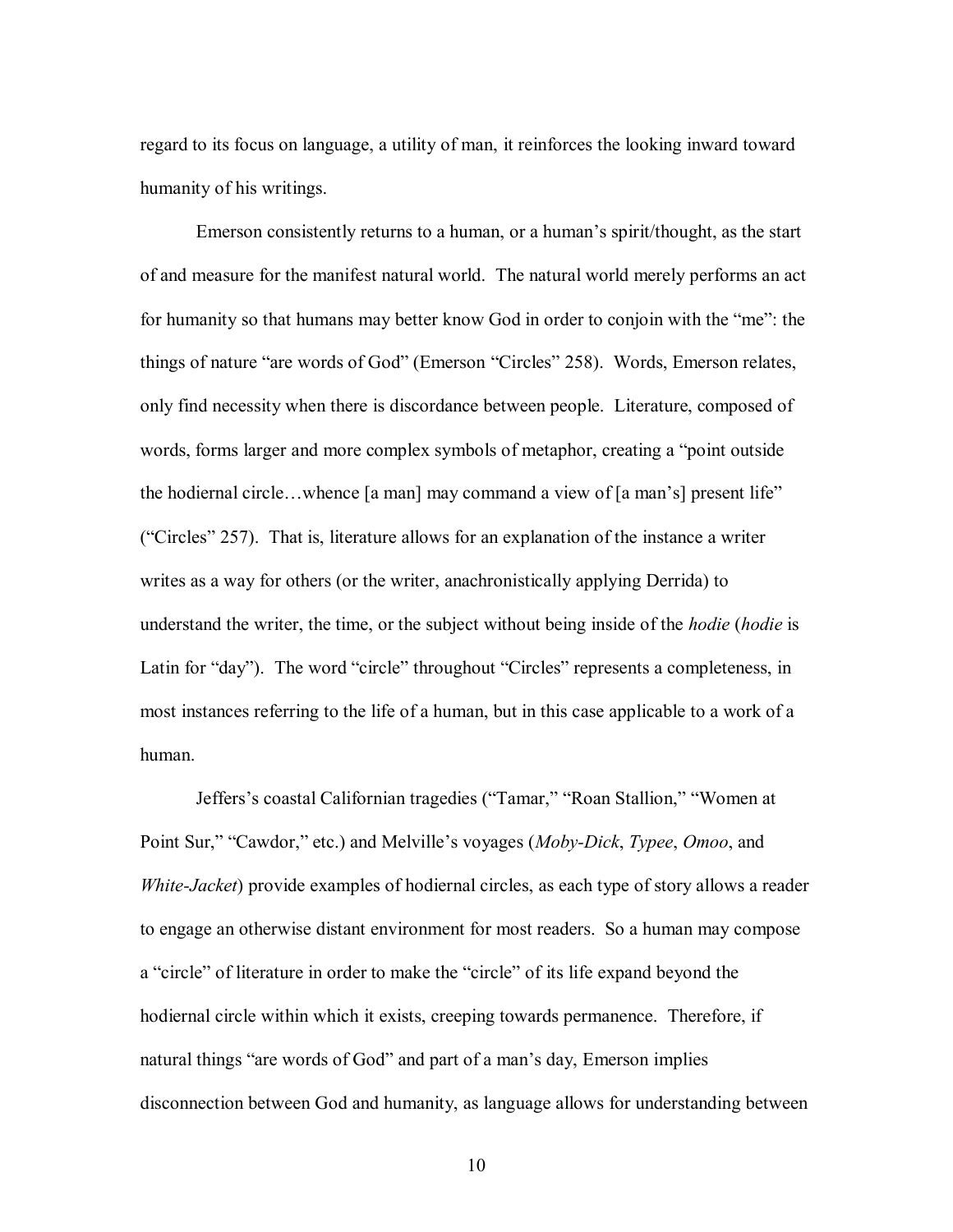humans. The parts of nature surrounding humanity serve as a tool (i.e. words) to get back to God, or an understanding with/of him: "In the thought of tomorrow there is a power to…marshal thee to heaven" (Emerson "Circles" 254): nature helps "marshal," or connect or combine, each human to the "me." Jeffers, instead of seeing natural things as God"s evidentiary tools for humanity, observes the relationship in a different way. The "notme" relates to Jeffers in that a human is only a part, but that body, unlike Emerson"s viewpoint, is as much a part of God, the totality, as the soul; the further discrepancy is that the soul, for Jeffers, is transient like the body. This key point is why Jeffers wants to turn away from humanity and contribute in the miniscule way a human can, through conscious consideration, to God"s wholeness. By witnessing and considering, as only a human can (at least as far as any human has perceived), the things of nature, a person may add to existence by helping God in the discovery of himself, Jeffers thinks: "This is man's mission:/ To find and feel" ("Untitled" *SP* 693). Whereas Emerson in "Circles" sees everything around humanity as harmonizing tools, Jeffers finds God is everything surrounding humanity and humanity itself. Emerson's existential consideration marginalizes Nature by itself; Nature's sole use as reconciliation with God, while Jeffers feels natural things' movements as God's, as much as any human's life.

This Emersonian line of self-centered thinking disturbs Jeffers"s notion of Inhumanism, on one hand, and yet accords with it, on the other. It is apparent that "[t]urn[ing] outward from each other," or Inhumanism, does not agree with anthropocentric thought, especially when reading the remainder of the Jeffers"s dictum: "Turn…to the vast life and inexhaustible beauty beyond humanity" ("Preface," *The Double Axe and Other Poems SP 721*). Yet concluding that one must accept humanity's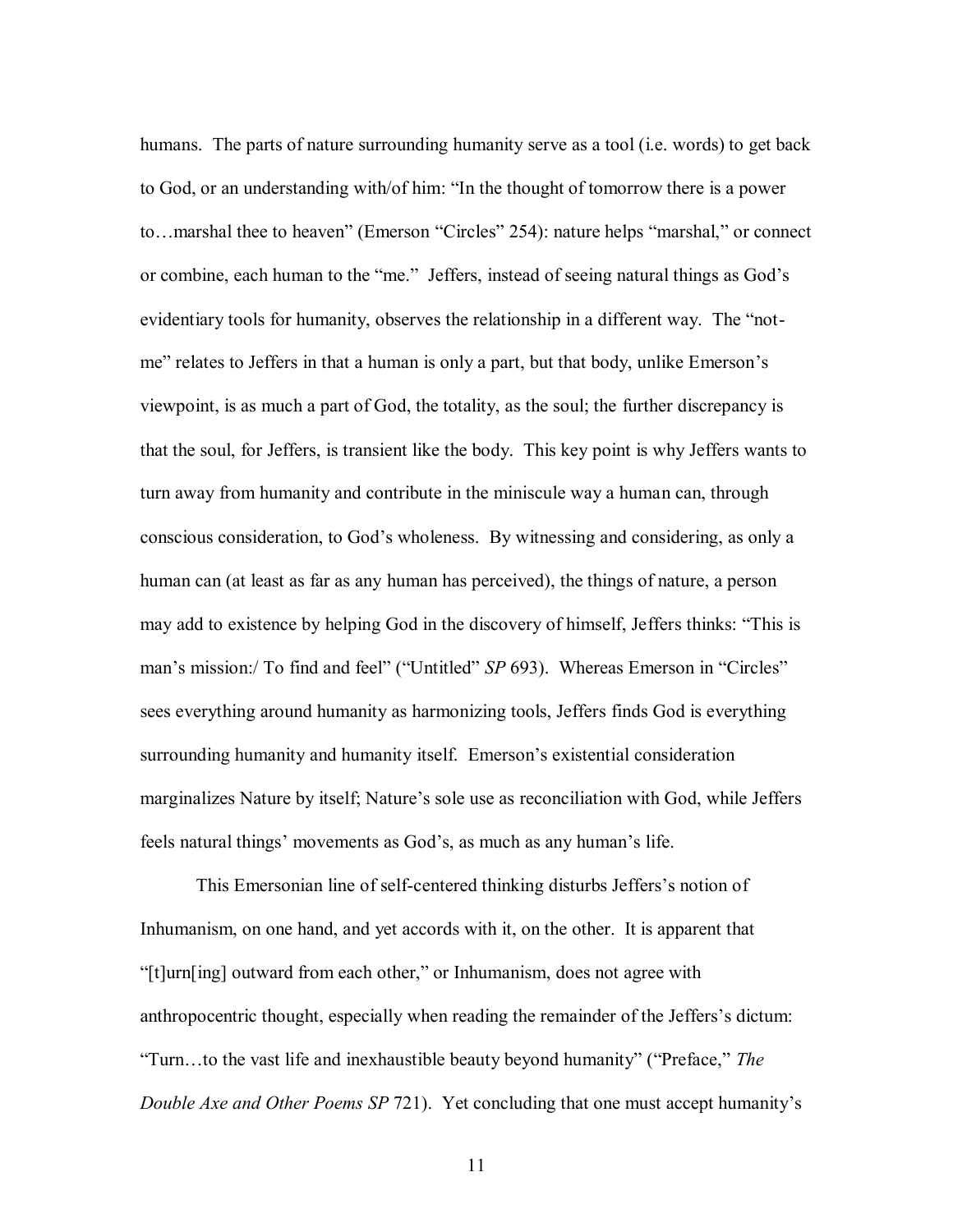lack of importance in the universe requires a deep evaluation and revaluation of humanity as a whole and as an individual self. Or as Patrick Dooley phrases it,

> An *aesthetic* impetus initiates a metaphysical and is followed by an ethical repositioning: "a recognition of the astonishing beauty of things and their living wholeness" causes us to reappraise our ontological standing, which in turn makes it our newly recognized moral duty to accept an appropriate, albeit reduced position in the scheme of things. (18)

Precisely because one studies the natural environment and incorporates, assimilates, and considers the observations – similar to processing speech – one can understand the marginal role humanity plays in the universe in Jeffers's reasoning. In a way this observational process mirrors Emerson"s use of Nature to link him to the "me": studying Nature produces a new role for a human – albeit, for Jeffers, one with no more importance for him than any other part of nature, whereas Emerson"s feeling from glimpsing Nature allows him to assume a role of self-importance by conjoining with God.

For Jeffers observing the natural world produces, aside from the discovery of humanity's peripheral position, the feeling of beauty. This observing of the beautiful and his subsequent poetry "aping" God's beauty is what he chooses to do with his "excess" energy," rather than participating in "self-interference, self-frustration, self-incitement, self-ticking, [and] self-worship" that Jeffers sees as the condition of introverted, or anthropocentric, humanity ("Preface," *The Double Axe and Other Poems CP IV*: 419). Beauty plays a considerable role in his thought; it is what God wants: "he [God] wants what man"s/ Feeling for beauty wants: – if it were fierce as hunger or hate and deep as the grave" ("The Inhumanist" *CP III*: 259). The construction, here, implies the considerable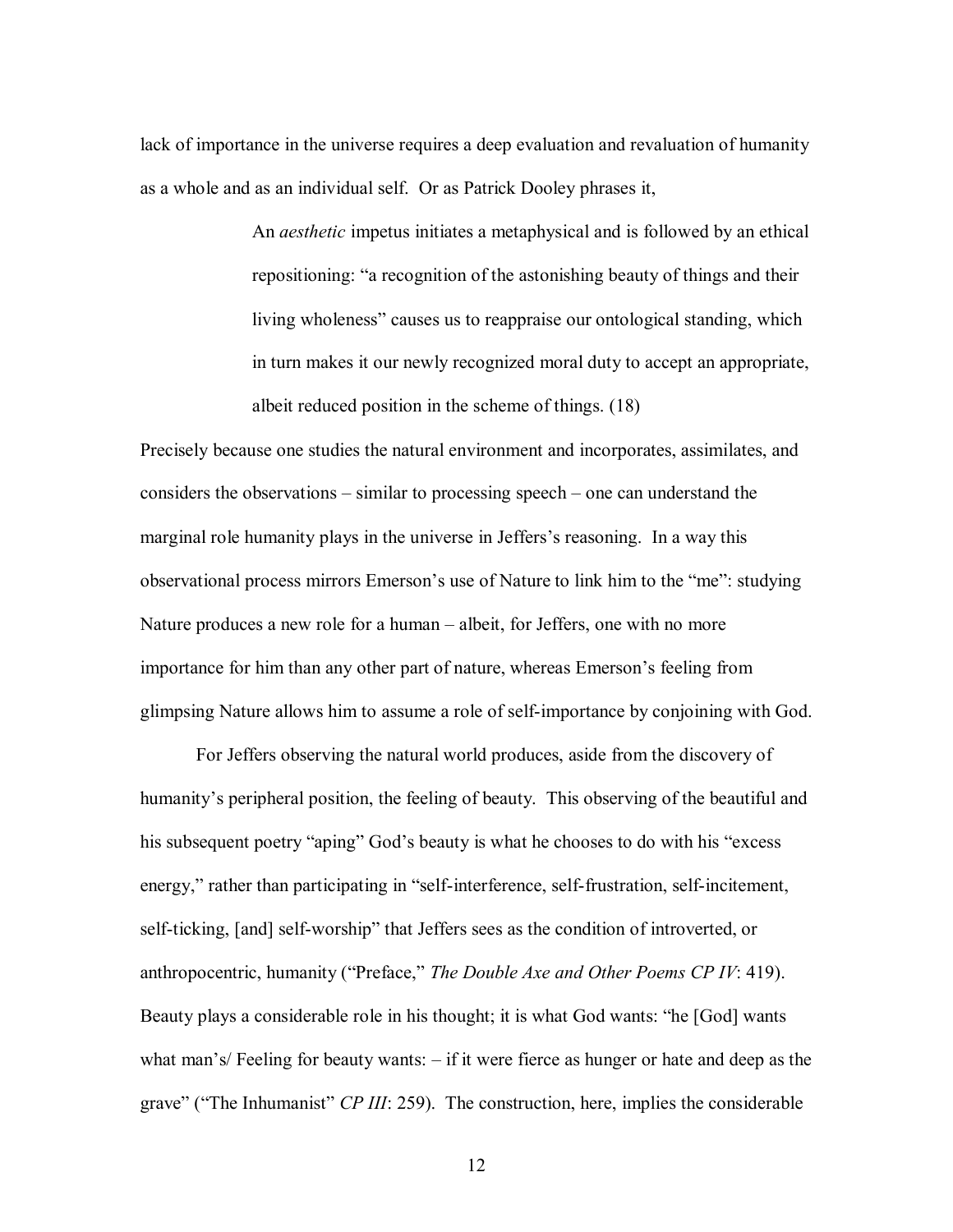inferiority of humans: God"s desire is necessary and insatiable, metaphorically like a human's appetite, and permanent as a man's death; God's "feeling for beauty" is what continues existence like food fuels a human"s body. In other words humans cannot approach the immensity of God, as they are only a minor part in Jeffers cosmology. Curiously, this line about God"s want creates a link with Emerson"s immersion and transcendence in the "me," as an overwhelming feeling brought on by the "words," or beautiful things, of the "not-me," Nature, produces a union with God. Both Jeffers and Emerson, thus, write of unions between humans and God. The union"s difference is a matter of degrees; the discrepancy is the pull of metaphorical gravity – in this case the metaphorical sense of gravity is a necessary, heavy, and ceaseless attraction in God, instead of a human's temporal feeling for beauty. Beauty, in Jeffers's metaphysical view, fuels existence, and humans can recognize the beautiful fleetingly. They cannot, according to Jeffers though, conclude as Emerson does that the upwelling feeling for it precludes an eventual union with God, implying, for Emerson, that a human is central to existence as the "me."

Emerson emphasizes the transient and, for him, chance feeling of beauty in him stirred by nature. Directly pursuing beauty inherently results in disappointment for the essayist: "The shows of the day [the appearances of beauty] … if too eagerly hunted, become shows merely, and mock us with their unreality … it will not please as when its light shines upon your necessary journey" (Emerson "Nature" 11). Not only does Emerson point out the naturalness of sensing beauty, he makes two other points of emphasis, which further complicate his relationship with Jeffers. That Nature can be anything but real, substantial, or whatever term that may apply is incongruent with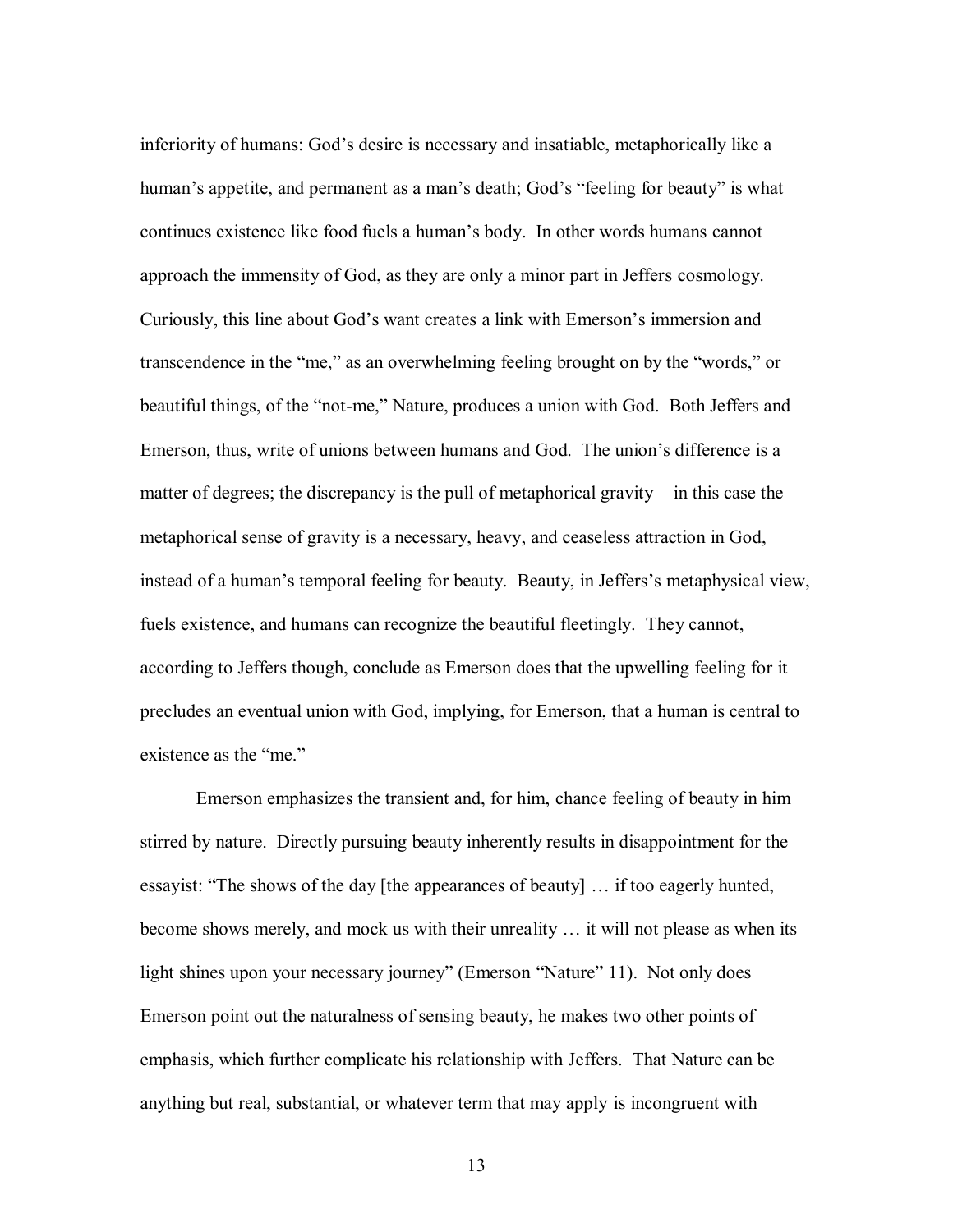Jeffers"s poetry, as in Emerson"s thought that Nature can "merely become a show." As

Jeffers points out in "Credo" (where his "friend from Asia" may very well point towards

Emerson), all the speaker witnesses is there; Nature is not a message from God for a

human's reconciliation:

My friend from Asia has powers and magic, he plucks a blue leaf from the young blue-gum. And gazing upon it, gathering and quieting The God in his mind, creates an ocean more real than the ocean, the salt, the actual Appalling presence, the power of the waters. He believes that nothing is real except as we make it. I humbler have found in my blood Bred west of Caucasus a harder mysticism. Multitude stands in my mind but I think that the ocean in the bone vault is only The bone vault's ocean: out there is the ocean's; The water is the water, the cliff is the rock, come shocks and flashes of reality. The mind Passes, the eye closes, the spirit is a passage; The beauty of things was born before eyes and sufficient to itself; the heart-breaking beauty Will remain when there is no heart to break for it. (*CP I*: 239)

As the "Asian" (l. 1) takes the blue leaf (of which blue leaves there are few; generally light or dark purples are considered blue, and thus the adjective reinforces the disingenuous reality being created), he settles into a state relating to the "me" of Emerson and finds the Unity with God to create his own sphere of existence.<sup>4</sup> But the speaker does not trust this *kind* of unity: "Multitude stands in [his] mind" (l. 7). The things of the world are things in themselves, as "[t]he water is the water, the cliff is the rock" (l. 9). The "shocks and flashes of reality," the

<sup>&</sup>lt;sup>4</sup> Some may say that the Asian actively "plucks" the leaf and then "gazes" upon it, hence looking for a "show of the day," but I do not read it in this manner. "Gaze" seems to me a passive word in this instance; he may fix his look upon the leaf, but he is not searching for the leaf"s beauty, as the Asian quiets his mind, not entices it to find a moment.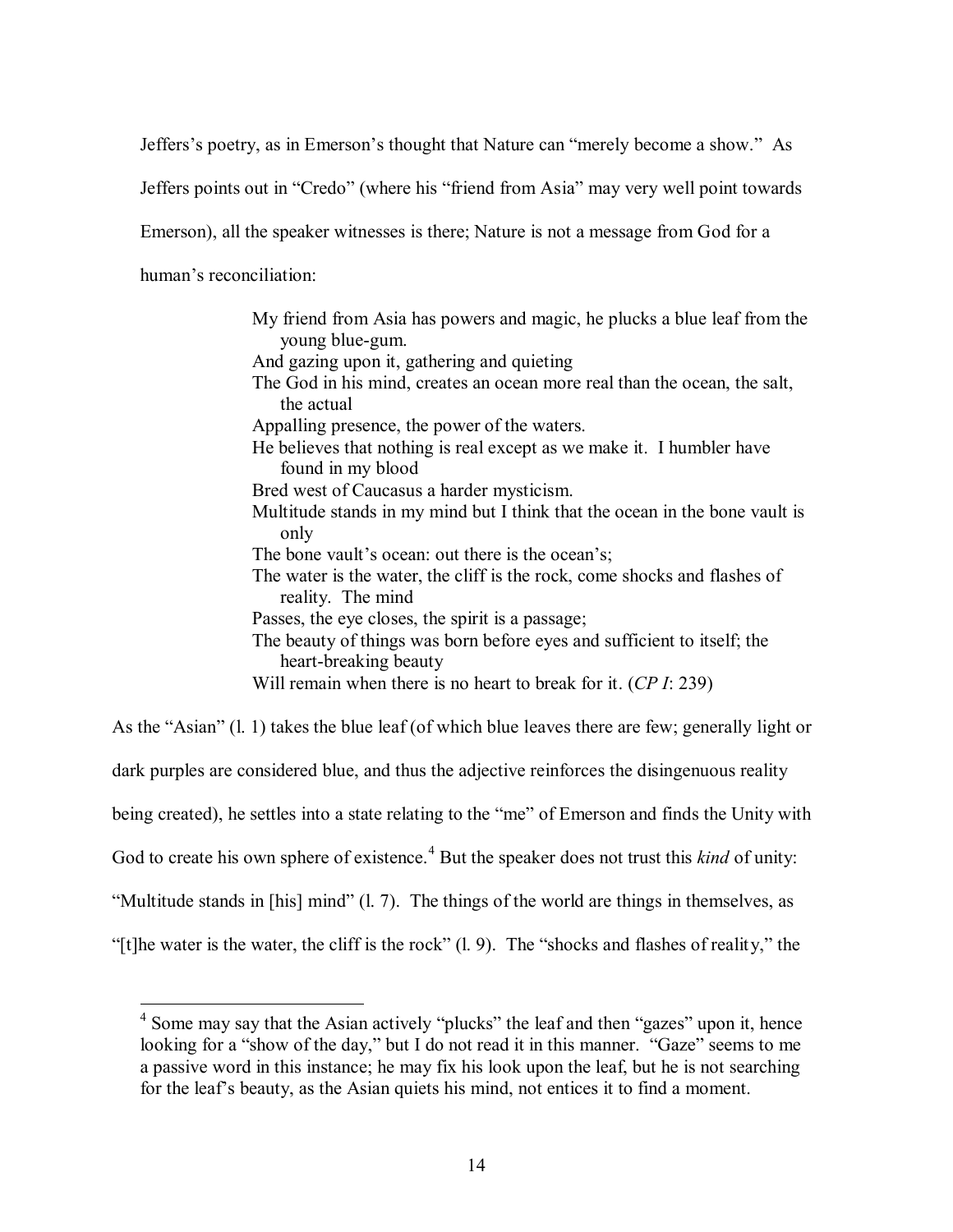transcendent moments of existence, are, as for Emerson, ephemeral – but for different reasons (l. 9). The birth of the mind and the reception of the eye create the existence forming capacity of conduct for the Asian, which represents the true essence of being for him. The narrator understands that his mind will not always exist, and that what his eye observes and spirit momentarily transcends will be there and was there before the body that generated the mind and held the eye. Returning to Alan Brasher's point, "Jeffers and Emerson are very much in agreement [of the transcendent effect nature has on a man"s spirit]; however, the character of man"s intercourse with nature clearly separates the two," and this reflects the discrepancy between "Credo's" speaker and its Emersonian like Asian (149).

At once a powerful and delicate matter, the spirit, as defined in "Credo" and represented in other poems of Jeffers, is humanity"s gateway between conscious and unconscious existence: it makes a human a "conduit" to God in one way but limits a human"s total participation in another. For Jeffers, God stands, at once, with the conscious moment of conceptualization in seeing and wonderfully understanding the all of existence, while also incessantly participating in the flux of time, always in each infinitesimal moment (Hunt). Nature is the latter, while a conscious human is the former, because thinking about the moment necessarily delays the active participation in the moment. For Emerson this dichotomy could not exist since Nature does not exist by itself. It is possible for a human to immerse itself in the flux, acting on instinct, akin to the Emerson moment of transcendence, but these moments are fleeting, unsustainable; this transcendent moment is Jeffers"s representation of the spirit when manifest. The consciousness of the speaker"s mind in "Credo" finds representation in the word "multitude." Having all his senses firing input into his brain, the manifestation of these senses forms the mind and must select what to project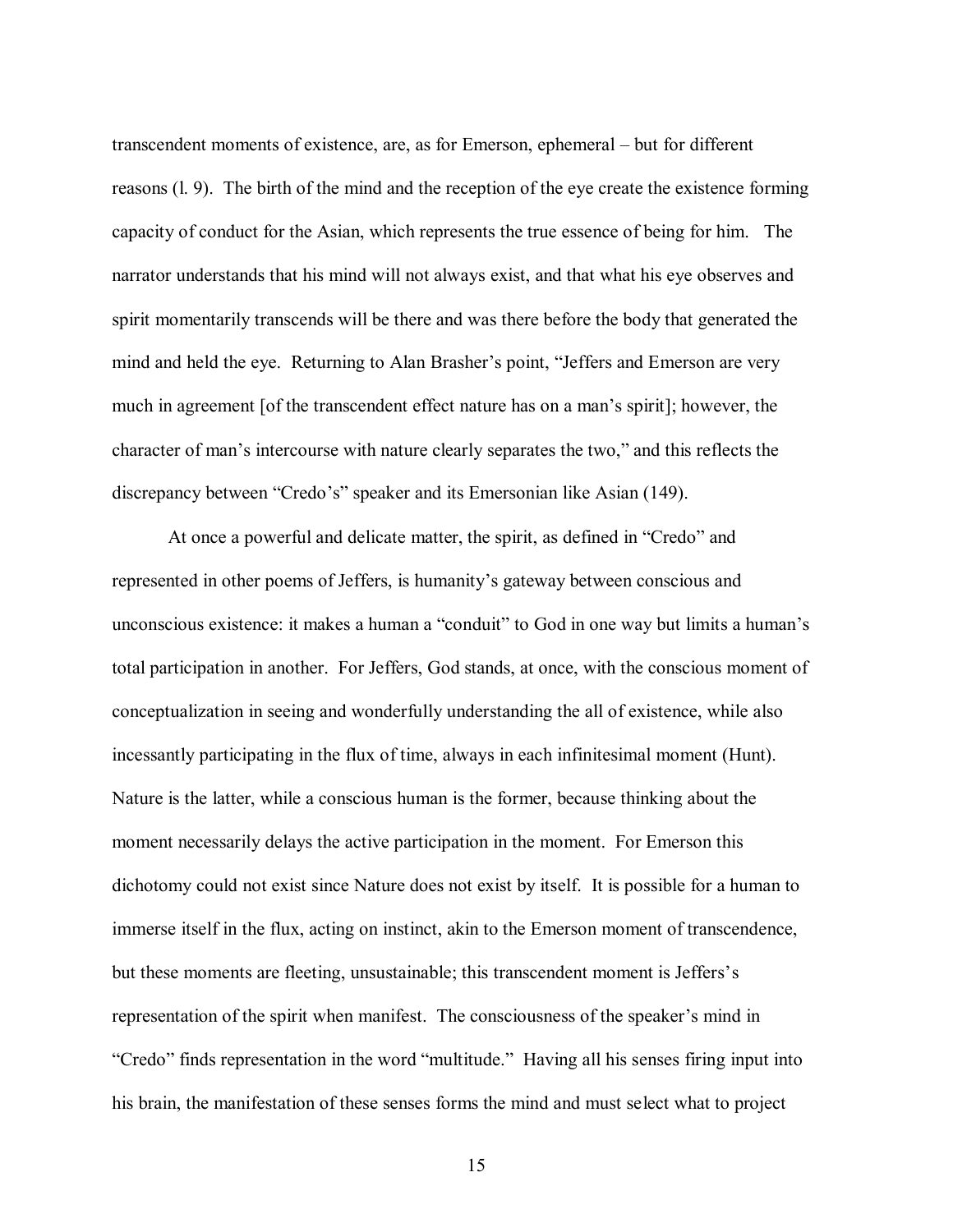and what not to project, and then the mind processes the projection, thinking about it. The result is consciousness. No matter how quickly these events take place, a delay remains. For Jeffers this delay of consciousness is enough to separate a human from other natural things immersed in the flux of existence. Yet other animals process senses and must react, but as far as science<sup>5</sup> can say these animals do not consider what the totality of the senses becomes, and thus the seemingly singular place of conscious humanity. Though a human lives consciously, at times it grasps or finds itself captivated by its feeling for beauty, a transcendent moment when the sensuous experience supersedes consciousness. The person is not even aware of it in the moment, so that what it senses is what it is (i.e. Emersonian eyeball, corn, or melon). Jeffers's speaker describes this moment as "heart-breaking," because the spirit, linked to God and of which it is only an ephemeral part<sup>6</sup>, only partially quenches its desire for beauty (l. 11).

For Jeffers, the transcendent, happenstance moment does not satiate his (in terms of what he has written in his poetry) thirst for beauty. Perching on his sea-cliff tower, gazing at the ubiquitous view of the sea (i.e. "out there is the ocean"s"), or carrying rocks up the Pacific coastline, Jeffers observes all the beauty his hawk-like eyes see. He actively pursues the harsh beauty of the coastline and considers and places his limited view of humanity in the larger cosmos.

Emerson, while utilizing his observations of Nature, seems to claim he is not searching for beauty at all, at least not intentionally. In scenes such as "Boats in a Fog," a

 $<sup>5</sup>$  Granted, I did only a cursory search of scientific studies cross-referencing such terms as</sup> "conscious," "animal," and "brain function."

 $<sup>6</sup>$  It is only ephemeral for the human because at the moment he participates in the flux as</sup> he considers the beautiful, reflecting God"s perspective.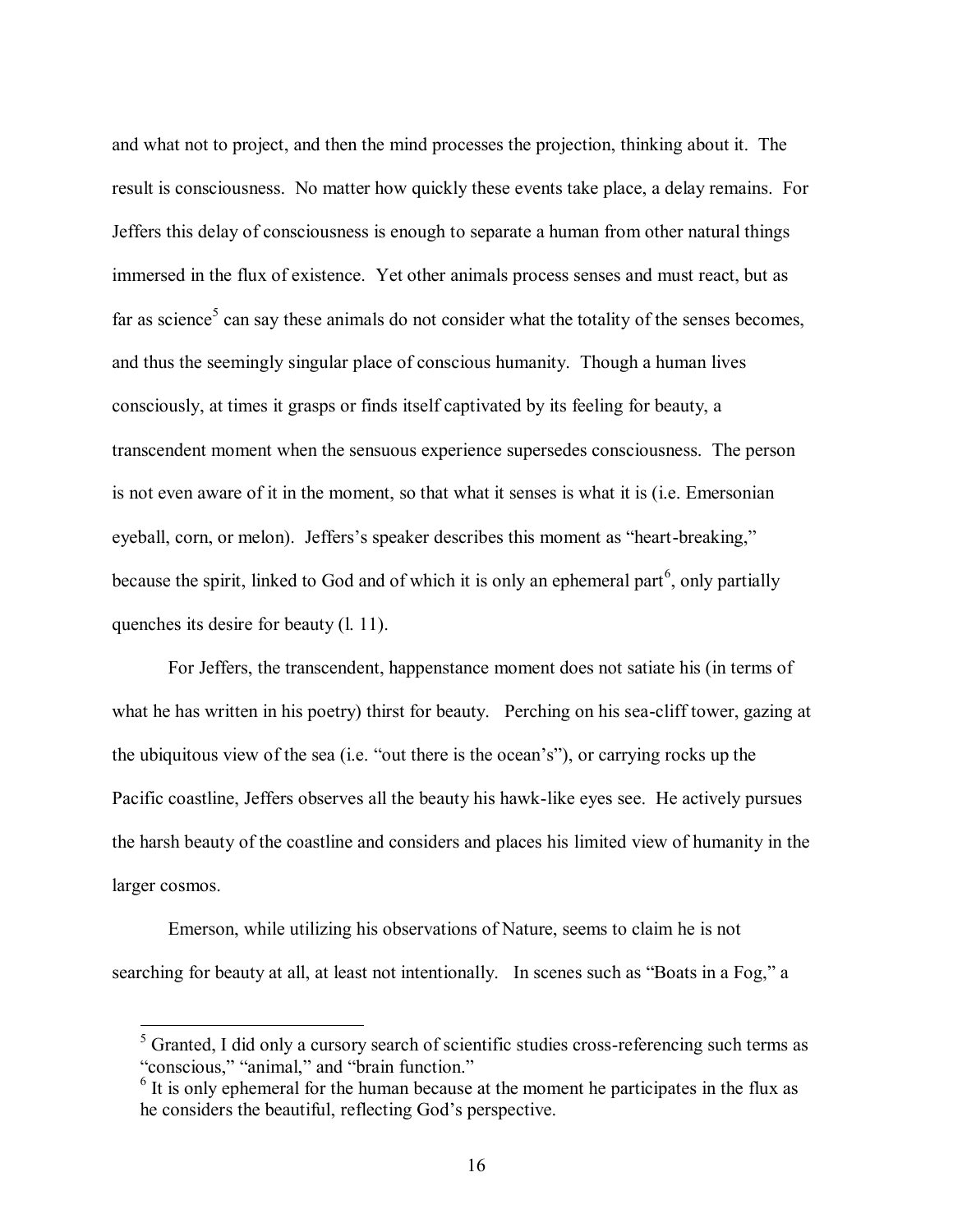reader can sense Jeffers purposefully engaging his environment, oscillating between his personal life and the natural world. To relate feelings on humanity"s place in existence in terms of beauty in natural events, Jeffers writes of "[s]ports and gallantries, the stage, [and] the arts... / [h]av[ing] a charm ... but lack[ing] nobility" (ll. 1-3); he then juxtaposes these human activities with an act full of "bitter earnestness/ [t]hat makes beauty" (ll. 3-4). Though Jeffers may be belittling his own act of writing in comparing it to the "essential realit[ies]" of existence – since writing is not providing food, clothes, or shelter in the strictest sense – he does pledge to be earnest when writing: poetry should consist of "imaginative power activated by strong emotion, so that imagination is not displayed idly for a show, but as if of necessity and in earnest, under emotional compulsion" (Jeffers qtd. in Karman 42). And insofar as he places humans" lives in context of the natural world, he fulfills, as M.A. Quayum purports, Emerson's moral criteria for a human's "reconciliation" that needs to occur in aligning his "moral philosophy" with a human"s life (190, 189). Loren Eiseley affirms the reconciliation of nature and humanity in Jeffers"s verse when he writes, "It [is] one of the most uncanny and complete relationships between a man and his natural background…in literature" (qtd. in Karman 43).

For example, "Boats in a Fog" images six fishing boats moving "subdued by the fog, patient and cautious" (l. 16); weary of the coastline, each follows the other, using the "shore granite" as its guide, yet that shore is what threatens the boats. The speaker sees "the essential reality/ Of creatures going about their business among the equally/ Earnest elements of nature" in this scene (ll. 21-3). By using the word "creatures," Jeffers places humans on the same level as all other life, but he also writes that humans and their "business" can be as beautiful and noble as a "flight of pelicans" (l. 18). So, in the same instance, his speaker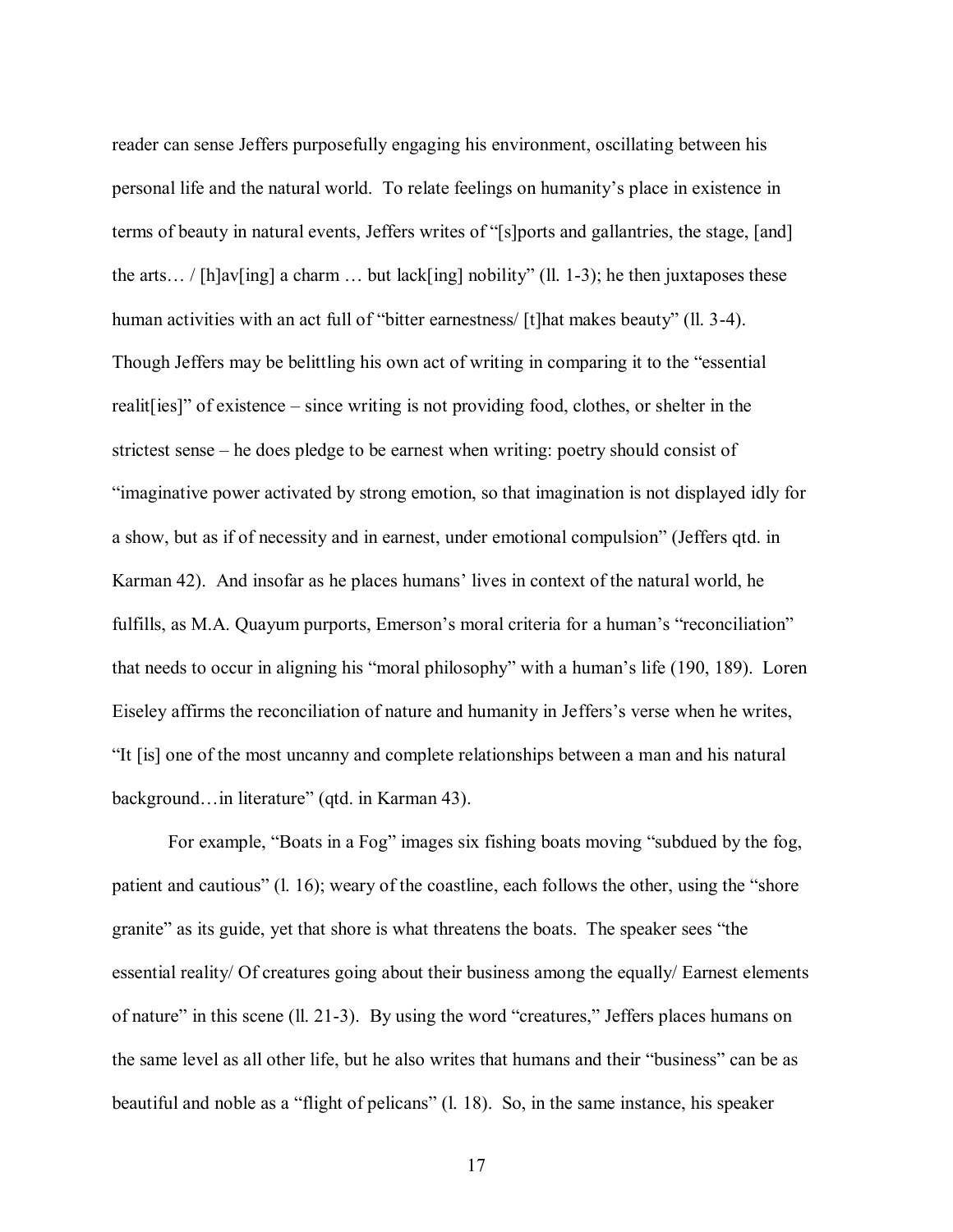places humanity on the same level of other things in the world and praises the possibilities of humans – when acting out of necessity. This is where Jeffers sees the potential of humanity, showing that the misanthropic charge is errant. It is, too, a moment of divergence from Emerson, who would not place a man on the same level as the creatures of Nature. And in the very act of studying the natural scene for its beauty, Jeffers also departs from Emerson"s directive not to seek the shows of Nature because they will not perform on cue; a walk in the woods to see the "shows of the day," which can be the color and the song of birds, does not provide transcendence, for Emerson, as someone who simply stumbled upon the bird"s beautiful aspects. But by actively engaging his surroundings, whether it be his nightly constitutional walk, "watching the stars for their courses … and feeling the direction of the wind and noticing the tides at ebb and flow," or "rolling the granite boulders" for his Hawk Tower in the afternoons, Jeffers experiences the shows of Nature and can then place the, what he see as, true sentiments of a human amongst the stark background he senses (Una Jeffers qtd. in Karman 52, 50). He can also cite the frivolities of humanity that pervert its natural existence, and it is this language that reaps the misanthropic charge. For Jeffers, the difference between the essential and the frivolous plainly emerges when juxtaposing humanity's acts with natural scenes. Maybe Jeffers feels it is necessary for him to actively watch Nature, perhaps fulfilling what he sees as his role in God as a conscious human. Though both writers evince a need for human"s placing in nature, Jeffers seeks Beauty in Nature, while Emerson advocates the find of Beauty.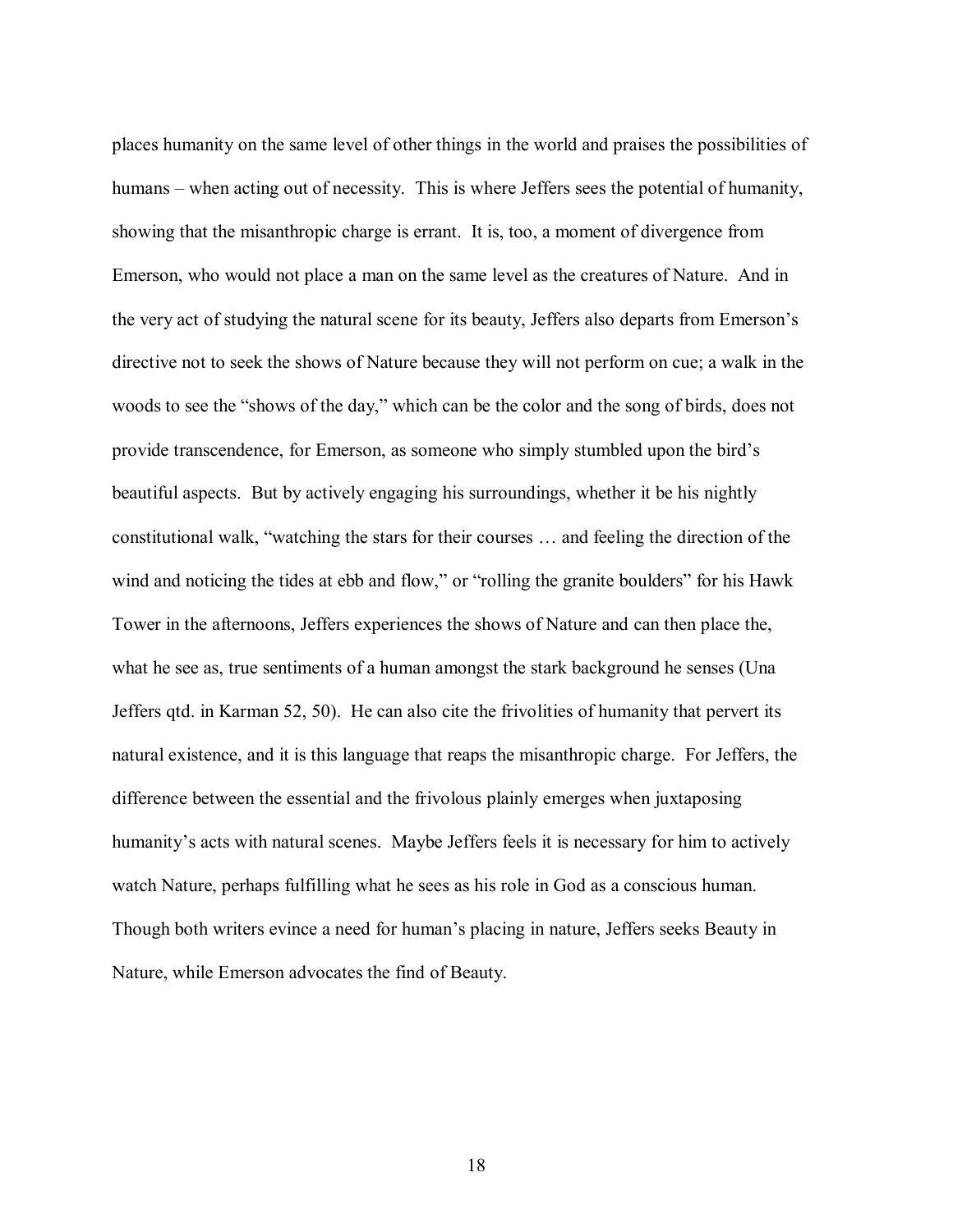#### *Section II: Emerson and Melville*

A similar metaphysical relationship exists between Herman Melville and Ralph Waldo Emerson"s writings as between Jeffers and Emerson"s. Observations of the natural world allow each writer to glean and then write about humanity"s place within existence. In *Moby-Dick* it is the "relation between inside and outside (of the body) itself at which we are asked to look" (Cameron 574-5). Emerson, too, promotes this relationship in asking for reconciliation between "nature and man … the physical and the spiritual, body and soul" (Quayum 190). Each writer approaches notions of identity, how one defines oneself, without "self-centered introversion" that causes such "repugnance" for Emerson, leading to a greater understanding of existence (Matthiessen 8). F.O. Matthiessen continues concerning Melville, "With his Emersonian belief in the divinely inspired poet, he [is] naturally impelled to examine what Emerson and Thoreau had agreed upon as the chief subject on which inspiration could need, man"s relation to nature" (405). Melville's writing also evinces concurrence in the belief that "every natural fact" has "symbolic significance" (Matthiessen 405); the high volume of symbolism in *Moby-Dick* supports to this sentiment. However, Melville portrays humanity and Nature's relationship as being darkly symbiotic, because Nature treats humans harshly. This characteristic of *Moby-Dick* transforms the drama into dialectic argument, neither secondary nor primary in terms of significance compared with the actual story, and hence the novel does not work allegorically but symbolically. The result – of looking to Nature for identity without self-absorption and finding conditions less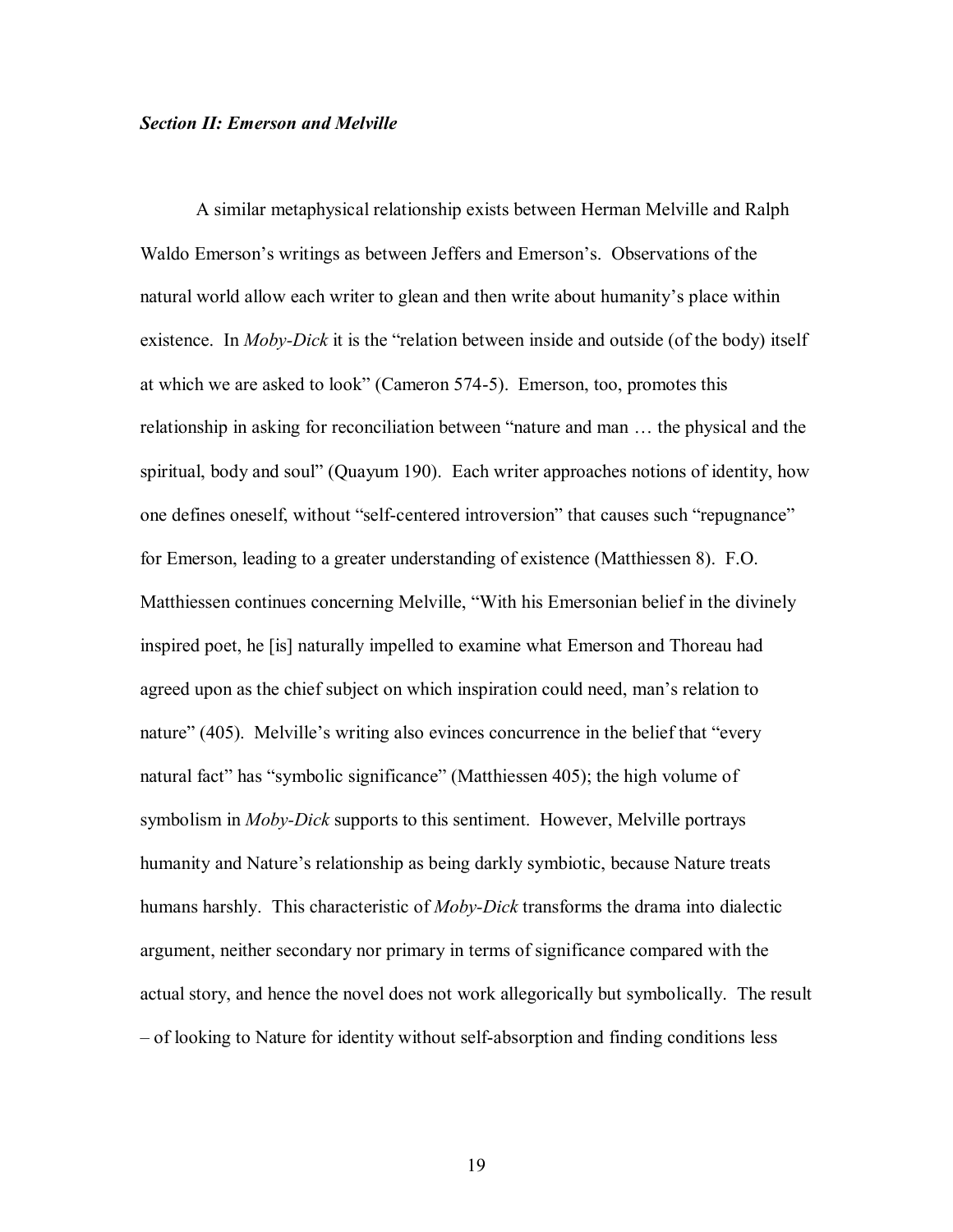given to optimism – guides Melville"s metaphysical concerns closer to the austere notions and expressions of Jeffers"s Inhumanism.

Chapter 93 entitled "The Castaway" especially works in this darker symbiotic way where the harshness of Nature leads to great discovery – unfortunately for the discoverer, he cannot himself relate his findings. The chapter tells of young, gay, and fearful Pip, one of Ishmael's shipmates, who jumps into the vast ocean while his boat's crew pursues a whale. Having been forewarned that were he to jump again he would be left, Pip alas panics and jumps. The chase proceeds without Pip in the boat, while the other boats behind split-off, hunting. Poor Pip is left with his "ringed horizon … expand[ing] around him miserably" (Melville 321). When reading this scene and keeping "Circles" in mind, ringed horizons expanding surely catches the attention: Emerson describes the "life of man ... [as] a self-evolving circle ... rush[ing] on all sides outwards to new and larger circles," implying that a man may always learn and experience something new (253). So here a lad out to sea and taught a lesson, left to survive of his own tuition, certainly learns; this experience expands his Emersonian circle. How long the lad lives depends upon the "force or truth of the individual soul" (Emerson 253). It also reveals to the boy an identity. Melville"s narrative proceeds even as Melville points to an existential concern of identity, abstaining from "self-centered introversion" by imaging a character among the vast part of nature (a very Jeffersian way of writing).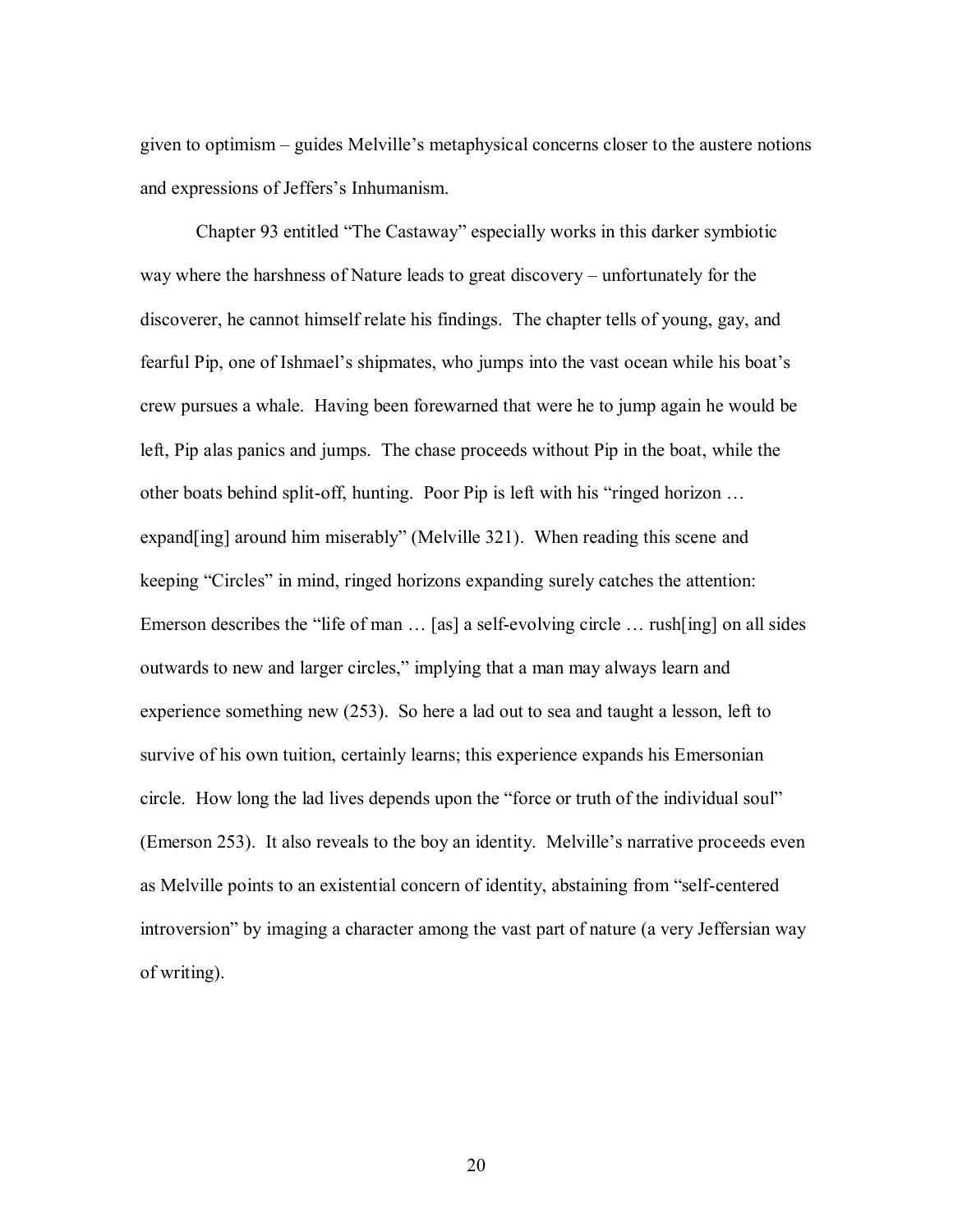Pip in the sea is a clear image of Nature's relationship with humanity<sup>7</sup>: one man treading in an ocean with sky above and nothing else in view – the relation between inside and outside, a human and nature. When the two parts truly meet, and a human realizes his meek position, one finds identity. The scene of "The Castaway" literalizes one thrust of Melville"s work, which is to discover identity; as Sharon Cameron reads it, "the hermeneutic procedures…exhaust themselves" and the actual (in the sense of a tangible picture: non-abstraction) must replace them (576): Pip is in the ocean with nothing in view but the water and sky. The exhausting of hermeneutic procedures that Cameron sees lessens the likelihood of an allegorical reading of *Moby-Dick*; by giving the reader a scene that could happen, as this could (have) happen(ed) aboard a whaling ship, Melville attaches his metaphysical ideas to what could be an observable event. Grounding the scene in a reality then allows the reader (and writer) room for interpretation since the events may only be representing the events rather than being representative of a larger message; this quality of Melville"s novel is one reason why *Moby-Dick* is so rich with criticism.

Even as the events of *Moby-Dick* can be read as real, Melville favors symbolism, as he slips back to metaphor in recounting what Pip goes through before being rescued: "The sea had jeeringly kept his finite body up," while Pip"s soul drowns, "[n]ot … entirely, though" (321). Instead his soul finds immersion in

<sup>&</sup>lt;sup>7</sup> Unless one looks to the story of Jonah in the whale's innards – which Father Mapple so intriguingly describes. Curiously enough the Father cites "the great Pilot Paul" as a "castaway." This sort of cross-reference will be visited later in terms of Emerson"s describing of "literature as a point outside of the hodiernal circle" (257).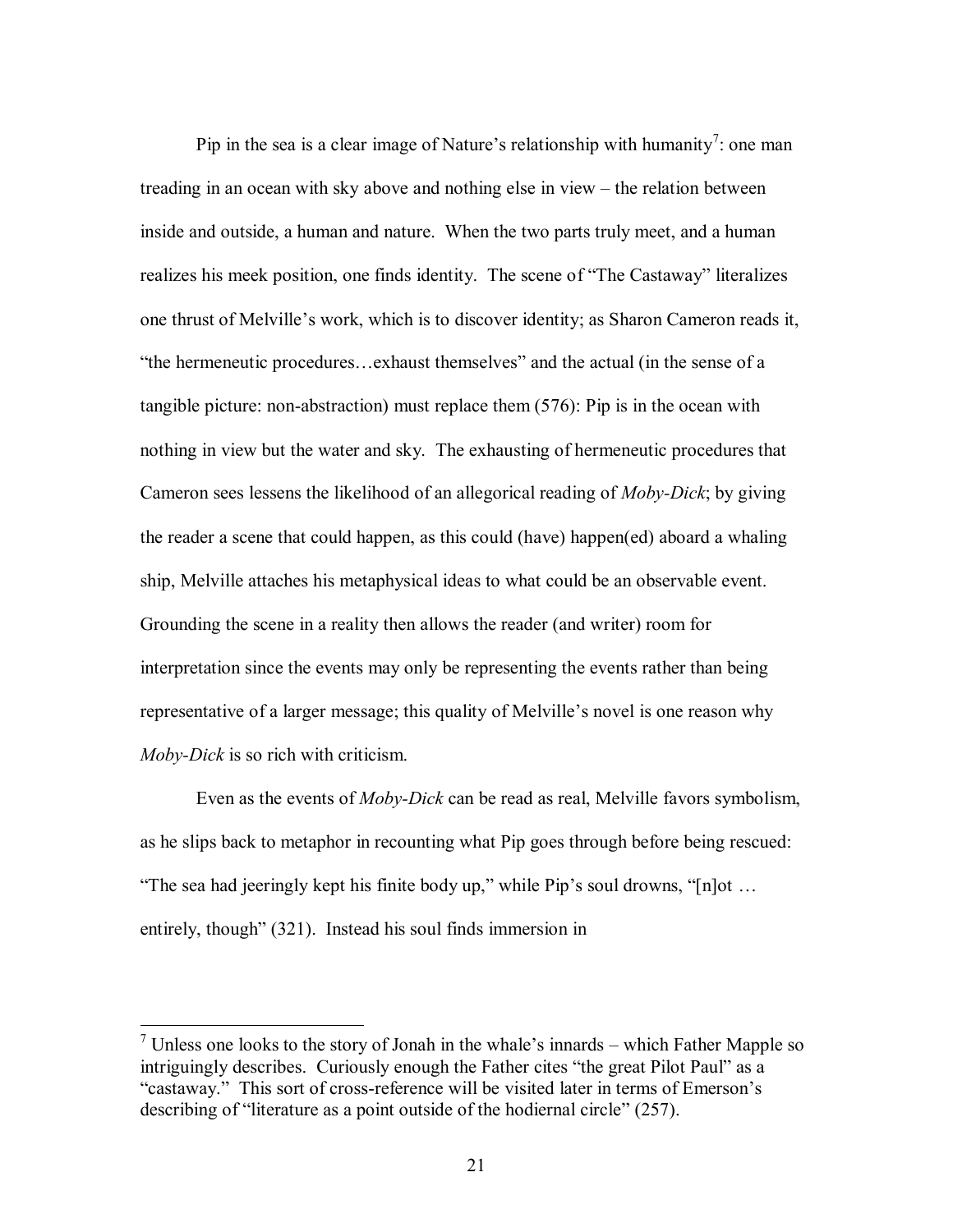wondrous depths, where strange shapes of the unwarped primal world glide[] to and fro before his passive eyes; and the miser-merman, Wisdom, reveal[s] his hoarded heaps; and among joyous, heartless, ever-juvenile eternities, Pip s[ees] the multitudinous, God-omnipresent, coral insects, that out of the firmament of waters heaved the colossal orbs. (Melville 321)

The fantastic imagery evoked by this vocabulary tempers the heaviness of its current, as Ishmael"s humor does in other sections. It is worth noting that the personified sea is jeering, or being derisive, as it keeps Pip"s body alive; Melville implies that Nature only permits survival and thinks little of humanity, which casts a darker shade on humanity"s relationship with Nature – unlike Emerson"s notion of Nature being God"s words for a human to conjoin with God. The use of "heartless" furthers the darker reading of Melville"s metaphysical thought, but the juxtaposition with "joyous" keeps the conception of existence from being despairingly dark – like Jeffers, there is more a suggestion that humanity is not central to existence. Meanwhile an unexplained vehicle takes Pip's soul to an elemental place before the conjoining forces of movement, gravity and inertia, have had time to act on anything enough to create recognizable form; this metaphorical place has the "coral insects" and "orbs" that eventually form things like the Earth. At the same time, Wisdom personified appears – "wisdom" implying knowledge and a range of experience over time. So if this scene takes the soul to the beginning of time, Wisdom must not be of time but the *always-now* of omnipresence. In this state pity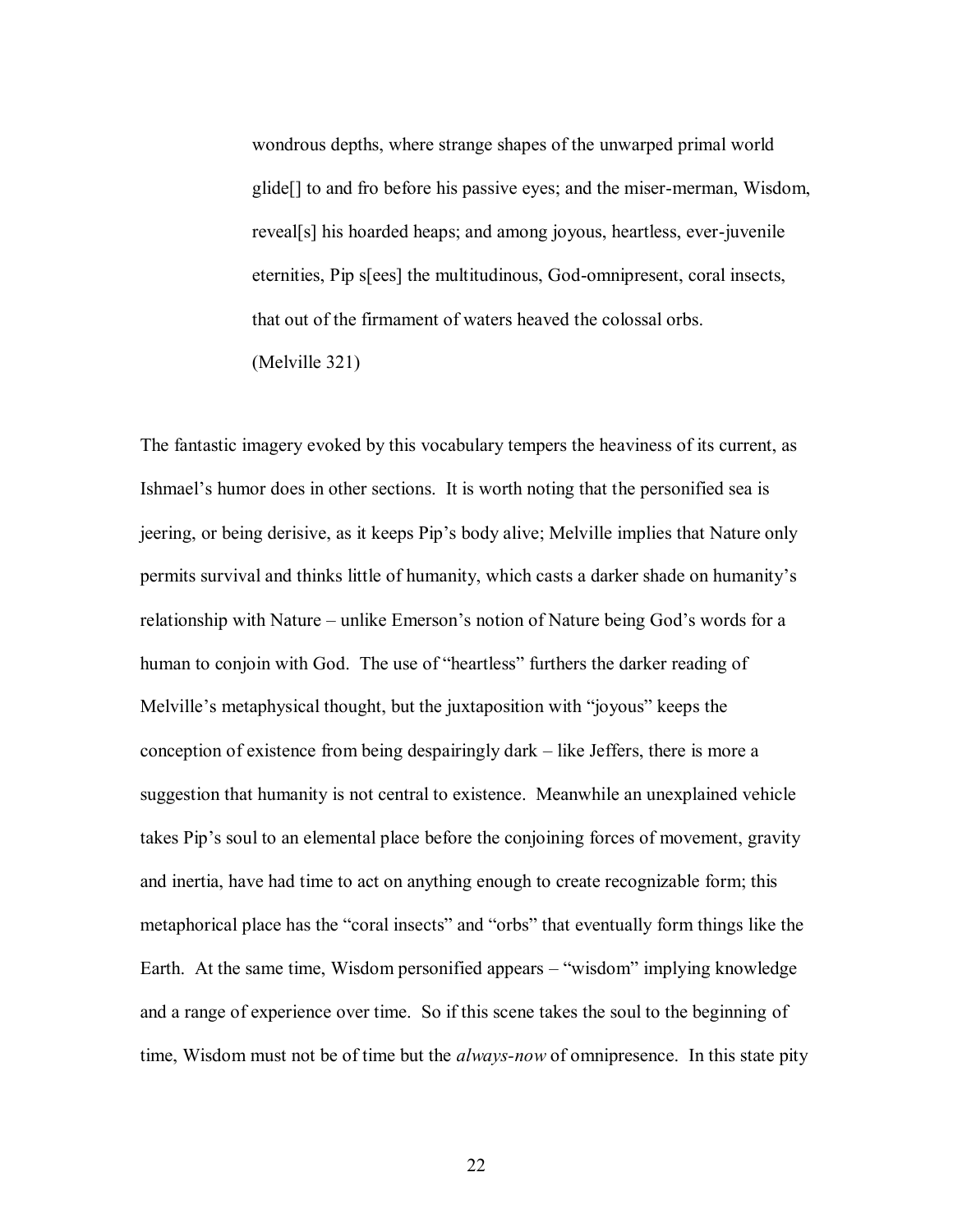does not exist<sup>8</sup>; joy does. It is here where creation exists. The literal picture of a man and sea produces the idea of creation because the separateness results in a need for cognizance rather than simply being, and one circle of relation between inside and outside, actual and symbolic, closes in the identity of humanity, standing alone with consciousness (Cameron 582).

Another "circle opens" when considering that a participant of the story is telling Pip"s story. Ishmael tells the reader of Pip"s trial, so Ishmael is the one directing the reader to any moral surrounding identity; he is thus the conscious quality of Pip"s story and the novel as a whole. As "The Castaway" closes, Ishmael forewarns of his own "like abandonment," implying he is his own source for the description of Pip"s moment. Since Pip and his thoughts are alone in the ocean and he returns speaking gibberish, Ishmael"s own experience seems a likely source for Ishmael"s telling of Pip"s experience. Ishmael relates Pip"s transcendent instance to readers with coherency, unlike Pip when attempting to relate his discoveries the crew.

Further considering the source of Pip"s experience, does Ishmael consider himself insane then? It is Melville who uses Ishmael as his narrator, so is Melville, who composes these scenes, weary of his own sanity, which would provide reasoning for Ishmael"s sarcasm? Sarcasm often shields a speaker from insecurities. Aside from the entertaining humor of Ishmael"s voice, Melville uses the sarcasm as a shield for his metaphysical thoughts. The way that Melville uses Ishmael and Ishmael uses Pip hints at

<sup>&</sup>lt;sup>8</sup> This point will be revisited later in comparison with Jeffers and the corresponding view that nature"s things in flux do not feel pity (i.e. the symbol of the predatory bird), because they are at the moment of creation and do not dwell on any moment enough to sense the immense pain that things in existence endure.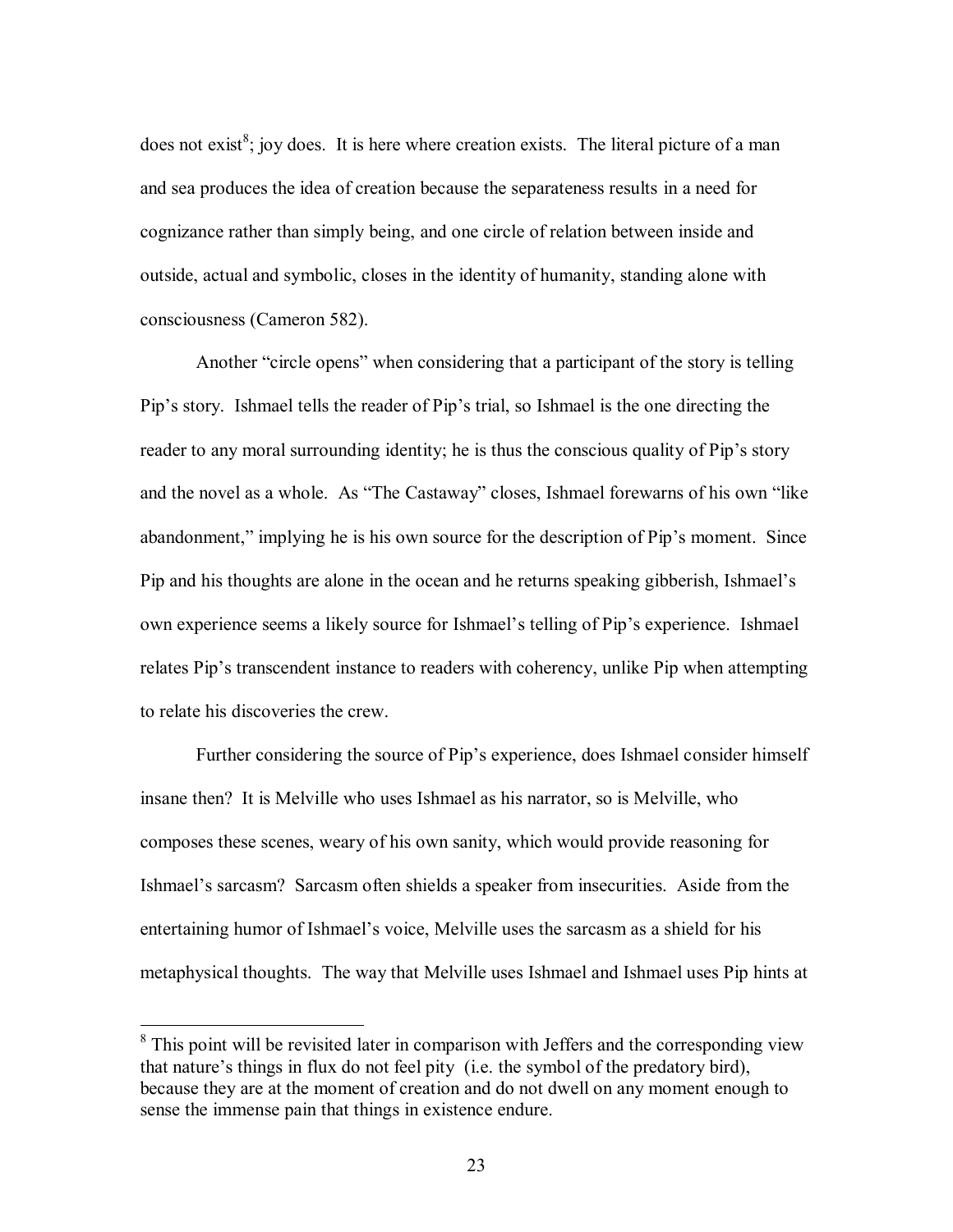the nature of Melville"s craft – why it is that he writes. Pip could not relate his experience to others constructively, while Melville creates a great piece of American fiction narrated by one Ishmael, bringing to light Melville"s revelations on existential concerns, however hedged; these revelations are the sources for fictional experiences like Pip"s. Hence, the nature of Melville"s *Moby-Dick* is fundamentally exploratory, a voyage, and Ishmael is therefore considered a ""voyager"" – he is a symbol (Feidelson 82).

As Emerson might say, *Moby-Dick* is a "point outside the *hodiernal* circle" for Melville to express his metaphysical thoughts brought on by the symbolism he finds in Nature. Using a mixture of forms, narrative, drama, and, in passages of high quality like Pip's "drowning," poetry<sup>9</sup>, Melville relates discoveries of his thought, which fulfills a quality Emerson champions:

> When each speaker strikes a new light, he emancipates us from the oppression of the last speaker to oppress us with the greatness and exclusiveness of his own thought, then yields us to another redeemer, we seem to recover our rights, to become men. O, what truths profound and executable in ages and orbs, are supposed in the announcement of every truth! (Emerson 256-7)

 $9$  Milton Millhauser argues that *Moby-Dick* is actually a loose tragic poem. Melville's primary tool to convey meanings of depth is symbolism. "Its essential quality is poetic; it offers us not a doctrine but a particular sense of life. Whatever lies beneath this reaches us only in broken hints and broad adumbrations, and if we trace it down it is less likely, the active principle of it, to be an intellectual system than a glimpse into those depths of creative intuition in which the ordered systems have their source. This agrees with the nature of symbolic expression…it operates largely through subconscious associations of which neither the reader nor author need be too specifically aware" (79).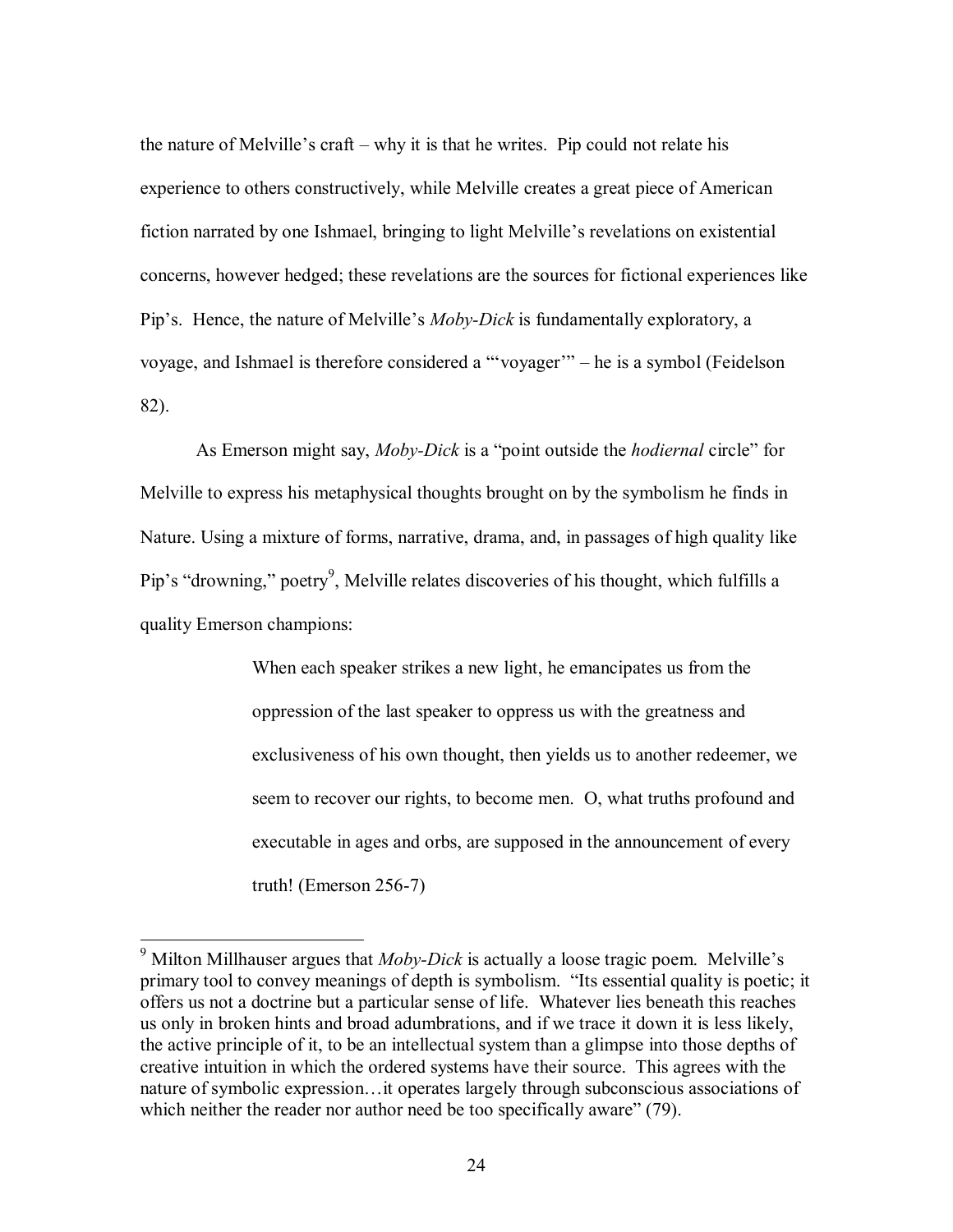Melville, possibly having read this very passage in Nathaniel Hawthorne"s library as supported by a Sophia Hawthorne letter, uses the word "orb" in the context of time, creating a sort of parallel with what Pip witnesses, which is a truth (Sten 32). "Orb" refers to the heavenly bodies of stars, comets, and planets, and the notion that time, while recorded by finite man, really means little in a cycling universe of tidal creation and destruction. Ishmael effectively plays the role of the new speaker, as Emerson considers it, endowing his knowledge of greatness on other humans because he creates it and passes it onto others, sparking their growth. The idea is to promote individual discovery. The writer, by utilizing symbols, appeals to and creates connections that appeal to the singular nature, the general truth underlying each fact. If Melville does take a cue from Emerson to look at Nature for discovery of human identity, then Emerson is a point of departure for Melville<sup>10</sup>; and as Melville says, "No one is his own sire" (qtd. in Minnigerode 32-3). Nevertheless, it is explicitly necessary to think for oneself after having been born and thus receive an identity through self-aware thought.

The title of Chapter 93 is "The Castaway." The word "castaway" rings as importantly as any other feature of this comparison between Emerson and Melville, specifically in the context of birthing and developing the thinking mind. The phrase "cast away" appears twice in Emerson's "Circles" (259, 261). In both instances the expression entails ideas of birth/creation and timelessness of identity. These two ideas are the key features in Ishmael's account of Pip's experience; as stated, presumably Ishmael has a similar experience when floating on the coffin. Each individual's experience is

 $10$  If Melville did not take a cue from Emerson, or him alone, the coincidence alone is compelling enough for inquiry.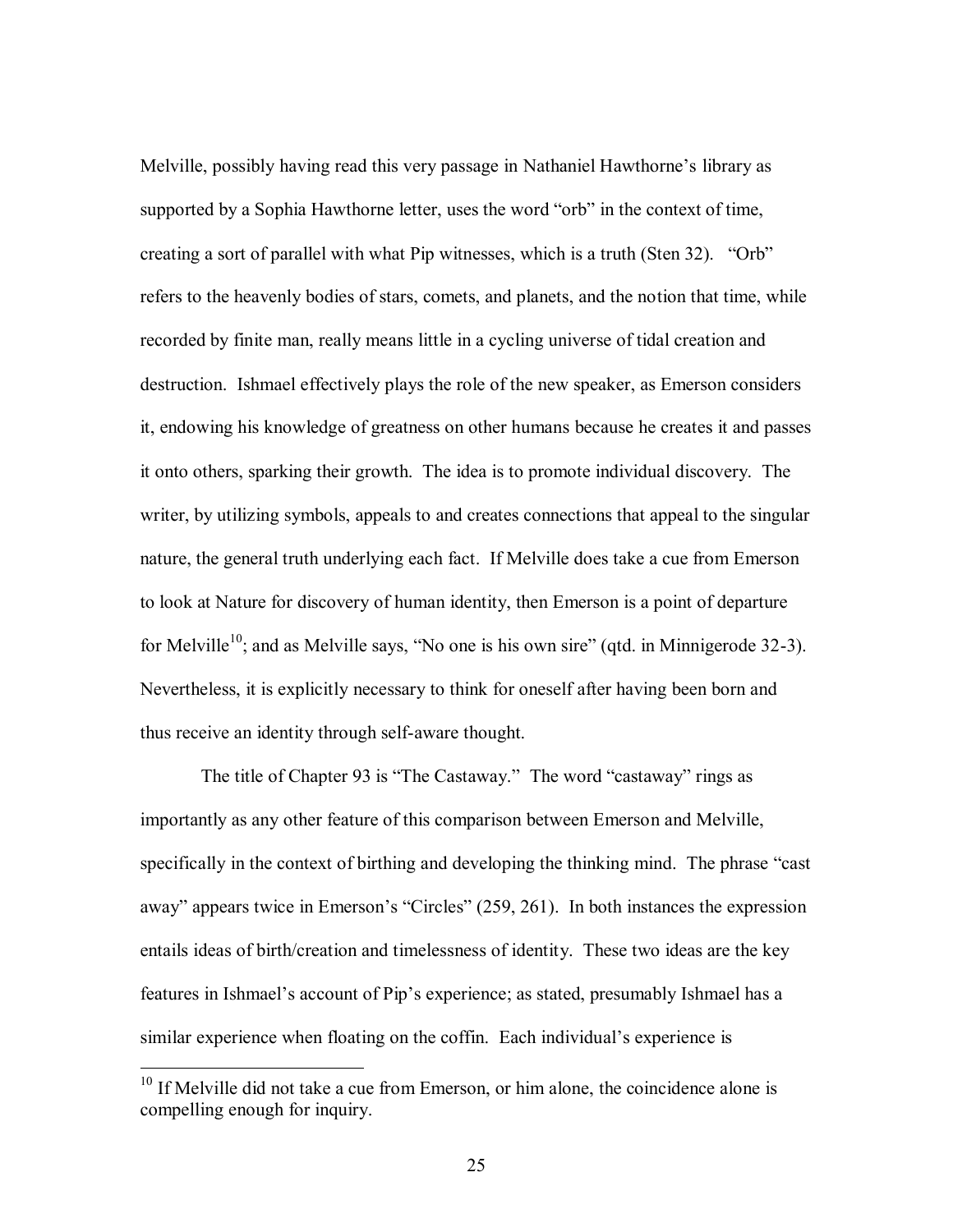individual; that is the very nature of the experience, of casting away every worldly incident and finding basic tenets of existence when being perfectly alone, yet connected to every truth of Nature available. Being cast away reveals the immense forces of Nature or the symbolic quality of Melville"s ocean. By making an Ishmael "kind of voyage, wherein "all deep, earnest thinking is but the intrepid effort of the soul to keep the open independence of her sea; while the wildest winds of heaven and earth conspire to cast her on the treacherous, slavish shore,"" Melville issues the very expression of relating inside to outside (Matthiessen 287): the brutal conditions of Nature threaten to wreck the voyager, while he continues with his "intrepid effort" for his independent identity.

The exploration allows for the "eternal generation of circles" that Emerson sees in those who "cast away…all…once hoarded knowledge, as vacant and vain" (260-261). But whereas Emerson displays (or explicitly states) only optimism in these voyages of discovery into nature, Melville brings the idea of "aboriginal terrors of the ocean, which no veneer of civilization can gloss over to perceptive eyes" (Matthiessen 288). He warns that Nature"s ruggedness pushes, or blows like "winds," humanity to the comfort of the "shore," or towards the safety of humanity"s constructions. It is a warning, and thus he sees the shore of humanity as a threat; it is a threat to the independence of an individual"s thought, the manifestation of the soul for Ishmael. To achieve the discovery of one"s soul, a person must steer toward the open sea and away from the "slavish shore" of humanity. Melville"s Ishmael sees a need to escape humanity, pushing toward the symbol of Nature, the sea, in order to find the self, which is the soul. As Jeffers's Inhumanism directs, one is to turn away from humanity, and as Emerson writes, one must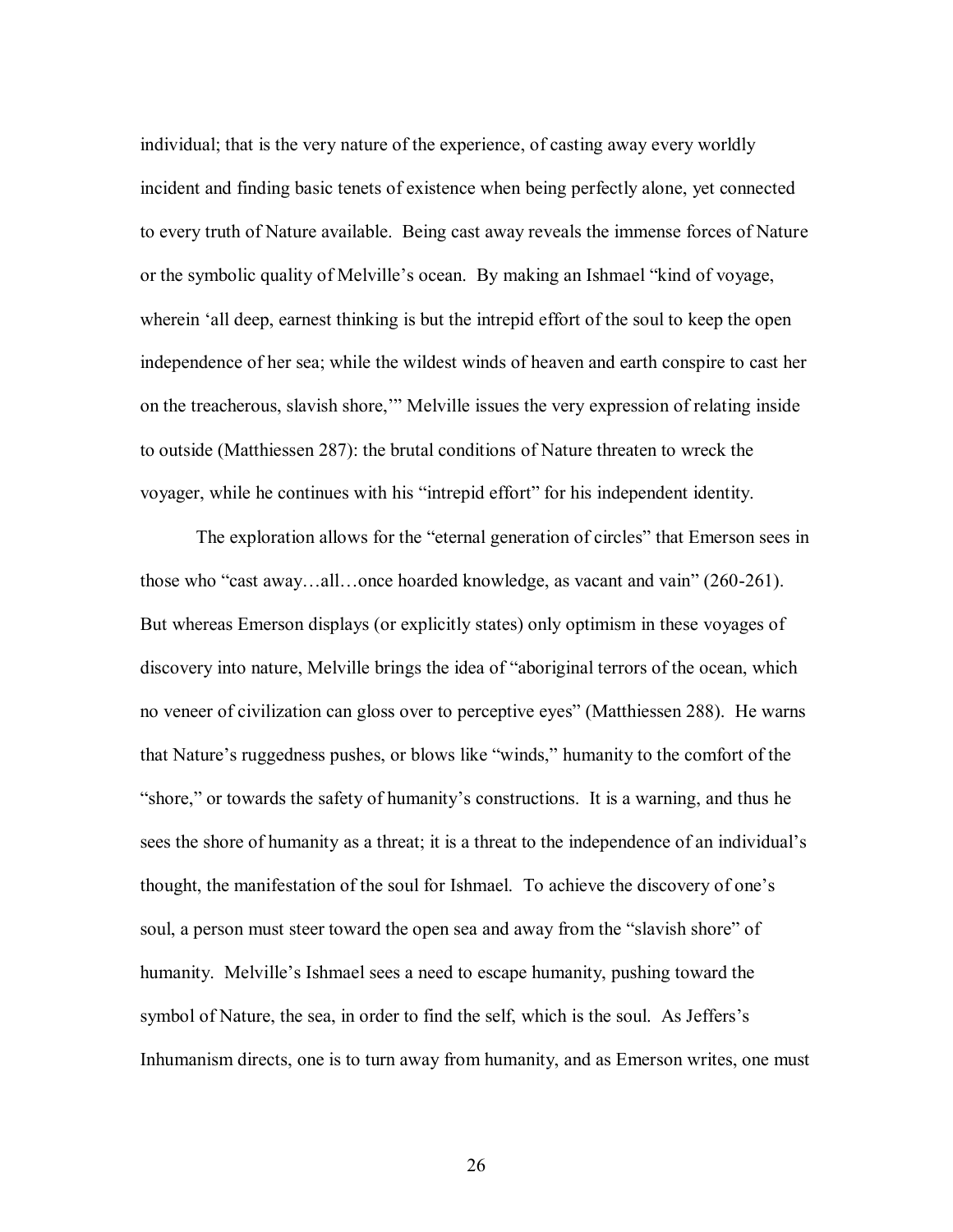look to Nature to discover the "me," or the soul; Melville works between the two, with the individual needing to be castaway to find truth in his soul.

## *Section III: Melville and Jeffers*

 $\overline{a}$ 

*Symbolism in Tragedy and Perspective* 

Literature is a point outside of the hodiernal circle through which a new one may be described. The use of literature is to afford us a platform whence we may command a view of our present life, a purchase by which we may move it…/Therefore we value the poet. All the argument and all the wisdom is not in the encyclopedia, or the treatise on metaphysics, or the Body of Divinity, but in the sonnet or the play. (Emerson "Circles" 257)

The writings of Melville and Jeffers function in a highly symbolic way that highlights key aspects of the writers' metaphysical thoughts.<sup>11</sup> Tragic elements leak into and sometimes pour over their works. Tragedy serves as a symbol of humanity's relative powerlessness to Nature. Neither writer relies solely on plot but instead interjects personal feelings on the proceedings; these personal interjections help reveal the metaphysical implications underlying the writings. The very nature of the tragedy emerges from the helplessness of the players to prevent the impending doom; complex characters like Ahab and Cawdor take on inevitable events, eliciting an irritating *and* sympathetic response from readers. The effect is to displace humanity as central to existence.

In *Moby-Dick* Melville"s strongest character, Ahab, is a great symbolic force, "that of the conventional tragic hero": "Ahab [is] … king in his own realm … and his

<sup>11</sup> For a brief, strong analysis of the importance of symbolism for Meville in *Moby-Dick* see Charles Feidelson, Jr."s "Symbolism in *Moby-Dick*." Robert Brophy"s *Robinson Jeffers: Myth, Ritual, and Symbol in his Narrative Poems* provides an extensive discussion of symbolic significance for Jeffers's poetry.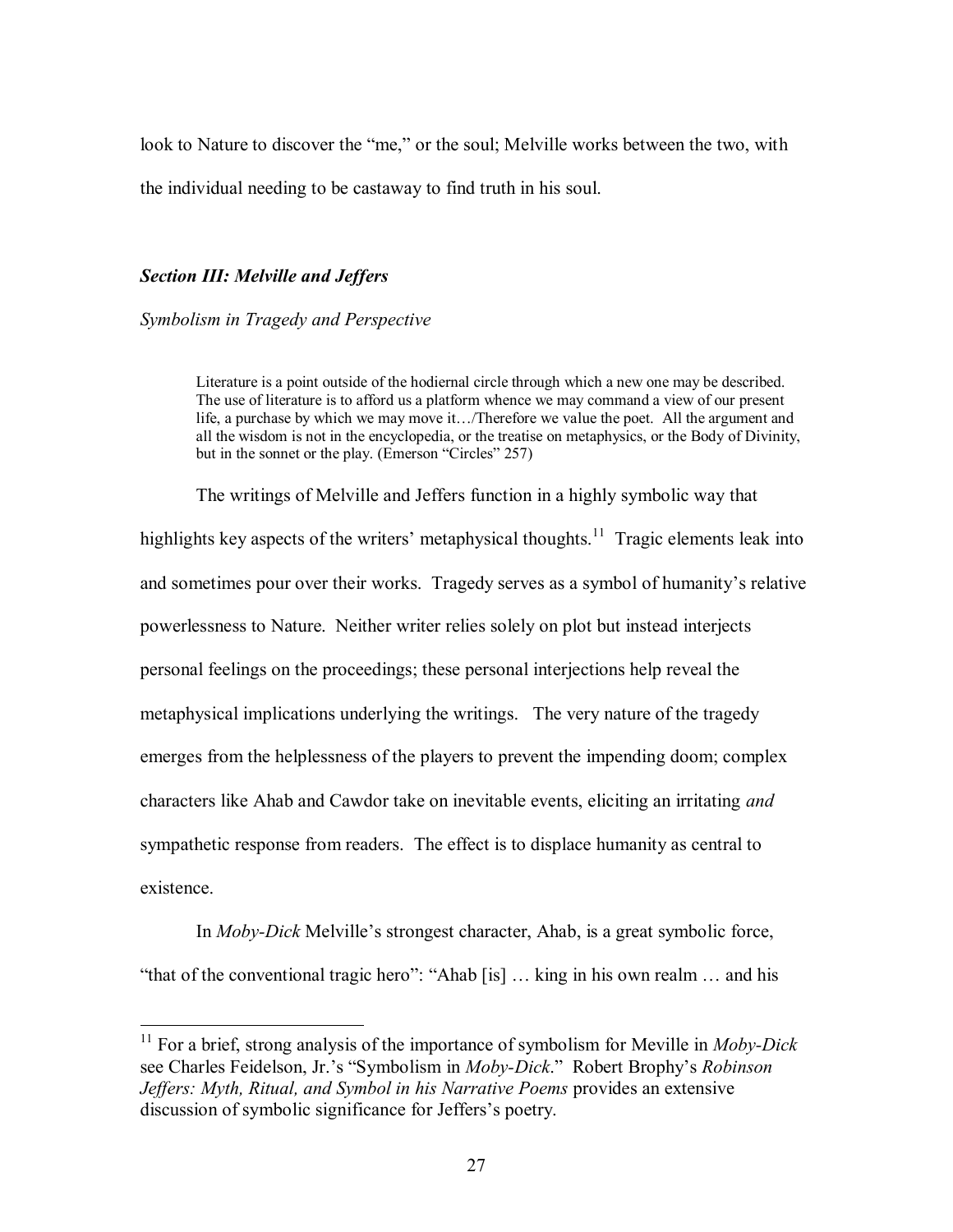character, combin[es] great gifts with a decisive moral flaw," his monomania (Millhauser 76). The tragic hero symbolizes the futility of human endeavors against the unrelenting forces of Nature, often construed as circumstances of fate or Providence. Many of Jeffers"s narrative characters, Cawdor in his canyon, Barclay at Point Sur, or King Pentheus of Thebes, epitomize the tragic hero.

Ahab"s pursuit of the unconquerable, because indefinable (see Chapter 42, "The Whiteness of the Whale"), putting at risk everything surrounding him reflects Jeffers's conceptualization of Pentheus in "The Humanist"s Tragedy." Utilizing *The Bacchae* from Euripides, Jeffers comments on humanity"s unceasing desire to progress towards an undefined and, hence, unconquerable end, especially due to the anthropocentric connotation of progress. Denying another"s religion, King Pentheus wishes to keep his people isolated, focusing on their own culture. Pentheus"s denial of the other religion, which promotes a message of perverted Inhumanism, leads to his death and to impending disarray in Thebes. Through his speaker and Pentheus, who has just seen his Dionysanworshipping mother carnally drunken and mad, Jeffers voices his concern over humanity's indeterminate pursuit of pleasure:

> O fools, boats without oars borne on the flood of passion, Forgetting utterly all the dignity of man, the pride of the only selfcommanding animal, That captains his own soul and controls even Fate, for a space. The only animal that turns means to an end. "What end? Oh, but what end?" It cried under his mind, "Increase the city? Subdue the earth? Breed slaves and cattle, and one"s own Off-shots, fed and secure? Ah fruitless-fruitless Generations forever and ever….For pleasure" – he spat on the earth – "the slight collectible pleasure Surplus to pain?"…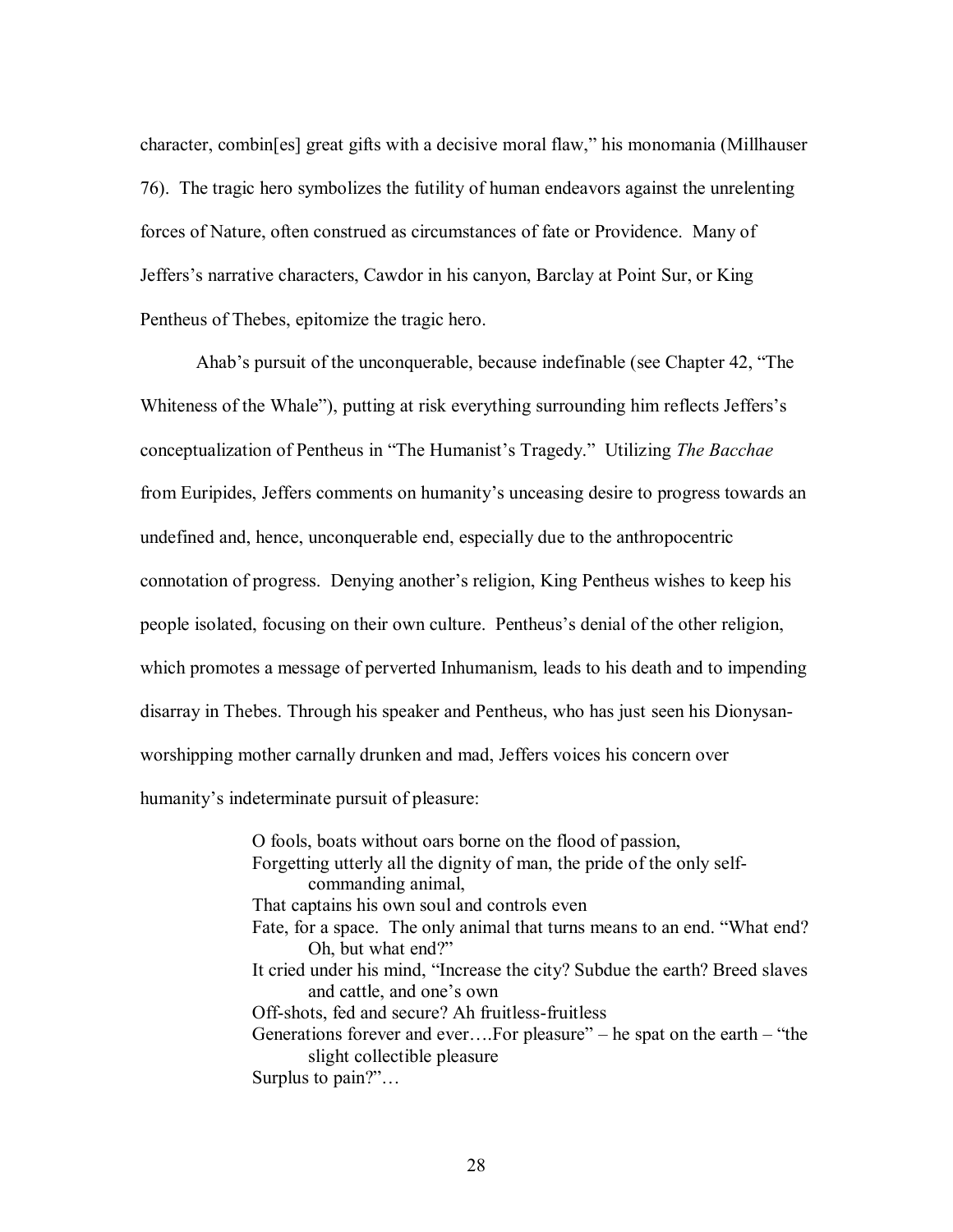"The generations," he thought suddenly, "aspire. They better; they climb; as I Am better than this weak suggestible woman my mother. Had I forgotten a moment the end Of Being? To increase the power, collectedness and dignity of man. – A more collected and dignified Creature," he groaned, "to die and stink." ("The Humanist Tragedy" *CP I*: 381)

Alternately, this section rises and falls with its stance towards humanity"s existence; men should be pulling oars to a point, but for the purpose of power and dignity over all else on Earth, when men decay like all else? The internal thoughts of Pentheus churn over the futility of living a purpose, yet the king still tries to convince himself that there are great, inherent virtues that create purpose. The unconscious, intuitive aspect of his mind pulls at him, crying under his conscious mind, as he asks to what end humanity strives; the seemingly despairing conclusion is that it is all "fruitless" and intended for "pleasure." He then consciously tries to rationalize humanity's "progress," similar to Ahab's rationalizations as he talks with both Starbuck and Pip. There is a purpose, and that is self-improvement. He bases his idea of purpose, though, upon being better than his mother, symbolic of the anthropocentric world: his ideal of betterment relates only to other humans not to the greatness of the universe. This end of pleasure and selfimprovement through an inverted cultural system pushes Pentheus towards his tragic act of intervening with the Dionysian gatherers: he is symbolically frustrating the will of other men – directly contradicting Jeffers"s thoughts in *The Double-Axe's* preface where Jeffers sees humans as having excess energies turned into war. Jeffers uses Pentheus as a symbol of humanity's, as he views it, errant anthropocentric ways.

Instead of focusing on the inversion of humanity that Jeffers does, Melville constructs a monomaniac Ahab as a symbol to warn against humans challenging Nature.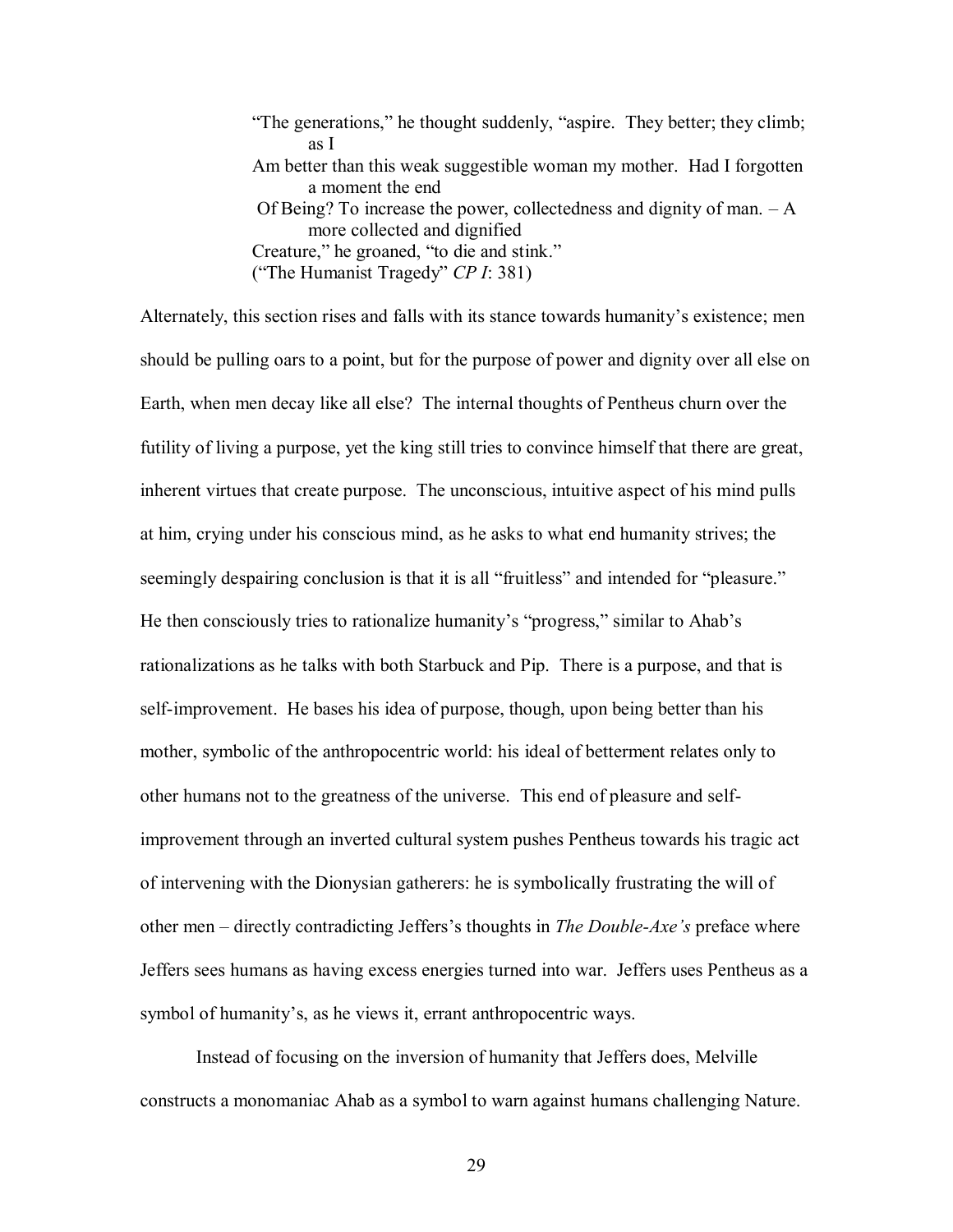In doing so he also, like Jeffers, displaces humans' centrality; his angle suggests how humanity is not greater than or in control of Nature. Ahab, pursuing the whale, voices his own dichotomy of similar forces as Pentheus: he oscillates between questioning his lifelong whaling career and ravenously hunting Moby Dick (Melville "The Symphony" 404-7). For all his knowledge of the dangers of the sea and whaling on it, Ahab madly and vengefully rushes upon this one white whale without recognizing his own means bringing him his end – he is not playing his part as a conscious human, as Jeffers would see it.

Without quite the "dignity" of Pentheus but certainly with the gusto, Ahab gives an emotional outpouring to Starbuck just before the encounter with Moby Dick. Melville"s construction for the frantic passage, with all its exclamations and rhetorical questions, reflects the emotional struggle of Pentheus"s monologue; neither man can easily let go of his importance among other humans. In both passages humanity's selfbestowed importance is not rational when deeply considered. In this particular section, Ahab goes through his late-life crisis, wailing to Starbuck: "Forty years of continual whaling! forty years of privation, and peril, and storm-time! forty years on the pitiless sea! for forty years has Ahab forsaken the peaceful land, for forty years to make war on the horrors of the deep!" (Melville 405). The captain ends answering why he has done his job for forty years: he means "to make war on the horrors of the deep," which is another way of saying making war on Nature. This becomes Ahab"s end, the source of his tragic tale, and a vain aim in the minds of Melville, Jeffers, and even Emerson, as the latter sees Nature as the word of God.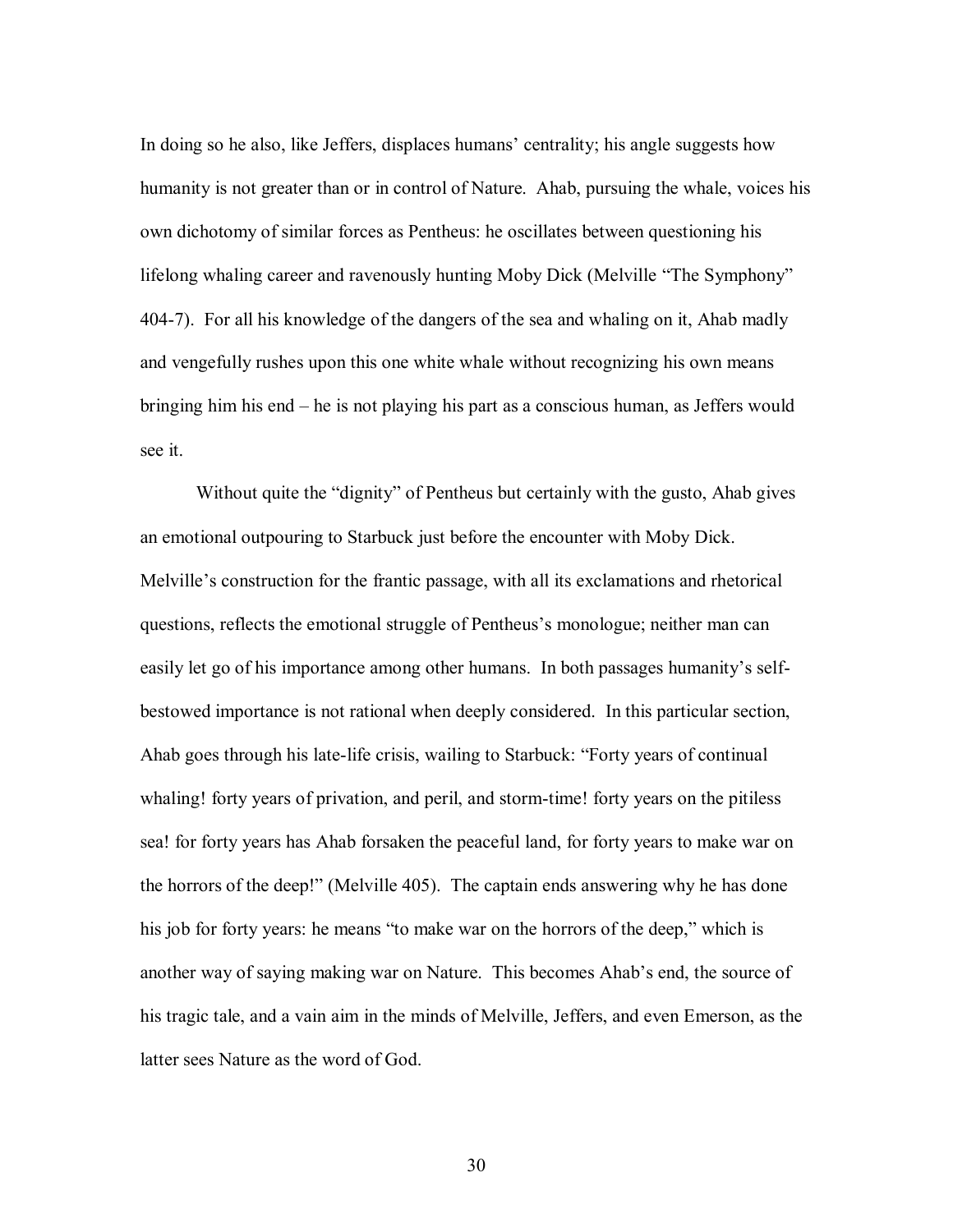Is making war on Nature much different than subduing the Earth, as Pentheus proposes for one of humanity"s ends? It does not appear to be. With Ahab continuing to stumble over thoughts of his wife and child, then jumping back to forty years of whaling, he lets out with a series of questions: "Why this strife of the chase? why weary, and palsy the arm at the oar, and the iron, and the lance? how the richer or better is Ahab now?" (406). The chase may be directly referring to the whale, yet, like the cliché of men living the rat race, it could generally point to a human"s pursuit of pleasure, a notion upon which Pentheus touches: the irony being that the harder one chases to directly increase pleasures, the more pain will be inflicted upon the body through its exertions – the mental pain is apparent by the mere idea of the speech: he is questioning his life! Ahab"s troubles stem from his monomania, or thinking himself central to the world, and his monomania blinds the conclusions he is drawing in this section, that his hunting may be for naught; ignoring his conclusions and indulging in his blind passion to challenge Nature, as symbolized by the white whale, lead to his insanity: Melville, like Jeffers and Emerson, debases the self-indulged human.

Though Ahab states the costs of his profession, feeling "faint, bowed, and humped, as though [he] were Adam, staggering beneath the piled centuries since Paradise," he still finds he must hunt Moby Dick, the source of his tragedy (Melville 406). Referencing Adam correlates Adam"s sin to Ahab"s chase – both Adam and Ahab commit unnecessary acts that carry the weight, for them, of obligation. Ahab"s pursuit results in his death and the crew"s: Melville symbolically represents how one human with enough desire affects everyone's life, and this desire stems from a human tragically feeling himself too important in Ahab"s case whereas Adam just was important, as the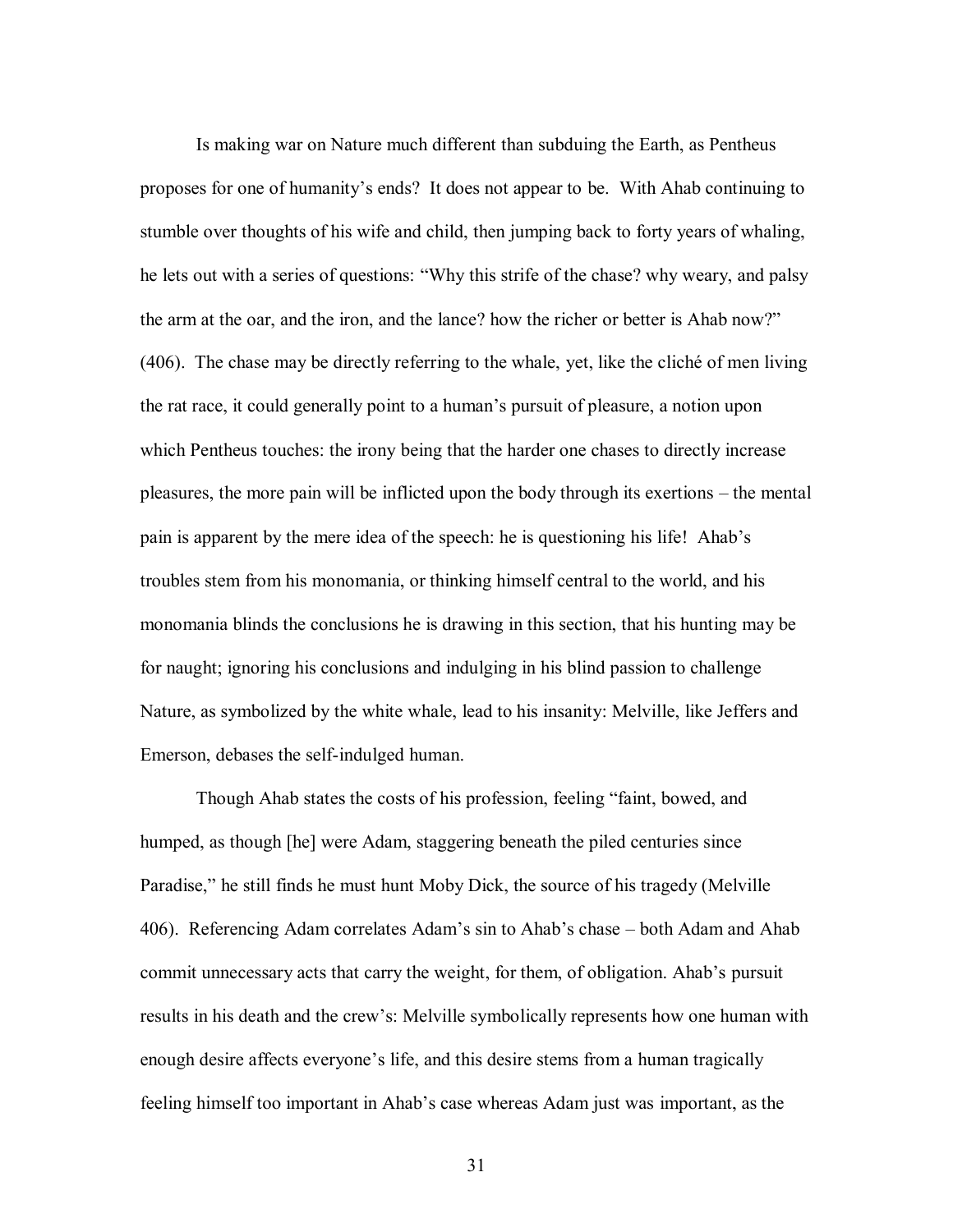first human. Similarly, Jeffers"s Cawdor lusts over Fera, and the result is a self-contained family being dismantled, or in Pentheus's case the city of Thebes falls apart. Both writers realize the danger in one person submitting to another's will, which relates to humanity's interdependence. Cawdor controls his family in his canyon, while not controlling his own emotions; the dependence others have on him results in their detriment. Similarly, Ahab"s decision to continue the chase for his personal fulfillments – since the *Pequod's* journey already had produced financially in terms of its hold being full of oil – means that the crew must as well, resulting in their deaths. The tragic characters symbolize the error in humanity"s inversion and feeling of self-importance.

### *Perspective*

 $\overline{a}$ 

Unlike the rest of his mates, the storyteller lives in Moby-Dick. Ishmael living may also be Melville making a subtle point (a point other than, someone must tell the story): the thinking human who can step outside of humanity"s self-involved world, if only briefly, gives himself a chance to avert disaster. Ishmael points out that he is "given to unseasonable meditativeness," of which Jeffers's old man in "The Inhumanist" may be also guilty (135). Like King Pentheus"s messenger who tells of the King"s mother"s actions, Ishmael guards himself by becoming involved in the least way possible.<sup>12</sup> For Jeffers's own life, writing poetry on the isolated coast, it appears he tries to live – as much as possible – in this manner; it is not that he can remain independent, but that he tries to interact only out of necessity, with which principle Emerson agrees. Ishmael,

 $12$  Also look to "The Double-Axe: II. The Inhumanist" where the Old Man explicitly states this same idea, especially in regard to his lifestyle and the poem"s conclusion as he watches the horizon during nuclear holocaust.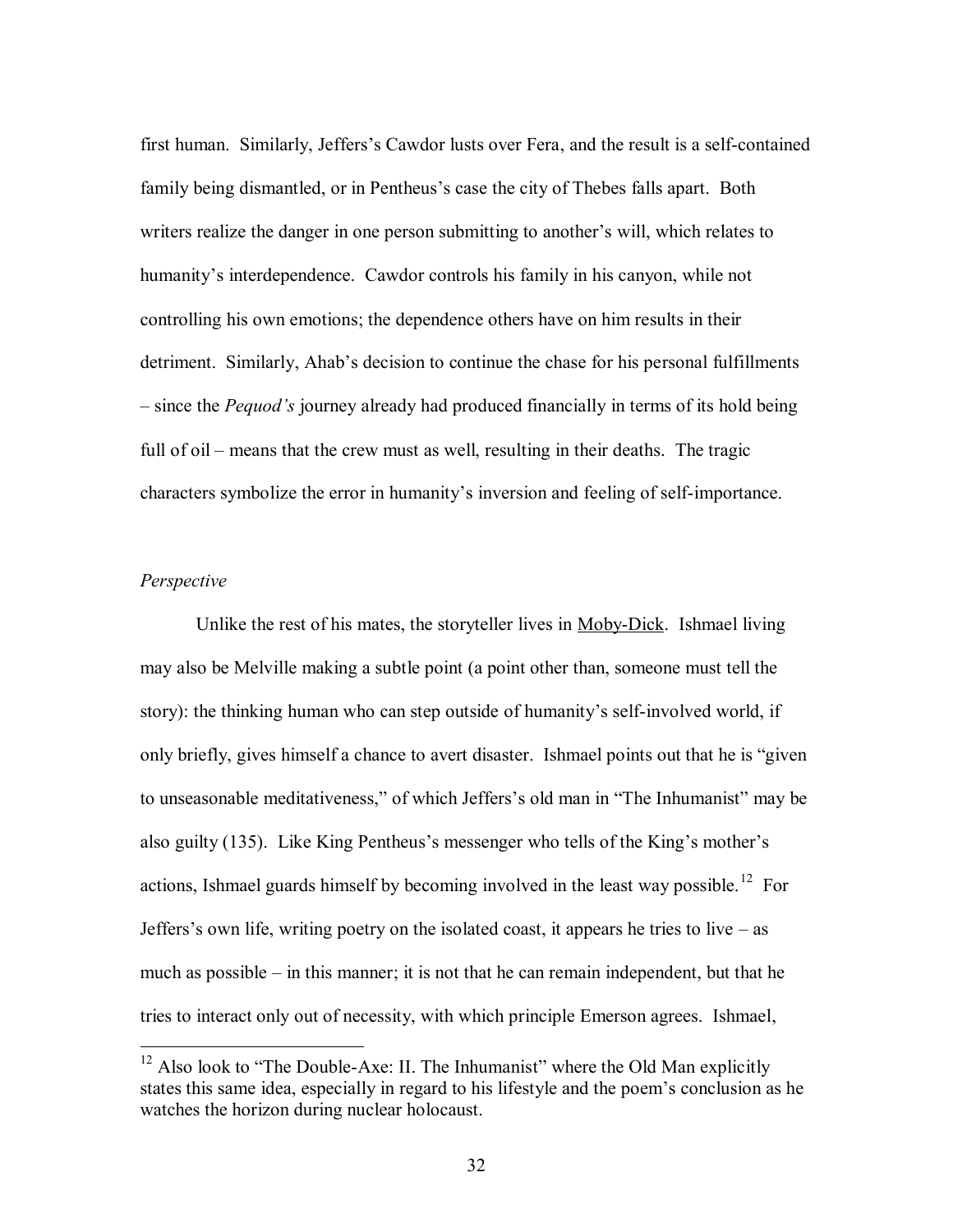storming through the town streets, realizes he must go to sea, even though that means an intimacy with other men deeper than what he appears to have on land; however, importantly, his impact on the narrative as an actionable character becomes less and less as the story progresses. Only when necessary does Ishmael appear to advance the narrative, but otherwise he is "a presence, a visionary activity, rather than a man" (Feidelson 83). Though Jeffers often fulfills this criterion in his own poetry by simply having an omniscient speaker, he does utilize the "I" perspective at timely points, inserting himself (or his thoughts) into the poetry ("Tamar," "Roan Stallion,"<sup>13</sup> "Women" at Point Sur," "Cawdor," etc.). Feidelson notes how Melville executes this perspective and why, which correlates with Jeffers's use of the "I" perspective:

> It is Melville"s own voice that utters the passage on the heroic stature of Ahab. This apparent violation of narrative standpoint is really a natural consequence of the symbolic method of *Moby-Dick*. The distinction between the author and his alter ego is submerged in their common function as the voyaging mind. In fact, the whole book, though cast in the form of historical narrative, tends to the condition of drama, in the sense that it is a presentation, like Ishmael"s vision of the whale processions, in which both Melville and Ishmael lose themselves. The frequent references to drama and the actual use of dramatic form in a number of chapters reflect the visionary status of the entire action. (83-84)

<sup>&</sup>lt;sup>13</sup> "Humanity is the start of the race; I say/ Humanity is the mould to break away from, the crust to break through, the coal to break into fire,/ The atom to be split" ("Roan Stallion" *CP I*: 189).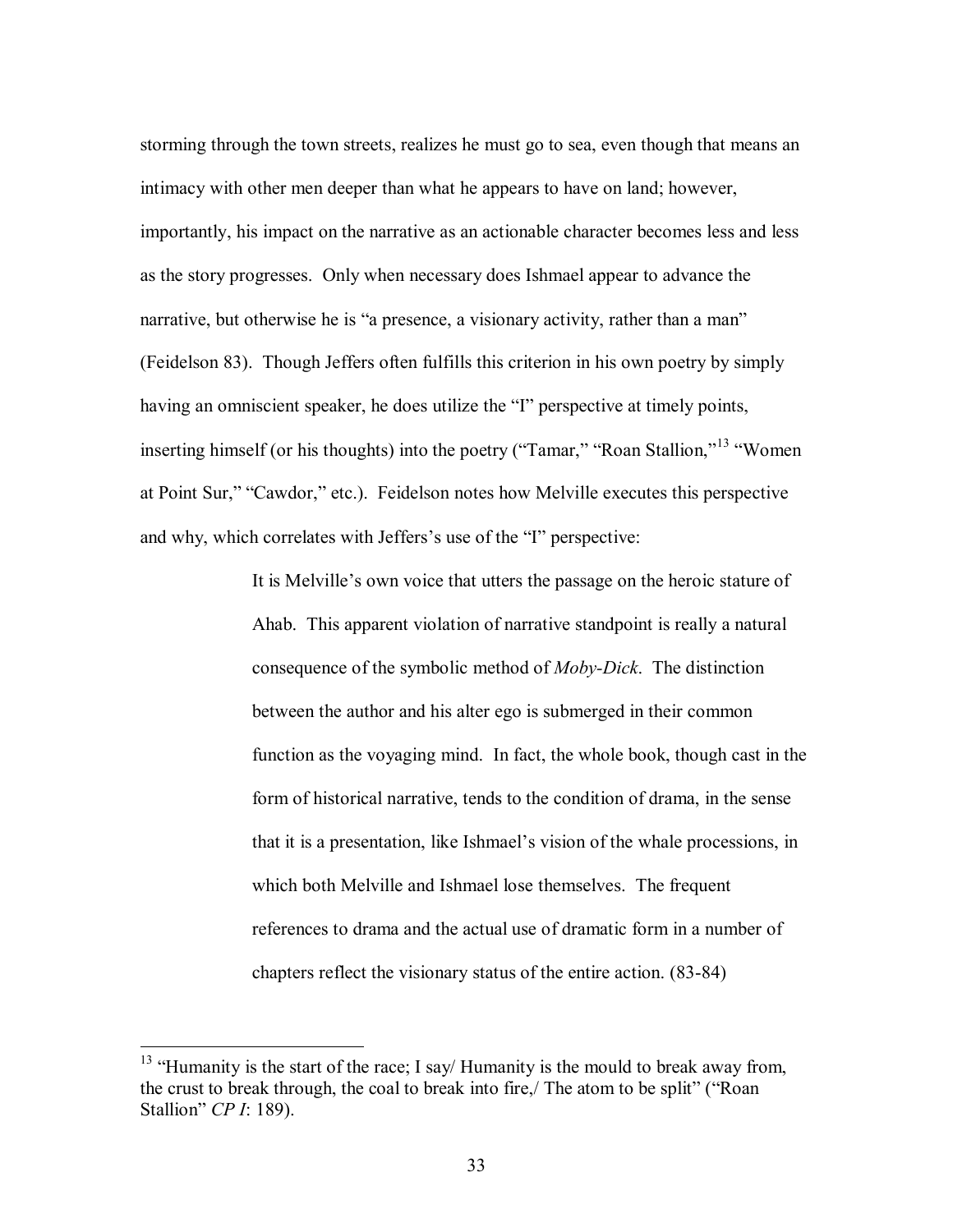With Jeffers the narrative form also includes dramatic elements; his numbered sections move from action to reflection, verse to chorus. In the choral sections, Jeffers's added voice increases symbolism, as Melville and/or Ishmael"s interjections in the action do. "Cawdor," in one sweeping inference, can be thought of as symbolizing humanity"s way of approaching death. Cawdor, having secured his independence and thus his own sort of power, feels, nonetheless, moved by his desires to conquer more, specifically a young woman, before he dies; this is tragic and noted above as tragic to Melville too. In the verse sections, the drama moves as the older man loses control of his lust and succumbs to the younger – a girl paradoxically positioned at his mercy, while capable of controlling him, a symbol of generational change.<sup>14</sup> The choral scenes of "Cawdor" picture and comment upon three different deaths, two of men, one old, the other young, and an eagle's, Jeffers's symbol of fierce consciousness, a penultimate strength.<sup>15</sup> Each death scene notes the physical effects upon the dead body, a reference to Jeffers"s Emersonian examination of Nature.

The language and imagery are fantastic in themselves, but the more appealing description, or relation, concerns itself with the state of consciousness the self/soul goes through as the body begins decomposition, a metaphysical commentary from Jeffers. The narrative deals with the living world's approach towards old age; the choral sections of super-speaker/"I" perspective focus on the dead world"s approach towards finality. Both the events interrelate, with the narrative informing the metaphysical conclusions of the choral sections: no person can affirm the after-death experience, so the super-speaker

 $14$  Auguste Rodin has a sculpture imaging this theme at the Legion of Honor in San Francisco, CA.

<sup>&</sup>lt;sup>15</sup> See "Rock and Hawk" for the image of the predatory bird.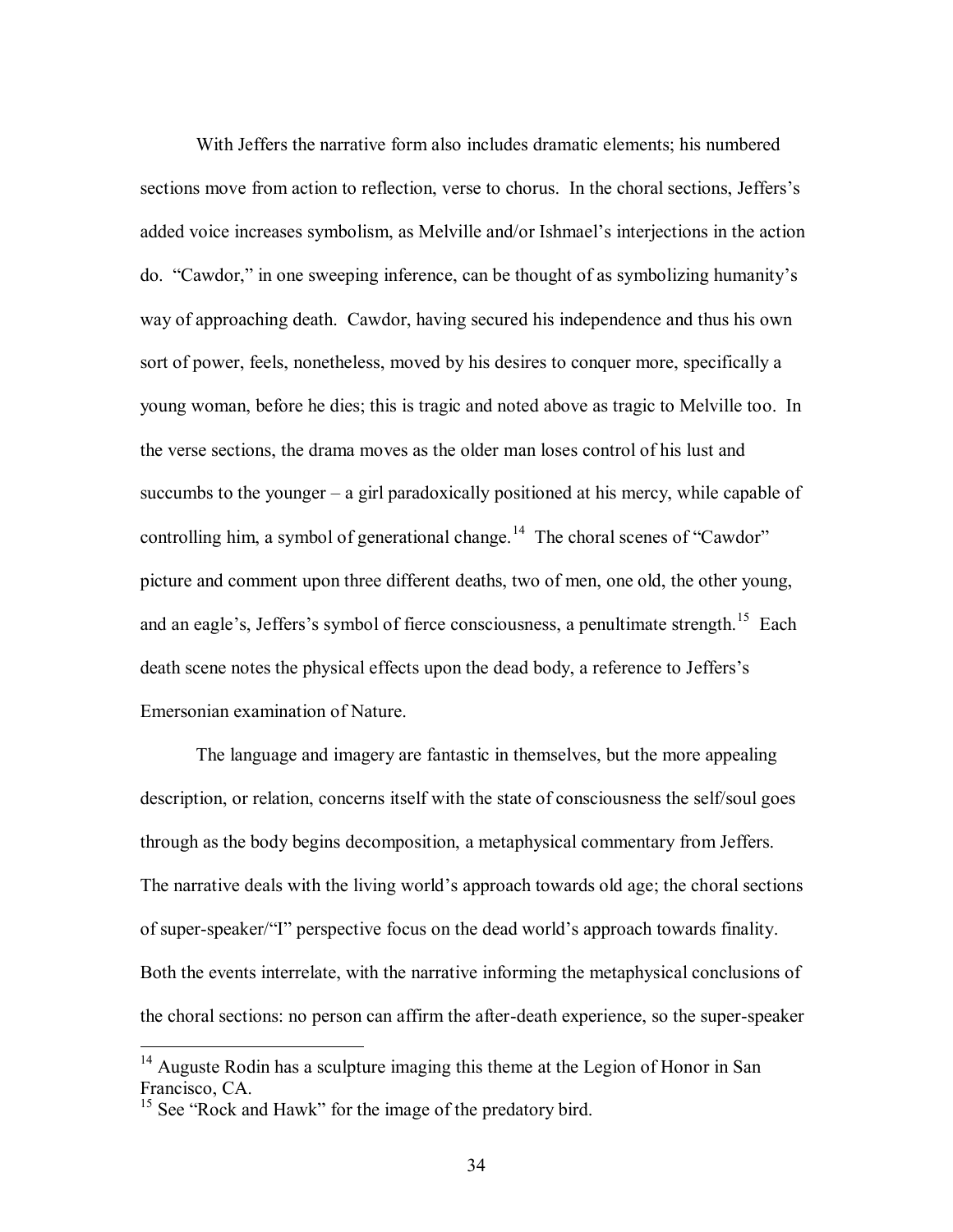intuits his, as Feidelson contends with Melville"s discussion of Ahab – though Ishmael"s irony often overshadows "Melville"s own voice." The intuitive conclusions alter the perspective of the standard speakers in Jeffers"s work by strongly asserting metaphysical opinion as fact rather than smoothly developing the plot. Melville, in contrast, weakens his interjections with the ambivalence of Ishmael's sarcasm. A reader's response to each writer's metaphysical viewpoint emanates and diverges from this difference, even as each writer utilizes tragic characters and personal voices to transmit metaphysical thoughts. Melville reaches to the metaphysical level only to have Ishmael make light of the profundity, while Jeffers brazenly asserts his thoughts amidst the drama.

The use of tragic drama, the combination of symbolism in tragedy and perspective, correlates in two ways for Jeffers and Melville. By utilizing characters" decisions and resulting movements, a moral can be drawn, <sup>16</sup> which, poetically rendered, opens itself up for interpretation. This moralizing allows for the second point of relation between the two: extra-narrative commentary brings out symbolic significance in the drama. This type of interference in narrative directs a reader, but by its very symbolic nature allows for great play in readers' conclusions. *Moby-Dick* becomes so much to so many precisely becomes of its "voyaging"; it is only how far and to what level the reader follows that determines the interpretation. Poetry becomes poetry, in one sense, when it allows for varying levels of penetration, or as Jeffers describes:

<sup>&</sup>lt;sup>16</sup> Jeffers may use the term "warning" instead of "moral" (which he actual rails against in "Poetry, Gongorism, and a Thousand Years"), as in: "There was a time when human sacrifice was needed to save people…Or an imagined victim in a story, suffering things we all feel liable to but hope to escape. Wasn"t this one of the perhaps conscious function of Greek tragedy?...[W]e endow a person in a story with a certain excess of thought or passion and see what their logic leads to, and are thus perhaps *warned* (italics added) ourselves, so he suffers instead of us" (*SL* 196).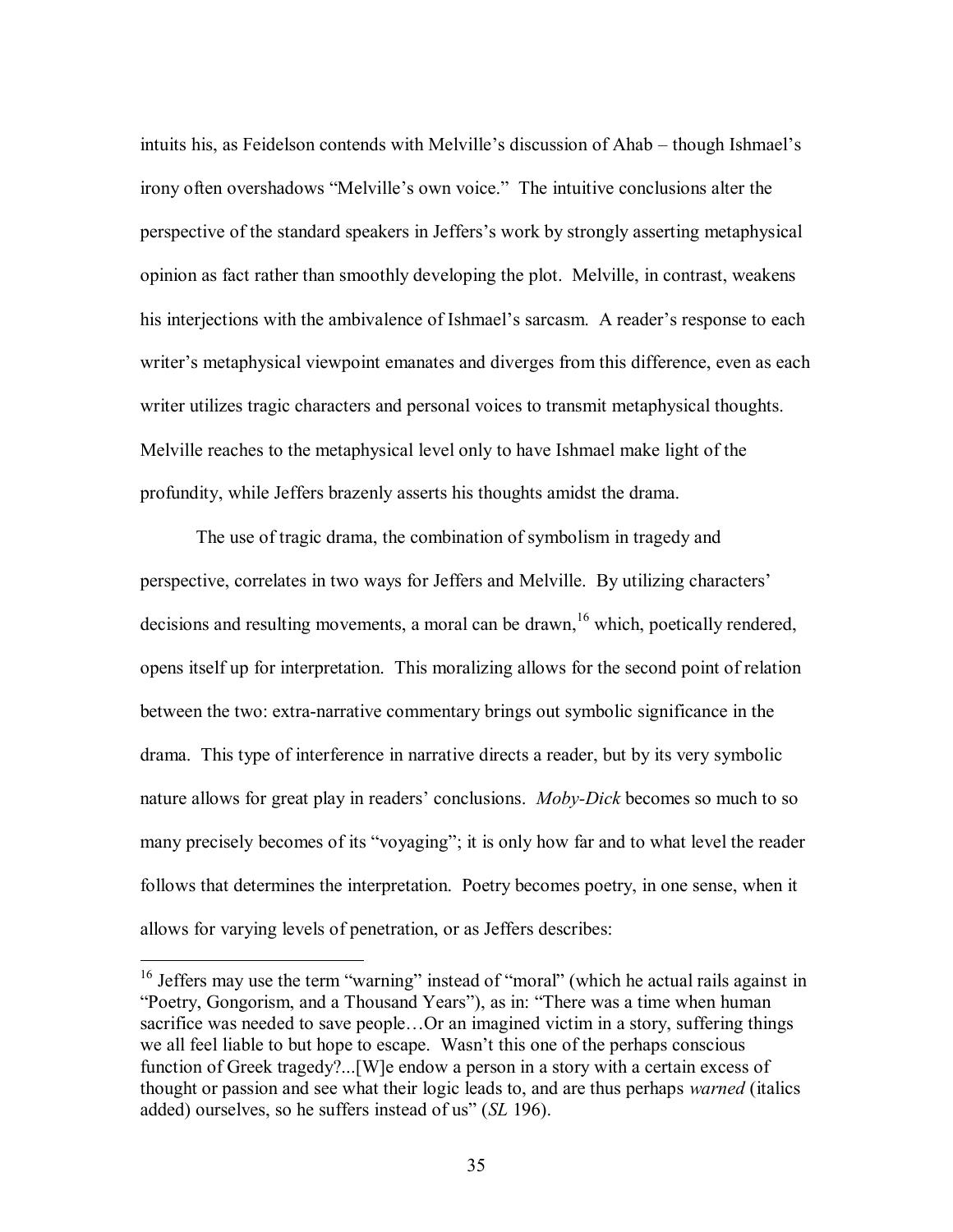I think it is the business of the writer of poetry, not to express his own gospel, but to present images, emotions, ideas, and let the reader find his good in them if he can. Not to form a way of thought but perhaps to activate thoughts. So that I feel no impulse to disengage my own meaning…from the web of verses, and even wish not to, in order to keep an innocence of mind on my own account. Not to become too selfconscious about my meanings. There may be symbolism in my verses, but I shouldn"t want to degenerate into allegory. (*SL* 208-9)

By presenting the image of the tragic hero, while laying out ideas surrounding the drama, Jeffers does what he says a poet should, though he may, at times, interfere when he uses his super-narrative voice ("Tamar," "Roan Stallion," "Women at Point Sur," "Cawdor," etc). Evaluating *Moby-Dick* by Jeffers's "business of the writer" reveals a similarity in construction with Jeffers"s verse. The access of the reader determines if the literature will become useful in the Emersonian sense of the point outside the hodiernal circle. When Emerson says that "each speaker…emancipates us from the oppression of the last speaker to oppress us with the greatness and exclusiveness of his own thought, then yields us to another redeemer," he seems to imply what Jeffers is ("Circles" 256-7); the influence of the writing extends thought beyond the last moment, initially weighting the mind to the image, action, thought, etc. of the poem, but this weighting strengthens the mind to move beyond the norm and "lift" heavier ideas. When both Melville and Jeffers introduce the "I" perspective into their works, which is not to say pushing a conclusion on a reader, they are providing a circle within the initial circle their work is, so readers may have another point/perspective by which to decipher messages; the reader may reach new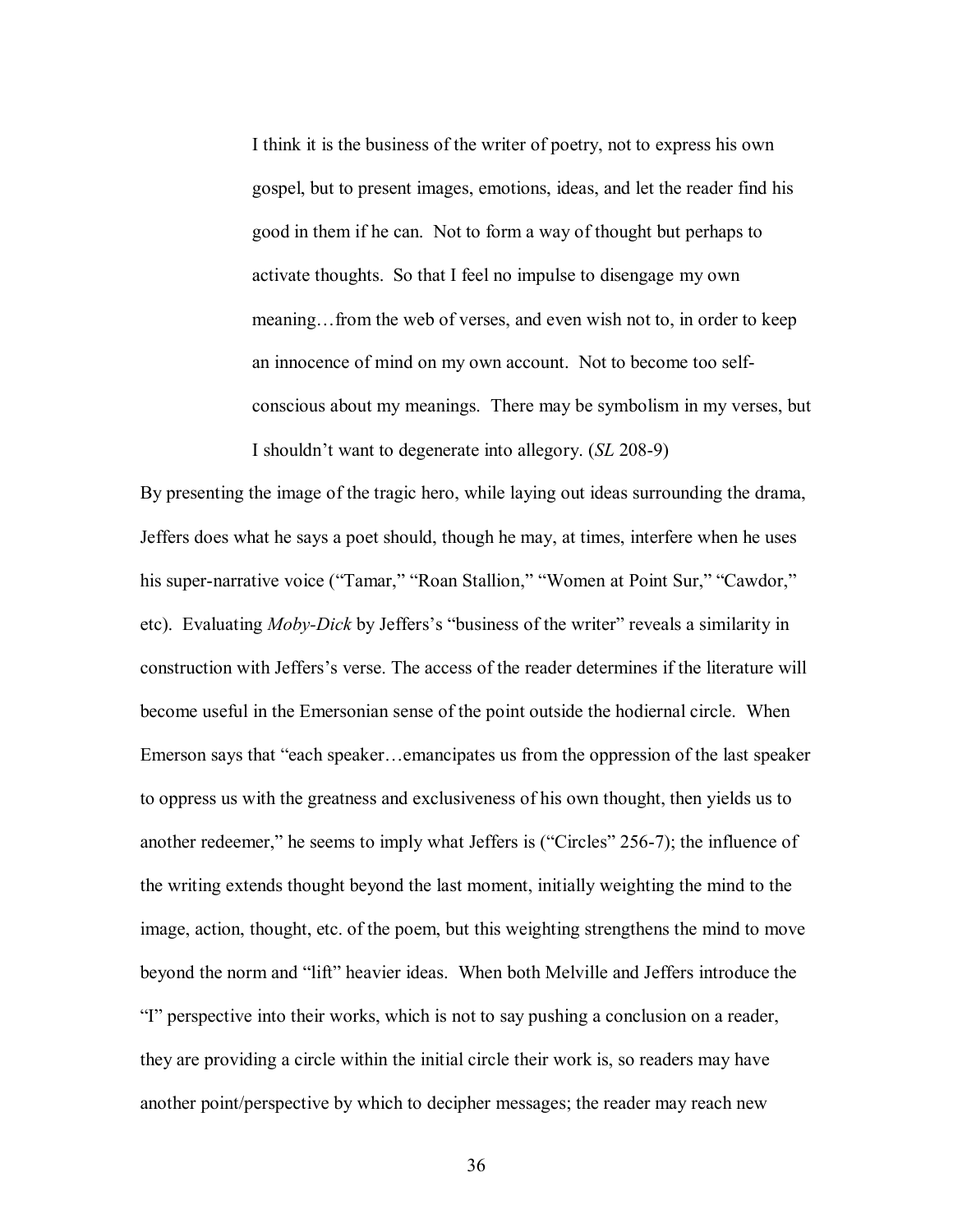levels or find richer meaning in the texts then. But if these two writers" metaphysics, and even an element of style, share so much in common, why then does Melville"s *Moby-Dick* often escape the misanthropic charge that Jeffers's poetry frequently receives?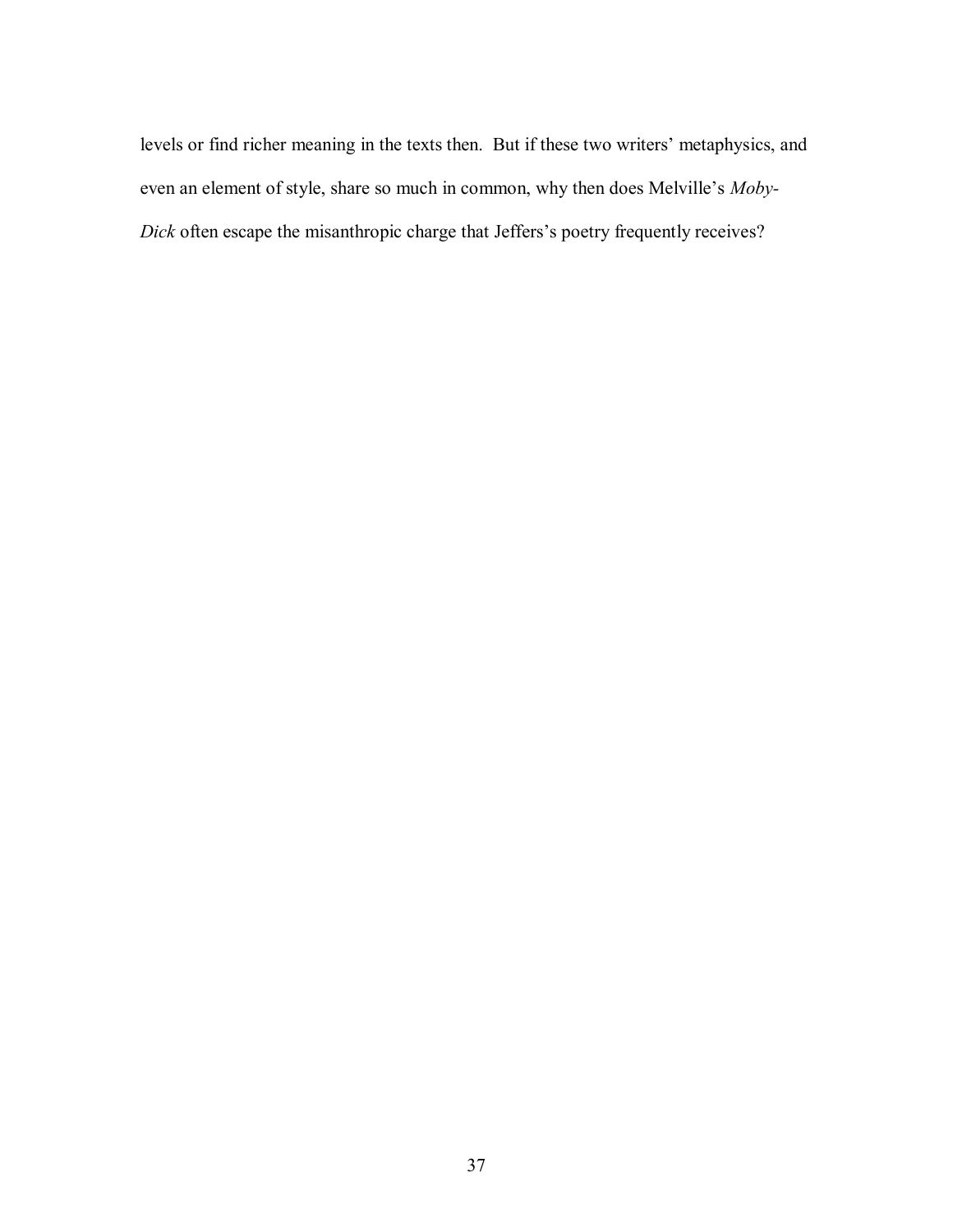## **Chapter 2: Jeffers**  $\leftarrow$  **Misanthrope;** Melville  $\neq$  Misanthrope: Humor as a Reason for **Disparate Receptions**

Melville: I read Moby Dick aloud to my boys a few years ago and was much impressed. There is greatness in it; there was also much that I resented – the tiresome humor that spoils too much American work. Robinson Jeffers in a letter responding to Frederic Ives Carpenter, November 1933

In "Poetry, Gongorism, and a Thousand Years," Robinson Jeffers describes his idea of greatness in poetry. A poet should be able to express his creation in terms that will be understood in a millennium. As a poet he aspires to greatness with his tragic narratives and direct, ascetic shorter poems, constructing a philosophy grounded in observation of the natural world. This greatness relates to a gravity of sorts that draws readers outside of the cultural context of the immediate time (or the hodiernal circle in Emerson's terms) because its content deals with "[p]ermanent things, or things forever renewed, like the grass and human passions," not a passing concern like Elian Gonzalez (some readers of this may say, "Who?") (*SP* 728).

In Herman Melville"s *Moby-Dick*, Jeffers observes his idea of greatness (implying that the criteria for greatness in "Gongorism" extends beyond genre). It is apparent why when juxtaposing his writing (which presumably intends to fulfill his criteria for a lasting poetry) with passages of *Moby-Dick* that focus on the "permanent things" of existence; it is also easy to notice the difference in tone between the two writers when touching on the "permanent things," and thus Jeffers"s issue with Melville"s humor, which largely resides in Ishmael"s sardonic tone. Often Jeffers"s austere and highly symbolical poetry deals with humanity's place in the universe and what God and God's role is. These are, in Jeffers"s view, permanent themes to be significant for readers 1000 years from now: the way in which a writer pursues the matters influences the text's 1000+ year survival.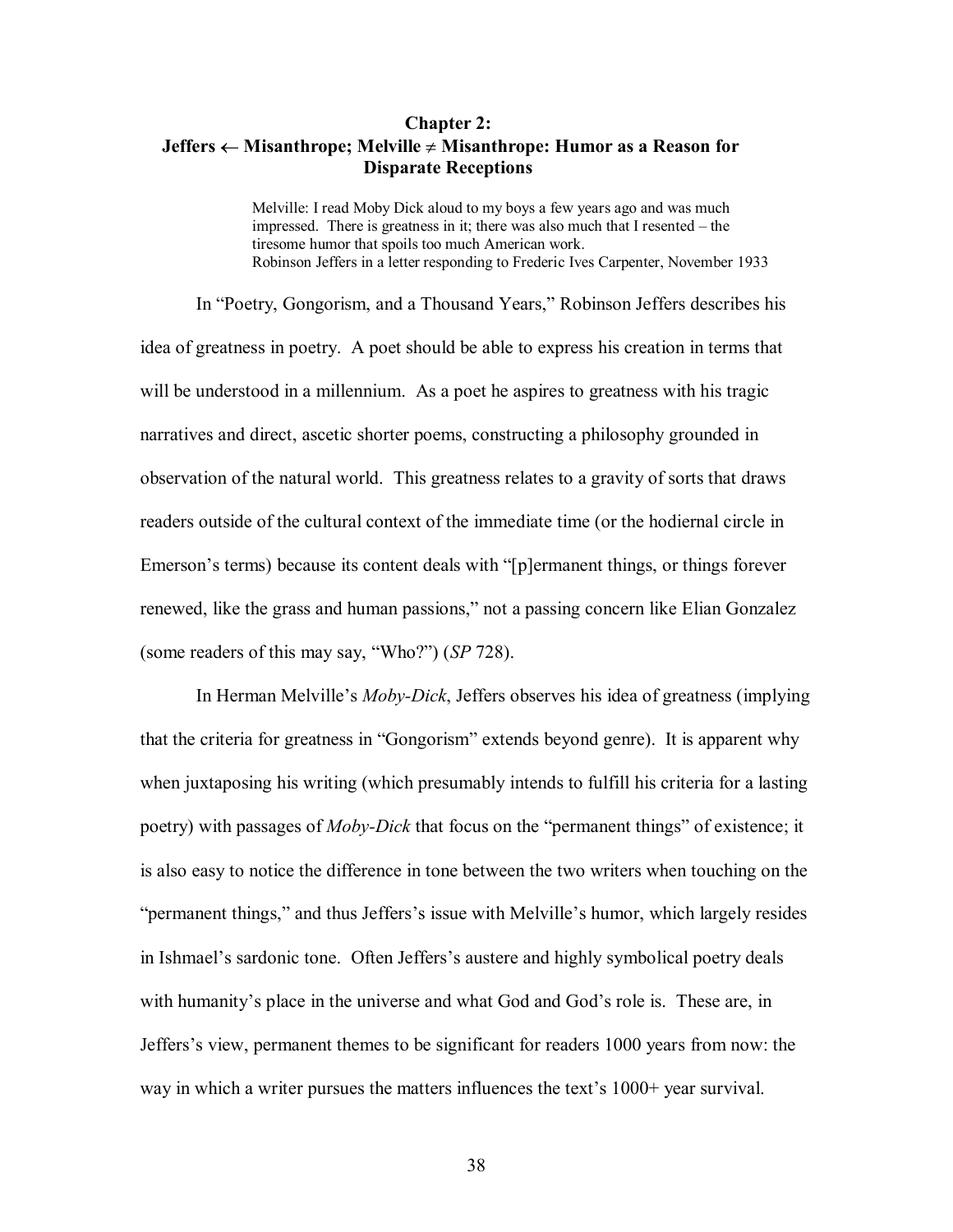Jeffers writes with directness about these themes; Melville chooses humor, redirecting a reader's attention from the serious, tedious nature of the subjects.

Examining the two persons' writings in concert produces a confluence in the metaphysical realm, as has been shown in chapter one with their usages of symbolism and perspectives. The executions diverge as Melville hedges with sarcasm when the poetry of Jeffers fully commits itself to the ideas propounded in the verse. By explicating the passages of corresponding metaphysical opinion and emphasizing Melville"s use of humor within those passages, one may understand how Melville averts the misanthropic charge that Jeffers"s poetry receives and also recognize the inaccuracy of the misanthropic label on Jeffers"s metaphysical philosophy.

> $\ast$  $\star$  $\ast$

"[T]hat ha, ha"s the final consequence. Why so? Because a laugh"s the wisest, easiest answer to all that's queer; and come what will, one's comfort's always left – that unfailing comfort is, it's all predestined," says Stubb. (Melville 145)

And so Stubb voices, with his cozy humor, a sentiment Melville frequently capitulates to in *Moby-Dick*: things cannot be helped – it"s as they were destined to be. To have a laugh at the difficult circumstances of life is "easiest," rather than to confront the difficulties directly, like, say, Jeffers"s poetry. Direct confrontation is harder for "folks" to deal with and often causes them to react with squeamish aversion. The thorny theme of fate, or predestination, versus freewill mixed with random chance courses through Melville"s novel. The sardonic voices surrounding the queries prevent any position from being dominant or direct; the closest a reader may find to a definitive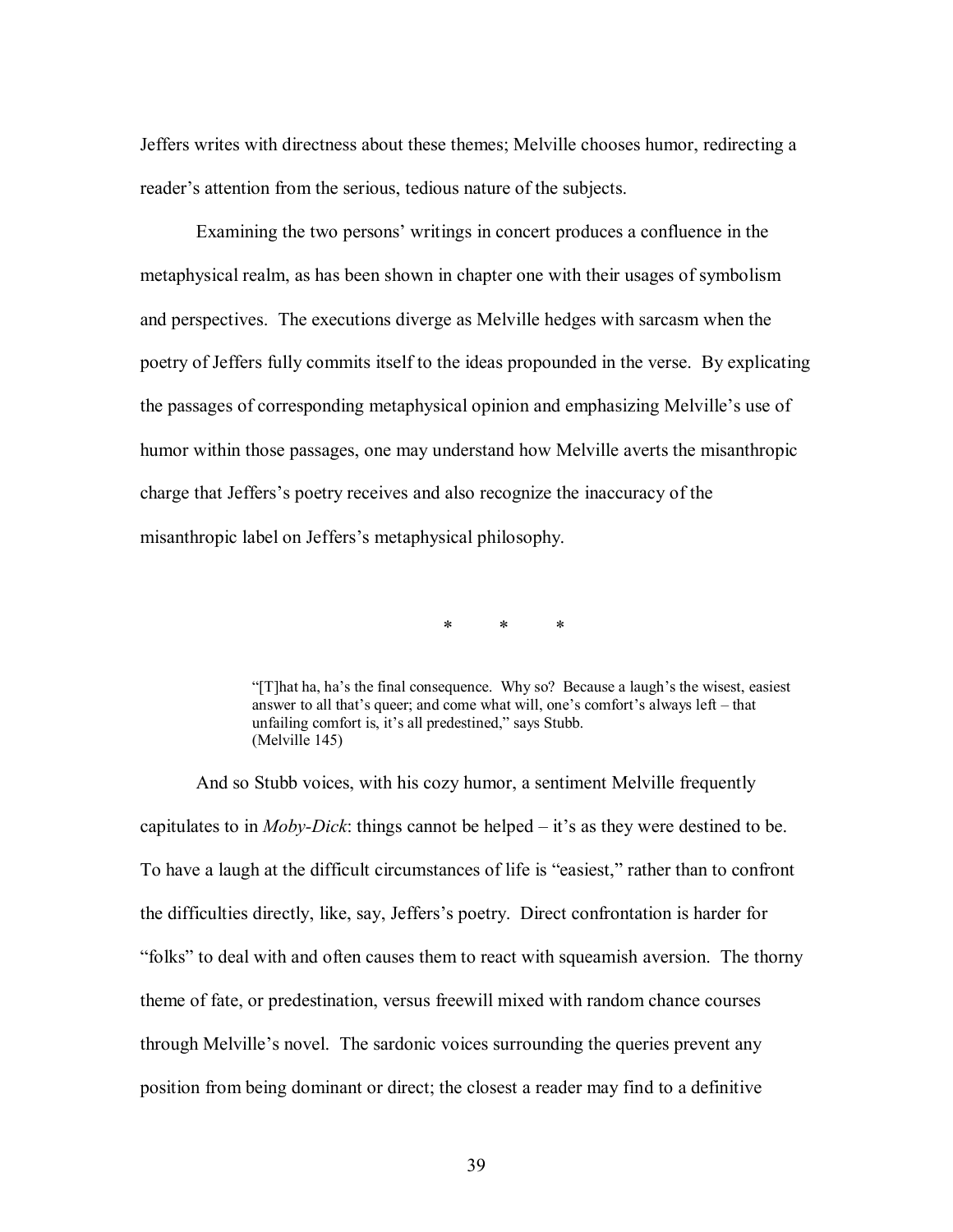position comes from Stubb in the passage above, but it is hard to take a character like him seriously. As Flask questions him, "Now do you mean what you say, and have been saying all along, Stubb?" To which Stubb responds, "Mean or not mean, here we are at the ship" (Melville 261). The exchange demonstrates the uncertainty in ascertaining the true opinion of any metaphysical discussion in *Moby-Dick*; the conversation is a symbol, connoting that whatever passes, whatever may be underneath the surface of the story, there are no direct statements and certainly nothing of allegory. Therefore Melville"s metaphysical viewpoint cannot be pinned down, and he cannot be deemed a misanthrope even if close readings show that his novel shares much in common with Jeffers"s "misanthropic" Inhumanism.

*Moby-Dick* has been read in myriad ways, and among those readings proposed, Ishmael is pursuing one of the great questions of humanity: "Is there Providence, freewill, or chance?" (Canaday). Ishmael declares in "Loomings" that the "grand programme of Providence" and "the invisible police officer the Fates" constructed his story long ago, though he continues reevaluating the issue throughout his tale (Melville 22). Due to the frequency of the theme"s appearance, one can deduce its relative importance to the novel, yet satire often surrounds the theme"s expression. Jeffers, on the other hand, trusts in science, and his writings evince the influence of the discipline. His use of tragedy, at the same time, suggests an attraction to Fate. His trust in science, though, places the circumstances of tragedy within the sphere of natural occurrence, appearing as chance or fate only until discovering the reason(s) for the events (which may be never). The difference between the two opinions is not much other than the spin put on them: Melville jokes about a human"s limited abilities to decipher events of his life, while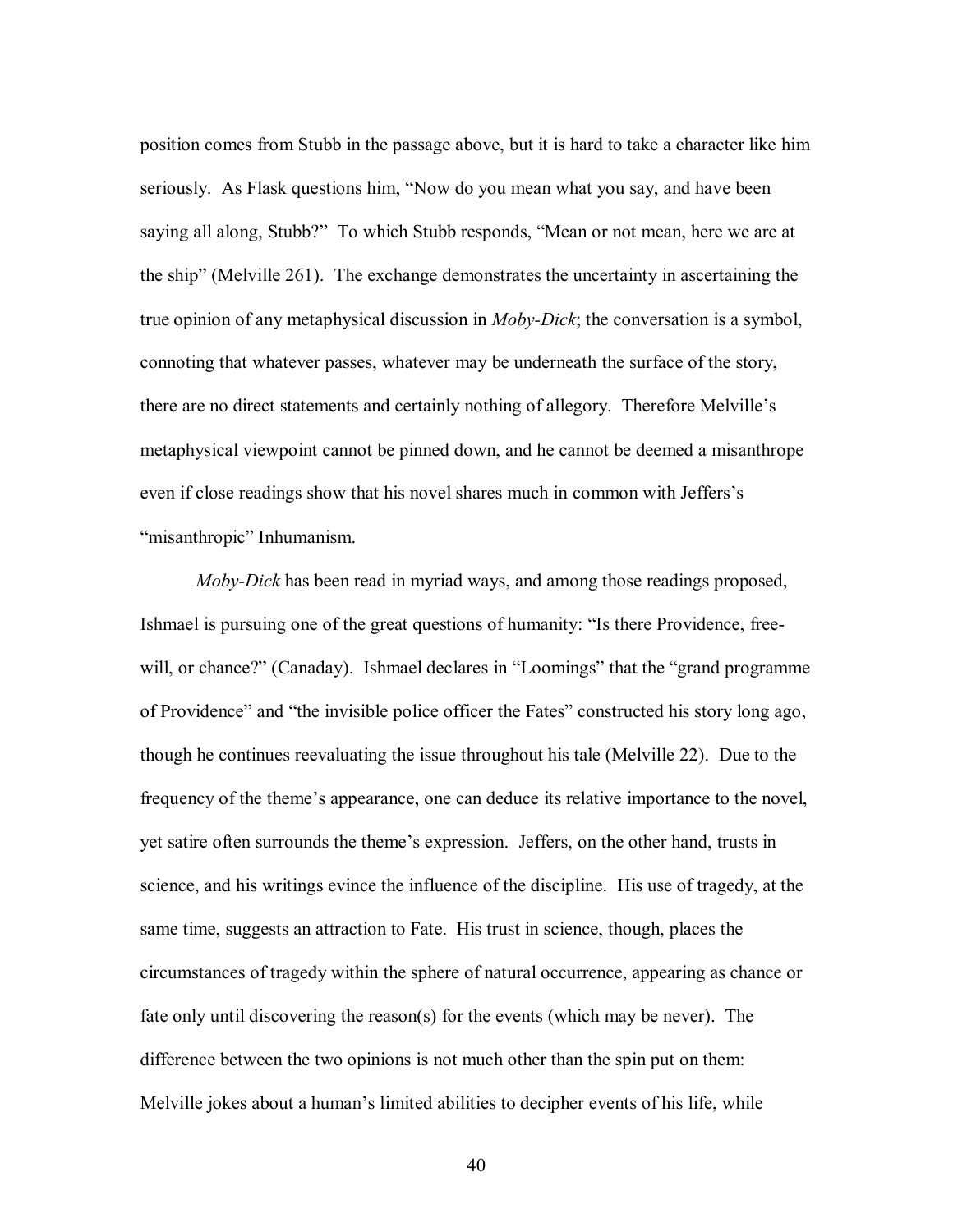Jeffers remarks that a human may consciously grasp some clue of a matter, but its limited abilities prevent its understanding of any "grand programme," as Ishmael might say. The latter point may be bleak for those readers inclined to consider Jeffers's view(s) misanthropic.

Even so, what does the theme of Fate matter to a discussion about whether one"s metaphysical philosophy is misanthropic or if another shrouds his similar views in jest? It can work in two ways that may seem to create more ambivalence: 1) fate over freewill, or choice, suggests that humans are not powerful so not central to the universe/existence; or 2) a higher being constructs or predetermines the course of humans" lives, so that gives humanity a central role in existence since a higher being pays enough attention to construct a story. For Jeffers this dichotomy resolves itself in his clear statement of Inhumanism, which lessens humanity's importance and relies on a Nature based on science.<sup>17</sup> Within Melville's metaphysical scheme choice #1 is more appropriate: Ahab's quest against the symbol of Nature, the whale, is a failure (one strike against an anthropocentric view), and the closing of the novel shows "the great shroud of the sea roll[ing] on as it rolled five thousand years ago," connoting the preeminence of Nature over humanity. Jeffers, too, uses the ocean as signifier to redirect the focus away from humanity: "This huge, inhuman, remote, unruled, this ocean will show us/ The inhuman road" ("The Torch-Bearers' Race" ll. 17-8, CP I: 99). If humanity holds a higher place in the cosmos, it does not seem fitting that its time would be so short, a mere "five thousand

 $17$  Though section IV of "The Inhumanist" uses a bit of humor in describing the fates of Franklin D. Roosevelt and Adolf Hitler, casting a shade of doubt on Jeffers's viewpoint of Fate as more than a symbolic tool of literature. However, the support in such direct statements as in the preface of *The Double Axe* outweighs the poke in section IV.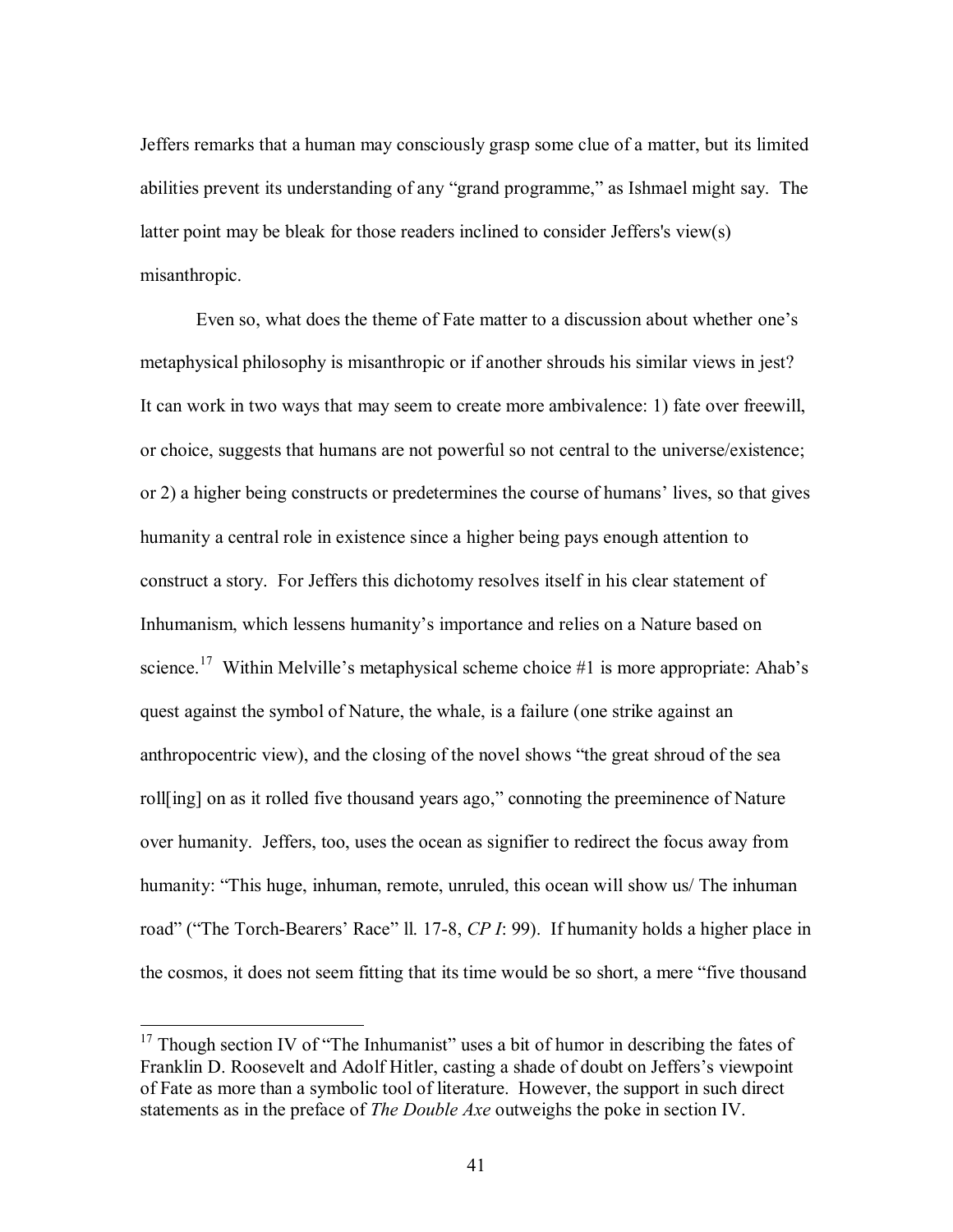years" of record, or, more importantly, that its existence does not impact the sea, a symbol of Nature for Melville and Jeffers.

Furthering this reading of Melville and highly exhibiting the overt sarcasm is Ishmael"s description of his story aboard the *Pequod*:

> It came as a sort of brief interlude and solo between more extensive performances. I [Ishmael] take it that this part of the bill must have run something like this:

#### *'Grand Contested Election for the Presidency of the United States.* "WHALING VOYAGE BY ONE ISHMAEL. "BLOODY BATTLE IN AFFGHANISTAN". (22)

The use of hedging phrases, such as "as a sort of," "I take it," and "like this," limits the authority of Ishmael"s voice; limiting the authority sheds doubt on the sincerity of Ishmael"s belief in Providence. One also sees the sarcasm in describing the election as "grand" when later observing Ishmael's reverence to the "The Grand Armada" of whales in chapter 87. With a reference to and play on the once grand armada of Spain, the chapter devalues the degree of importance humanity has on the Earth; the whales are superior to man-made ships in these descriptions. With this information in hindsight, one can see that Ishmael downplays the actual importance of these altogether human events, which frame his own minor story. But without carefully reading *Moby-Dick* and reconsidering earlier sections against the whole work, one can miss the way in which Ishmael mocks humanity"s inverted struggles, as they mean little to the whole of existence. The gentle humor clouds the reader"s view of the judgments Melville makes, especially those finding parallels to Jeffers"s existential notions, which receive scrutiny by critics who consider him a misanthrope.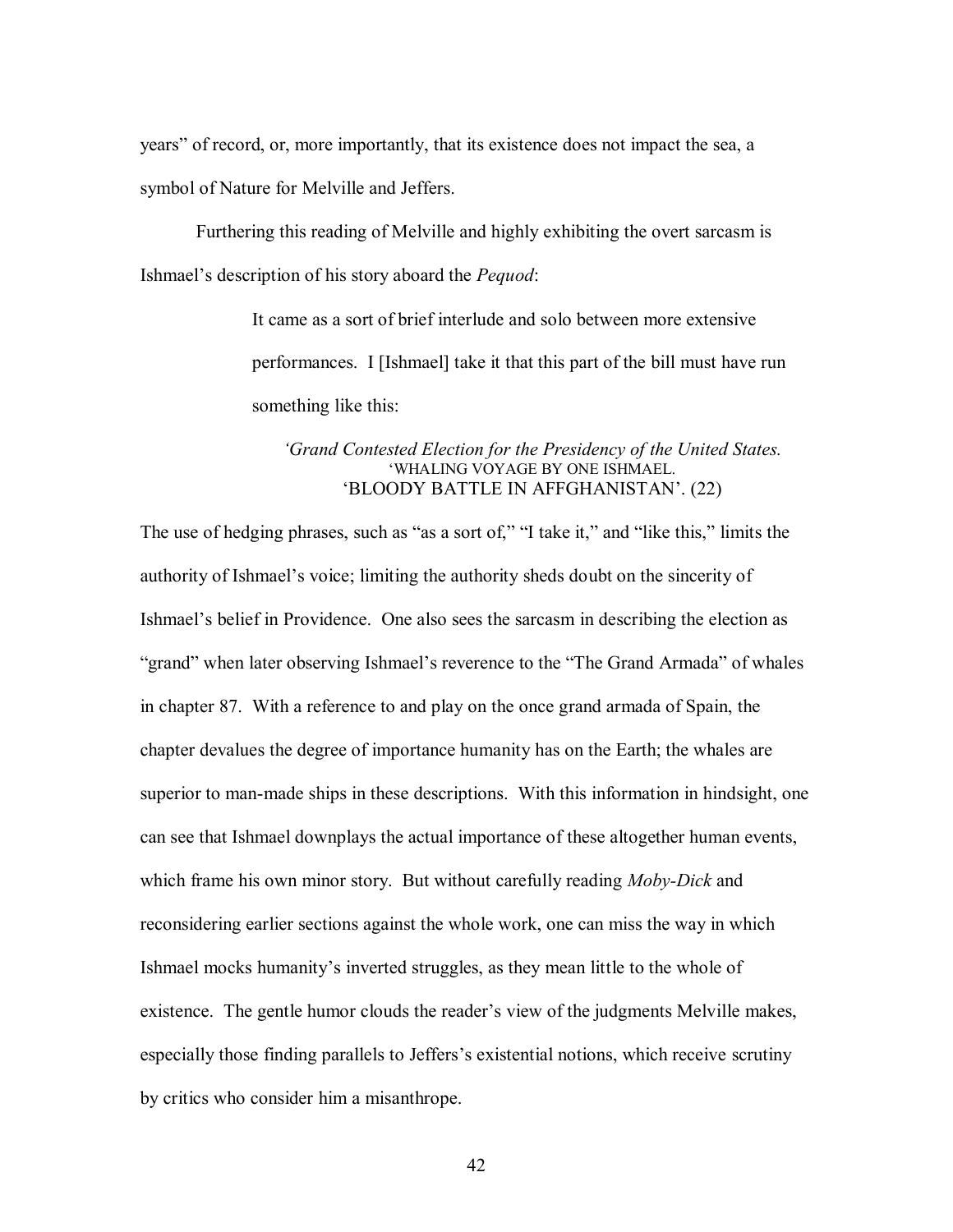Chief among the reasons for the dismissive condemnation of Jeffers as a misanthrope is his directive to turn away from man. Though his narratives enter into human lives through tragic events, generally the denouement of his poems, long or short, is to shift emphasis to the beauty surrounding humanity. Often his poems actions attack the anthropocentric, stressing the error, as he see it, in predominantly focusing on human beings and their constructs in the world. Some, such as Lee Zimmerman, read this as only expressing "disdain for humans," and they miss the admiration Jeffers has for humans when not being self-involved (651). "A flight of pelicans/ Is nothing lovelier to look at" (ll. 18-9) when humans go "about their business among the equally/ Earnest elements of nature" (ll.22-3), he writes in "Boats in a Fog" (*CP I* : 110). Humans have the potential for beauty as any bird, which Jeffers reverences. He places humanity "equally" within nature, but as long as humans act in earnestness. And though a great deal of disdain may be present, the poetry does not blindly hate humanity, as a misanthrope would. As much as Jeffers"s Inhumanist voices his displeasure for humanity's ways (i.e., " 'They'd shit on the morning star/ If they could reach it'" – a rare bit of humor at that ["The Inhumanist" *CP III*: 260]), he elicits sympathy for both his daughter and the terrified man whom he twice saves (though he certainly voices a distaste for the latter too). The Inhumanist even refers to Copernicus and Darwin with respect, as their studies support the dislocation of humanity from a central role in the universe and the world, using in earnest their (greatest) human faculty, thought.

It is in poems like "The Coast-Road" where critics most often attack and dismiss Jeffers as a misanthrope. The poet seems scathing mad when describing "progress" humanity is making when building a coastal road, becoming more self-involved in the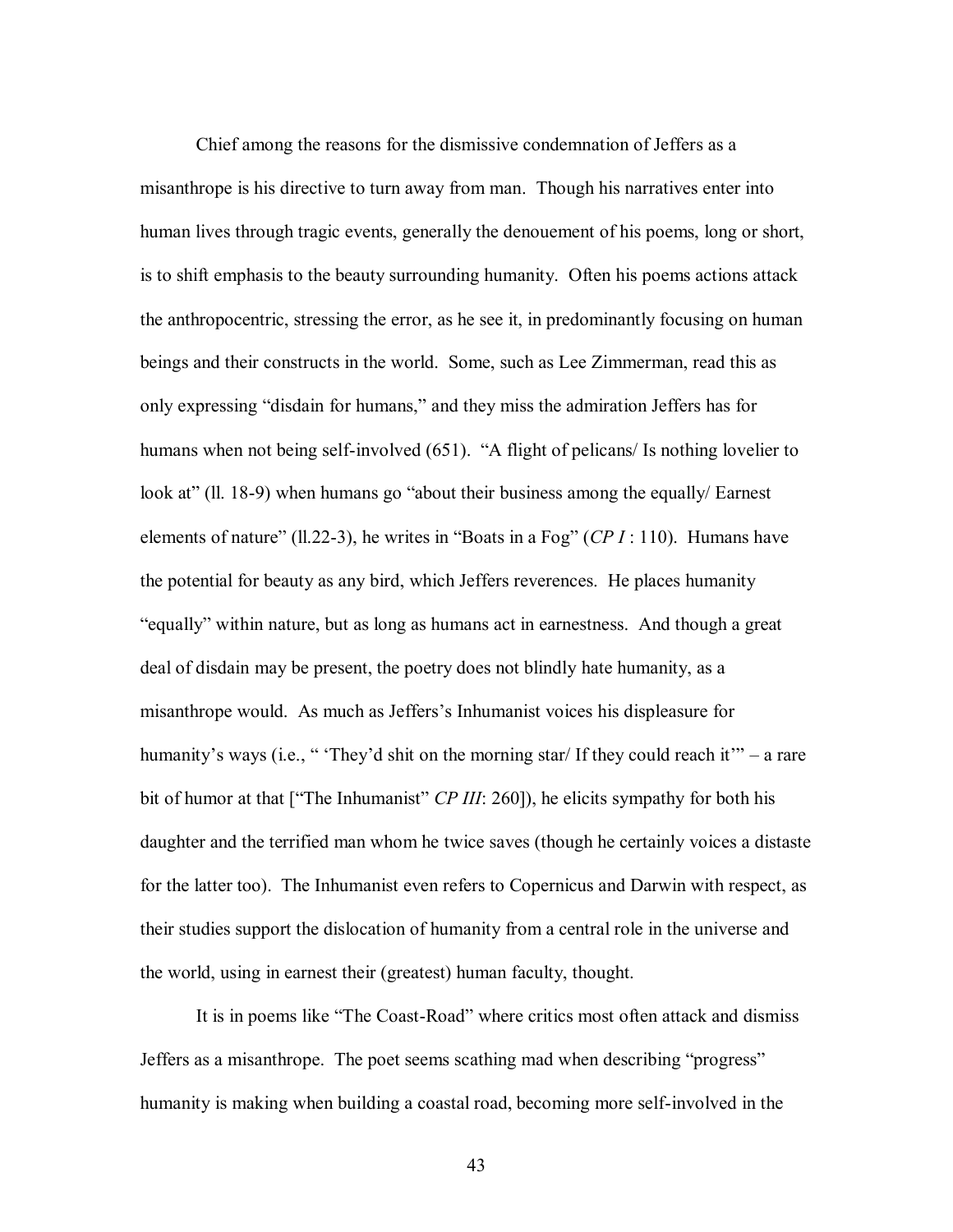process, and as stressed, he wants humanity to do the opposite, to turn outward to face the beauty of Nature and only interact with other humans out of earnest necessity. In turning outward, Jeffers trusts that people will understand their role in the cosmos, which is not the all-important part of creation, but a conscious part. Critics interpret his hatred of the acts of humans for hatred of the actors. If the critics would look to figures like Cawdor, they could see the qualities, independent, "self-armored," strong, "never beguiled," that Jeffers"s admires ("Cawdor" *CP I*: 417); they would also see the qualities he despises in humans. Depending upon others weakens Cawdor; his desire for Fera clouds his judgment, leading to the tragic act of killing his son. The interplay between the good and the bad qualities of the character shows the reader Jeffers"s ideal human; even having an ideal dismisses the misanthropic notion of his poetry because it places expectation upon something, implying the potential for value. Knowing Jeffers's larger vision of humanity, rather than isolating a particular passage of poem that is only one detail in his metaphysics, allows a reader to understand the difference from Jeffers hating the act of a human(s) versus hating humanity as a whole, similar to the way in which *Moby-Dick's* early symbolism may be lost on a reader who does not consider the rest of the text against it.

Ishmael, as observer and voyager, appropriately represents a man turning outward from humanity in the mold of Jeffers"s ideal human. In the first paragraph, Ishmael thinks, "it requires a strong moral principle to prevent [him] from deliberately stepping into the street, and methodically knocking people"s hats off" (Melville 18). The hat represents fashion, an anthropocentric concern. His "moral principle," a unique human faculty that Jeffers champions, makes him turn away from his ire toward other humans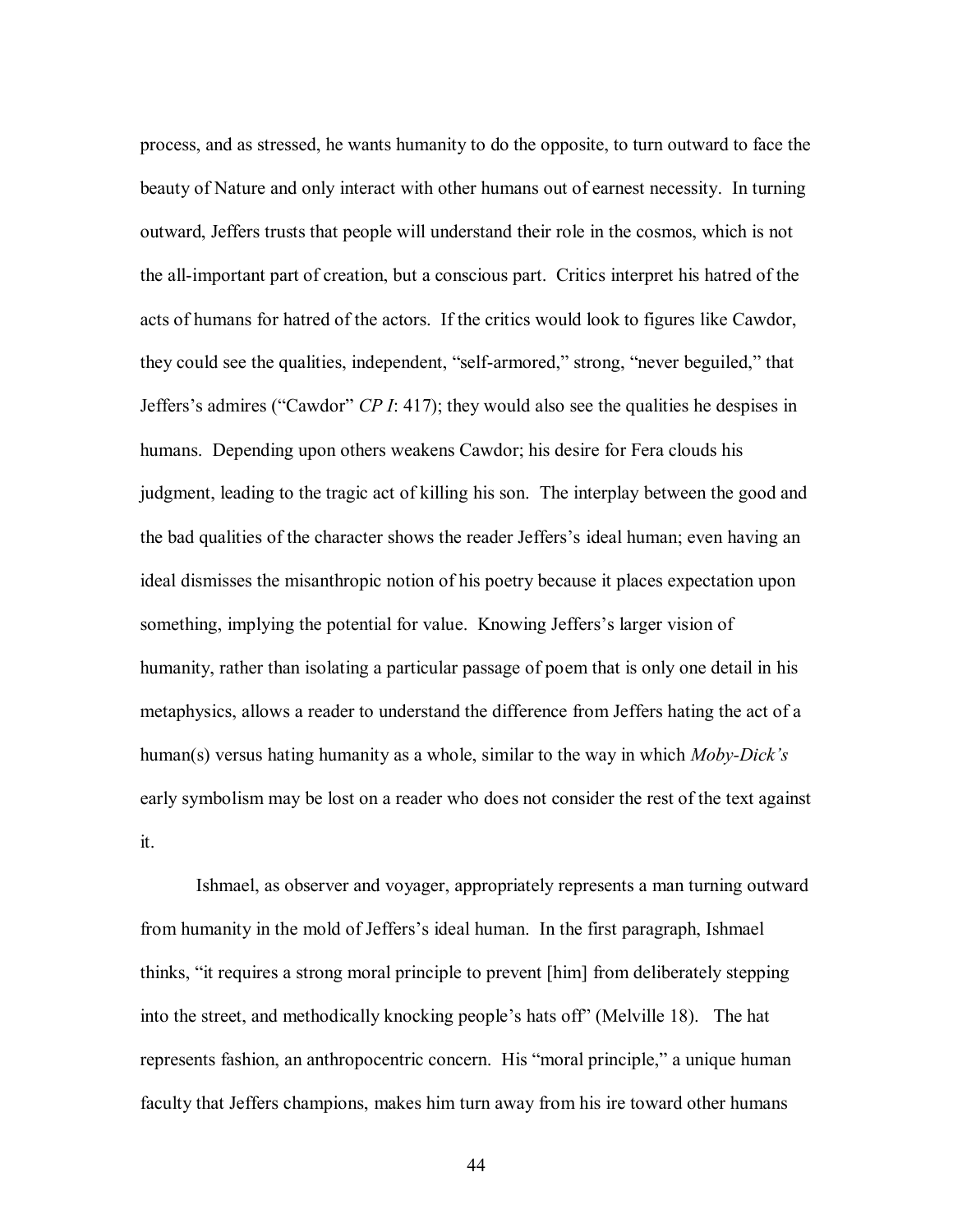and instead to the sea. This image sets the tone of the novel. Humor overshadows the implications of what Melville, through Ishmael, is saying: in a major way, he is criticizing humanity"s self-concerned ways. Who has the most stylish hat (even as modern people look back at the time and find the hats so similar to prevent distinguishing) annoys Melville enough to write a novel about voyaging outward from societal concerns into the timeless element of the sea, chasing the timeless leviathan of the sea, even as his interjecting musings temper his societal attacks. Jeffers does not temper his societal criticism, directly attacking certain human

practices in his shorter poems and using symbolism (e.g., incest in "Tamar") and sensational action (e.g., Barclay's rape of his daughter) in his longer poems to do so. Without the temperance of societal critique, Jeffers's readers may feel threatened; thus, they counterattack or try to dismiss his philosophy of Inhumanism or even his poetry almost altogether (saying he is just a bitter old man who hates other people).<sup>18</sup> Melville avoids attacks with Ishmael"s humorous chiding of human customs; then he places Ishmael off to sea away from the frivolous city mores; while out to sea Ishmael can describe the essential aspects of humans staying afloat and alive on a ship. It is also important to note that, as humans, Ishmael and the other men also take in the harsh beauty of the natural environment.<sup>19</sup>

The approach to the violent beauty in/of Nature further highlights the way in which a reader can delineate Melville and Jeffers's approach: Jeffers's descriptions instill

<sup>&</sup>lt;sup>18</sup> Yvor Winters was famous for lambasting Jeffers's poetry, specifically because of his symbolic use of incest (Carpenter 95).

 $19$  As Dr. Rodier has also pointed out, creating Ishmael also affirms/creates the possibility of such alternative responses – deleting those options has other effects.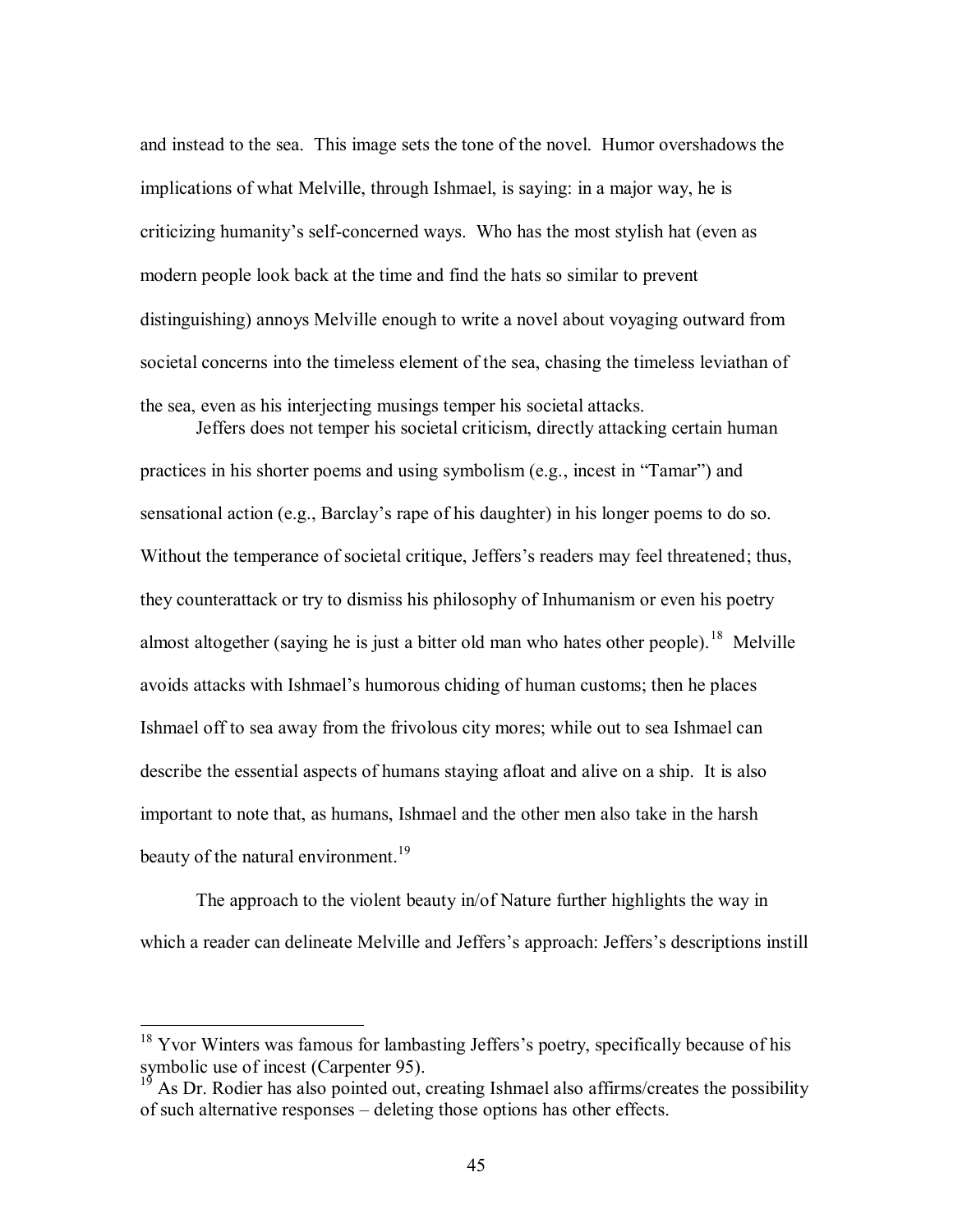an uneasiness that Melville"s humor softens. An untitled poem written in the last ten years of Jeffers"s life embodies his larger view of existence:

> So we scream and laugh, clamorous animals Born howling to die groaning: the old stones in the dooryard Prefer silence: but those and all things have their own awareness, As the cells of a man have; they feel and feed and influence each other, each unto all, Like the cells of a man's body making one being, They make one being, one consciousness, one life, one God. (*SP* 691)

Humanity exists between the interchange of the painful "scream" and the joyous "laugh." The simile about the cells of the body relates that each object in the universe is a part of the greater God and that humans are "animals," not anything greater. Every thing has a role, and often the role calls for suffering. A human who feels himself important to God may take offense by the requisite suffering – Ahab"s monomania concerning the whale stems from that sort of anthropocentric thinking. But understanding that every individual thing is a part of the living God, and that every part of God is subject to pain, implies that God is a self-torturer, which helps Jeffers cope with being a suffering creature himself. Emerson"s interpretation of Nature could not reach to such a level because the things of Nature for him are words for humans; Nature only serves an individual human's journey to the "me." Jeffers and Melville already observe humans as a part of the whole, and their writings imply that the rest of the whole shows no favoritism for humanity.

Recapturing the idea that "without strain there is nothing," Jeffers explicitly elaborates upon this implication in a letter with an if-then statement: "If God is all, [then] he must be suffering," and following logically, "since an unreckoned (sic) part of the universe is always suffering" (Jeffers *SL*: 240). God"s suffering must be self-inflicted, for he is all, which means there is no one outside him to inflict it. Jeffers"s narratives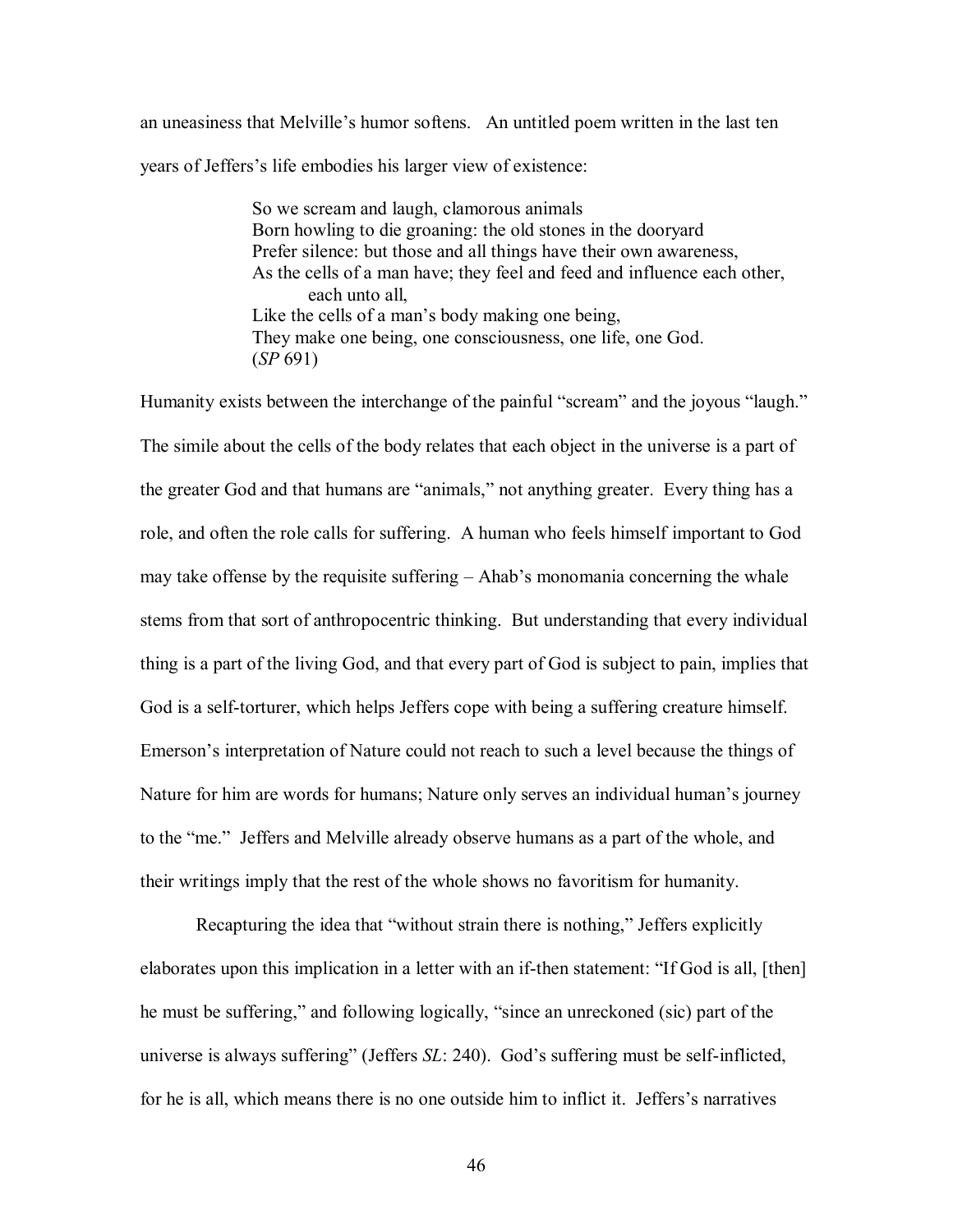provide "imagine[d] victims/ Lest [his own] flesh be chosen the agonist" ("Apology for Bad Dreams" *CP I*: 209); these imagined victims serve as symbols of the brutish reality of suffering existence. Though Melville does not overtly treat this idea of God"s selfinflicted suffering, Ishmael does find that "the universal thump is passed round," which implies an amount of suffering to each part of creation (Melville 21). The jovial quality of the expression eases the notion upon the reader. A passive reader may miss the harsh implications of Ishmael's comment; even a passive one would not likely miss Jeffers's.

A symbol, for Melville, of what delivers the "thump" is the whale"s tail (please excuse the rhyme). Melville devotes Chapter 86 to its description. Though much of the chapter takes an earnest tone, the opening sentence is a joke: "Other poets have warbled praises of the soft eye of the antelope," Ishmael says, but "less celestial, I celebrate a tail" (293). By opening with comedy, Ishmael moderates the solemnity of the tail"s symbolic connotation. The whale, as icon of existence, uses its tail for "[f]ive great motions," and description of each motion's use follows (Melville 294). As with Jeffers's conception of a violent and beautiful Nature, the tail"s strength has "appalling beauty…[and r]eal strength…often bestows" beauty (Melville 294). Figuring the whale as existential symbol and the tail as its force of motion confers the aspect of universal flux upon the tail. The flux is the strain of Nature that allows for existence to continue, and the end of existence, for Jeffers, is beauty, as it is what God wants. $^{20}$ 

 $20$  Melville never directly opines what God, or the white whale, wants. Maybe the white whale's aggressive actions towards the whalers who (attempt to) harm him implies that Melville sees God as applying some version of the Golden Rule: "if you mess with me, I'm going to mess with you.'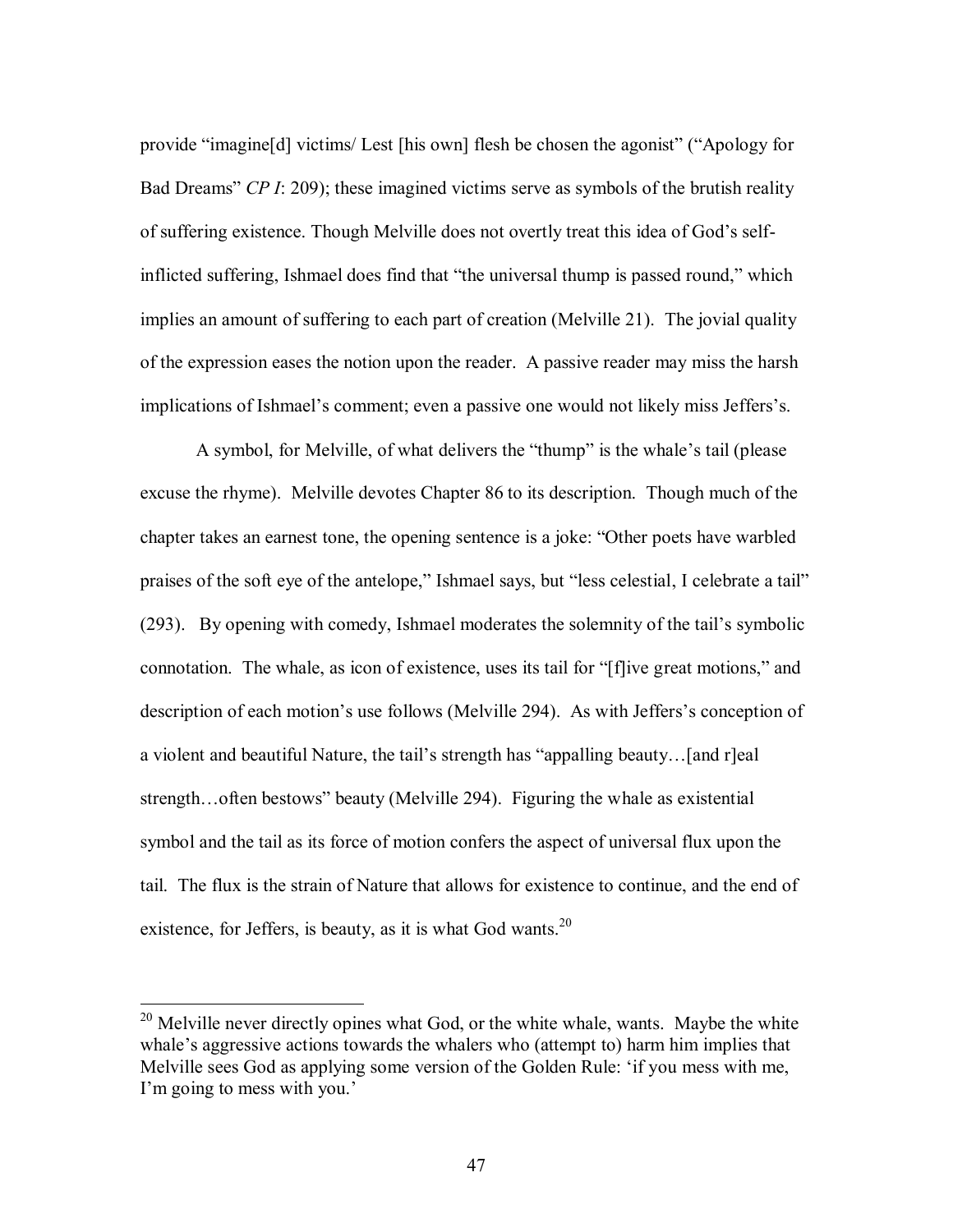While Melville does not propose an end of existence, Jeffers sees the two aspects of God, flux and consciousness, as contributing to His end; the latter being, dually, a human"s gift of consideration and bane that pulls a human out of the flux, and humanity helps comprise the conscious aspect of God (Hunt). Ishmael notes that "some significance lurks in all things," which consciousness allows a human to apprehend, so the tail"s significance is its motion, which manifests itself in appalling beauty (Melville 331). In "At the Birth of an Age," Jeffers writes the "vision of the self-hanged God: … If I [God] were quiet and emptied myself of pain, breaking these bonds,/ Healing these wounds[, there would be nothing]: without strain there is nothing" (*SP* 506,). Jeffers envisions existence as God "tortur[ing him]elf/ To discover [him]self," and what God wants and discovers, as noted in Chapter 1, Section 1 above, is "the enormous and terrible beauty of things" ("Not Solid Earth" *CP IV*: 540). The straining element of Jeffers is equivalent to the symbolic tail, the force of propulsion, the force of continued existence, Ishmael describes. Melville, introducing the symbol with a joke, eases into the idea of God"s force of continuum, whereas Jeffers addresses the subject more directly. Exemplified in "this peaking of the whale's flukes," or the appearance of God's influence above the surface, the impact of God on the course of events relates to the tail"s movements, which "are gestures," for Ishmael, and they are "wholly inexplicable" (Melville 295, 296).

But Ishmael tells the audience in "The Whiteness of the Whale" that there must be some attempt at explanation: "how can I hope to explain myself here; and yet, in some

Or an alternative reading of Melville"s vision of God"s purpose may be in the simple notion of recurrence: in chapters such as "Schools and Schoolmasters," the images of whales circling and cycling dominate.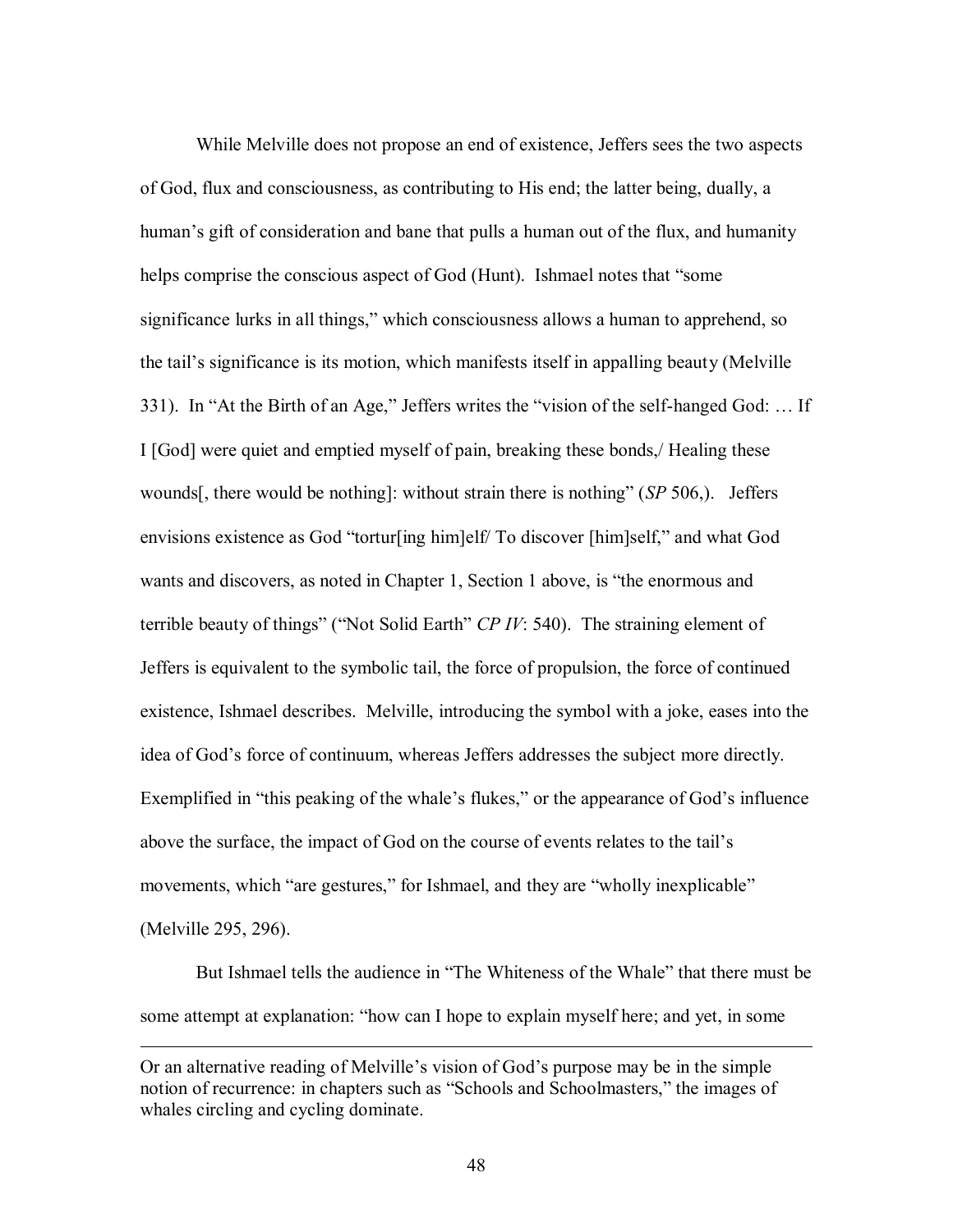dim, random way, explain myself I must, else all these chapters might be naught" (Melville 159). The uncertainty Ishmael feels relieves itself with humor through the hedging voice; "in some dim, random way" is a form of self-deprecation, which is a familiar tool for most comedians. Why the chapters might be for naught is due to the symbolic import of a whale that is white. The enigmatic color of the whale relates to the ultimate why of existence, its means and ends; the metaphor is for God"s incomprehensibility. But the driving necessity to continue trying to explain means everything to being a human – which is a very Emersonian trait – otherwise existence becomes worthless or "naught." The key is not to become as Ahab, resorting to madness and ignoring his reason, even though his unceasing desire is admirable. Cawdor, when his judgment clouds with desire, relates to Ahab; in the end Cawdor reclaims his control, quiets his desire, and returns to a person more admirable to Jeffers. Cawdor overcomes his desire and atones for the misleadings of desire; "nothing" would have been best, but the Oedipal act of gouging his eyes proves acceptable even as it is "self-indulgen $[t]$ " ("Cawdor" *CP I*: 521). The coolheaded, discerning figure utilizing his faculties for discovery of things outside of humanity fulfills Jeffers"s ideal human quality; thus, the Inhumanist voices his liking of Copernicus and Darwin. Ishmael, cataloging the things of the ship and sea, attempting to explain as much as his mind can comprehend, approaches the greatness of an ideal Jeffersian human (though his humor may spoil him a bit for Jeffers).

The greatness Jeffers reads in Melville"s *Moby-Dick* appears in the themes like the ideal man. Ishmael is a character of greatness, voyaging through the sea, a symbol of Nature, attempting to uncover the gestures of God manifest in Nature. He probes into the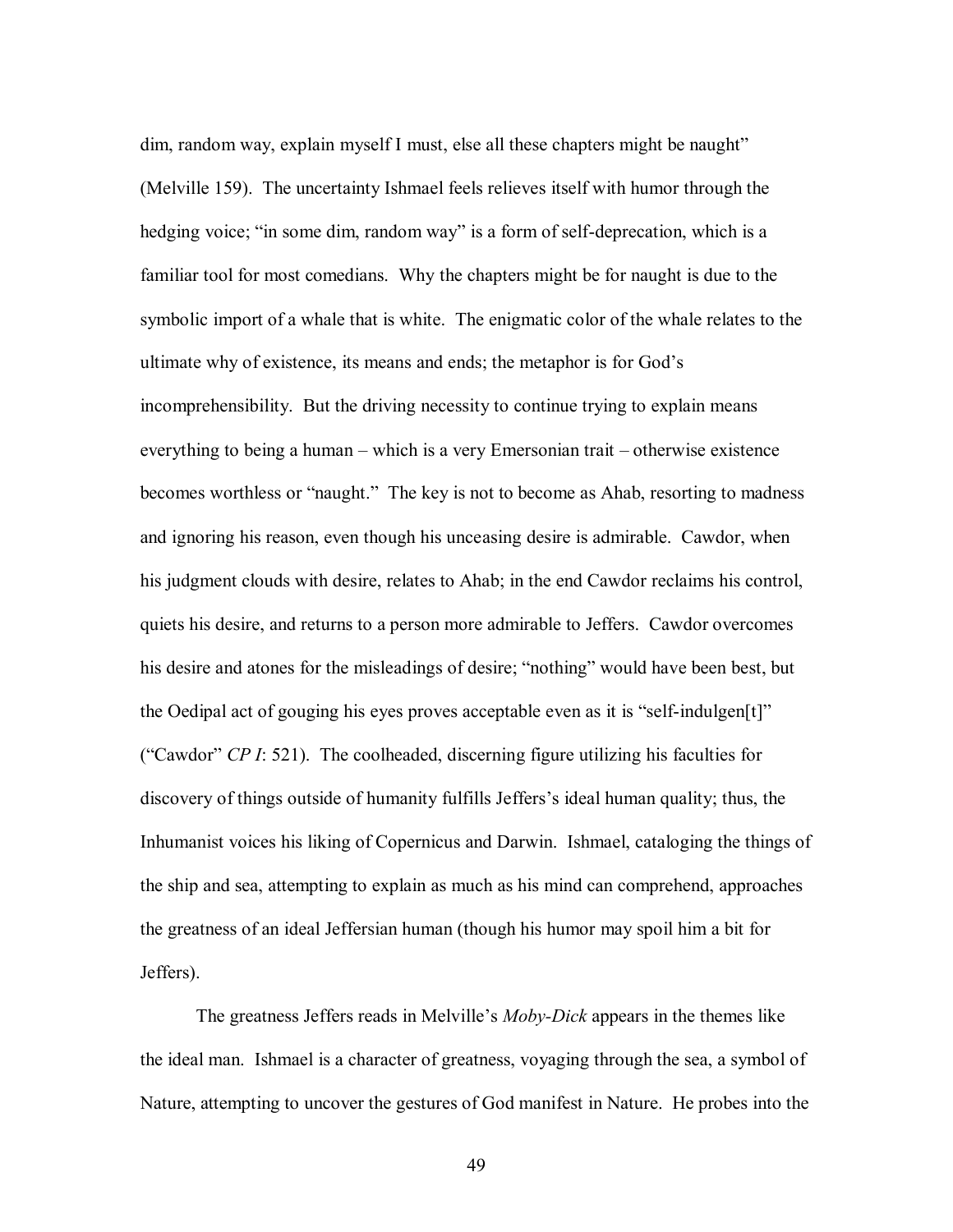state of existence; he asks whether all is predestined, whether a human may ultimately decide his own course, or whether chance occurrences rule over creation. His descriptions of men going about their business among the equally earnest elements of nature, as Jeffers says, bestow a great quality of character upon Ishmael ("Boats in a Fog"). The story of *Moby-Dick*, as William Faulkner describes it, of "all against the grave and tragic rhythm of the earth in its most timeless phase: the sea," reflects Jeffers"s idea of greatness and much of Jeffers's own poetry (640). The seriousness of the themes becomes corrupted for Jeffers with the interjected humor of Ishmael and characters like Stubb. In his poetry Jeffers chooses to undertake these same themes as Melville but without the (what can be) alleviating humor. Instead he writes with a directness that may disturb some readers; when confronted by these metaphysical themes and blunt opinions of Jeffers's characters, these readers, out of discomfort, may then deem Jeffers's writings misanthropic. Seeing Jeffers and Melville in concert reveals their similar metaphysical opinions. Highlighting the way in which Melville"s humor serves as a spoon full of sugar to help the difficult themes go down gives a reader the opportunity to reconsider Jeffers"s viewpoint as something other than misanthropic.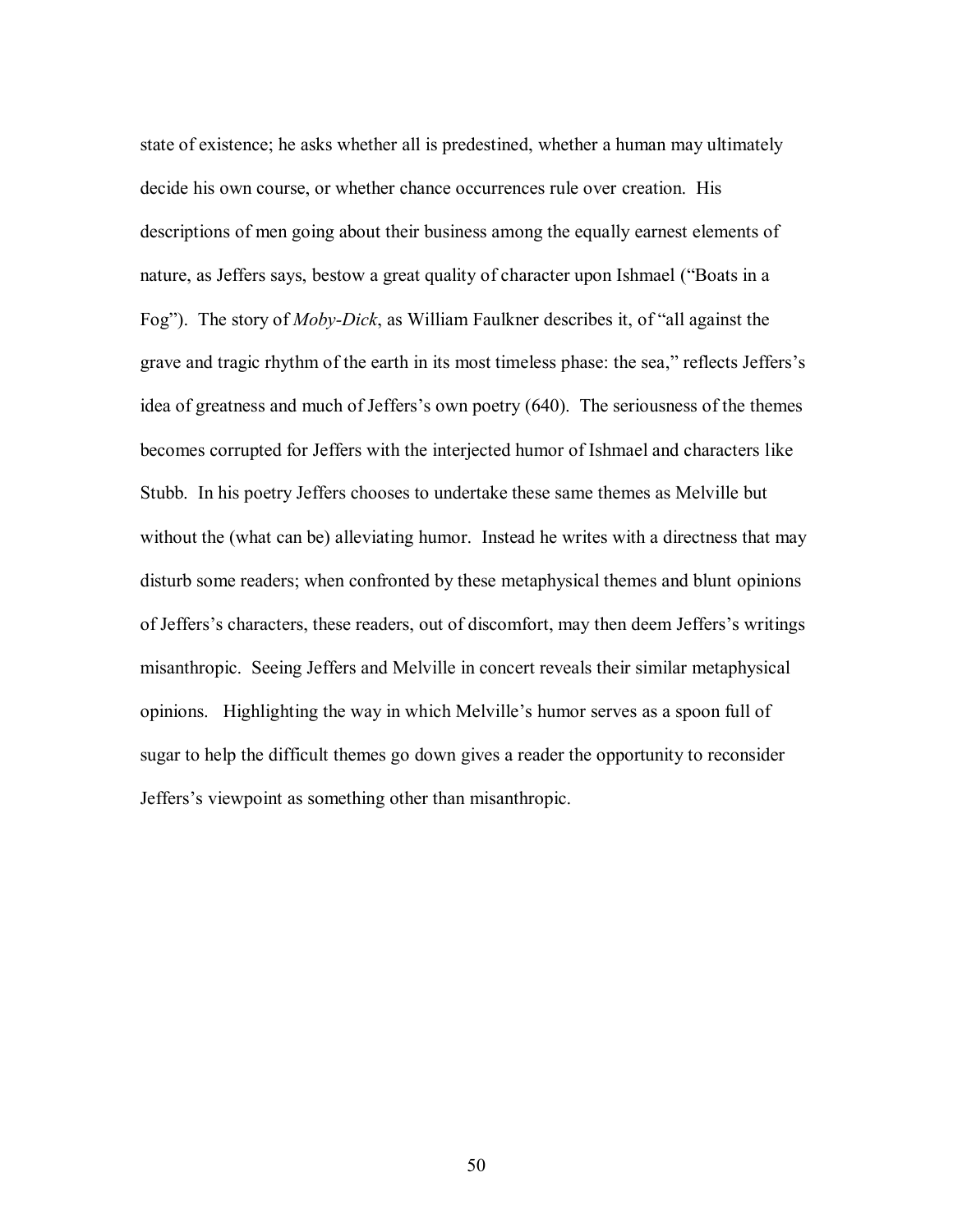#### **Conclusion**

However much Ralph Waldo Emerson's and Robinson Jeffers's metaphysics may diverge, Emerson's idea of observing Nature to gain insight into humanity's place greatly influences Jeffers's viewpoint and, consequently, his poetry. Understanding this influence allows a reader to see a similar relationship between Emerson's metaphysics and Herman Melville's metaphysics in *Moby-Dick*. Who Jeffers called a "youthful enthusiasm," and who caused Melville to read for an entire day in the Hawthorne's household, impacts both Jeffers's and Melville's writings (*SL*: 14, Sten 32). In part because of their affinity towards Emerson's writings, the two writers own words share a great deal in terms of vocabulary and ideas. The use of words like "orb" and "multitudinous" to describe natural scenes appears in all three writers' works; similarly, notions of the unknowable infinite of existence course throughout each of the three writers' works. Deriving truth about humanity by looking to Nature is a convergent idea in Emerson's, Jeffers's, and Melville's writings. After each author observes Nature, each author offers a reader a different conclusion about humanity's place, though with Jeffers and Melville not diverging as much.

Emerson differs from Jeffers when Emerson finds that Nature is a human tool to conjoin with the "me": Nature has no value in itself; it is for humanity. Jeffers's "Credo" decisively strikes down the idea that Nature is for humanity or that Nature does not exist outside of humanity. Going further, Jeffers's tragic narratives, like "Cawdor," illustrate the powerlessness humans have when confronted by Nature's inevitable elements. Picturing his characters in the harsh Big Sur area of California, Jeffers has them weakly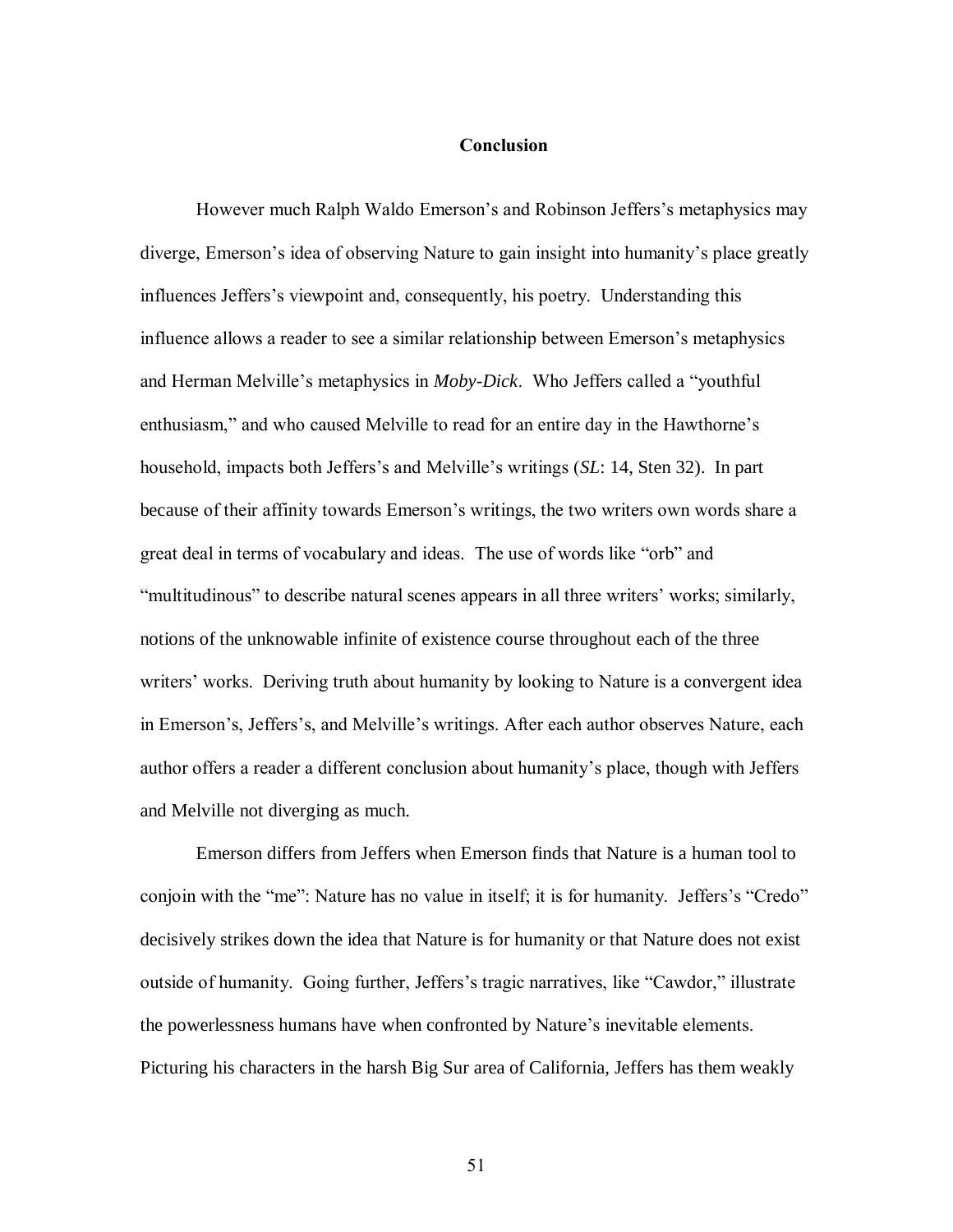entertain desire and suffer corresponding, severe consequences. Symbolic elements, such as incest, represent the dangers of humanity ignoring Nature and overvaluing an anthropocentric world. Instead of separating from Nature, Jeffers feels humans should use their conscious minds to consider the beauty of Nature however harsh it may be. When doing so humans can fulfill their part of God, Jeffers feels; since God is both conscious and ever in flux, humanity's consideration of the beautiful serves as part of God's discovery of himself, as Jeffers says in "The Hanged God's Soliloquy" in "At the Birth of an Age." Whereas Emerson writes of Nature as a tool for a human to identify with the "me," Jeffers writes of humanity's need to observe the beautiful, serving as part of God in doing so.

In a similar manner as Emerson and Jeffers, Melville writes of the way a human can find identity by looking to the symbolic significance of Nature, and his consequent narrative is an exploratory voyage of Ishmael's discoveries of existence. Melville sees Nature as being more severe than Emerson, more closely aligning him with Jeffers's metaphysics. Melville images his view of humanity twice when the castaways, Pip and Ishmael, find themselves alone in the ocean: humans are small and cannot truly command anything, as there is only a great, ultimately unknowable expanse surrounding them. Unlike Pip, though, Ishmael attempts to understand whatever he can, and in that regard a reader can see a similarity with what Emerson and Jeffers find as a positive trait for humans. In contrast, Ahab, similar to Jeffers's Cawdor at his worst, illustrates what happens to the human that challenges Nature, as Ahab is ultimately killed by the whale; Ahab also represents the danger of humans blindly following other humans, as his crew suffers the death at sea as a result of following Ahab; Cawdor's family serves as an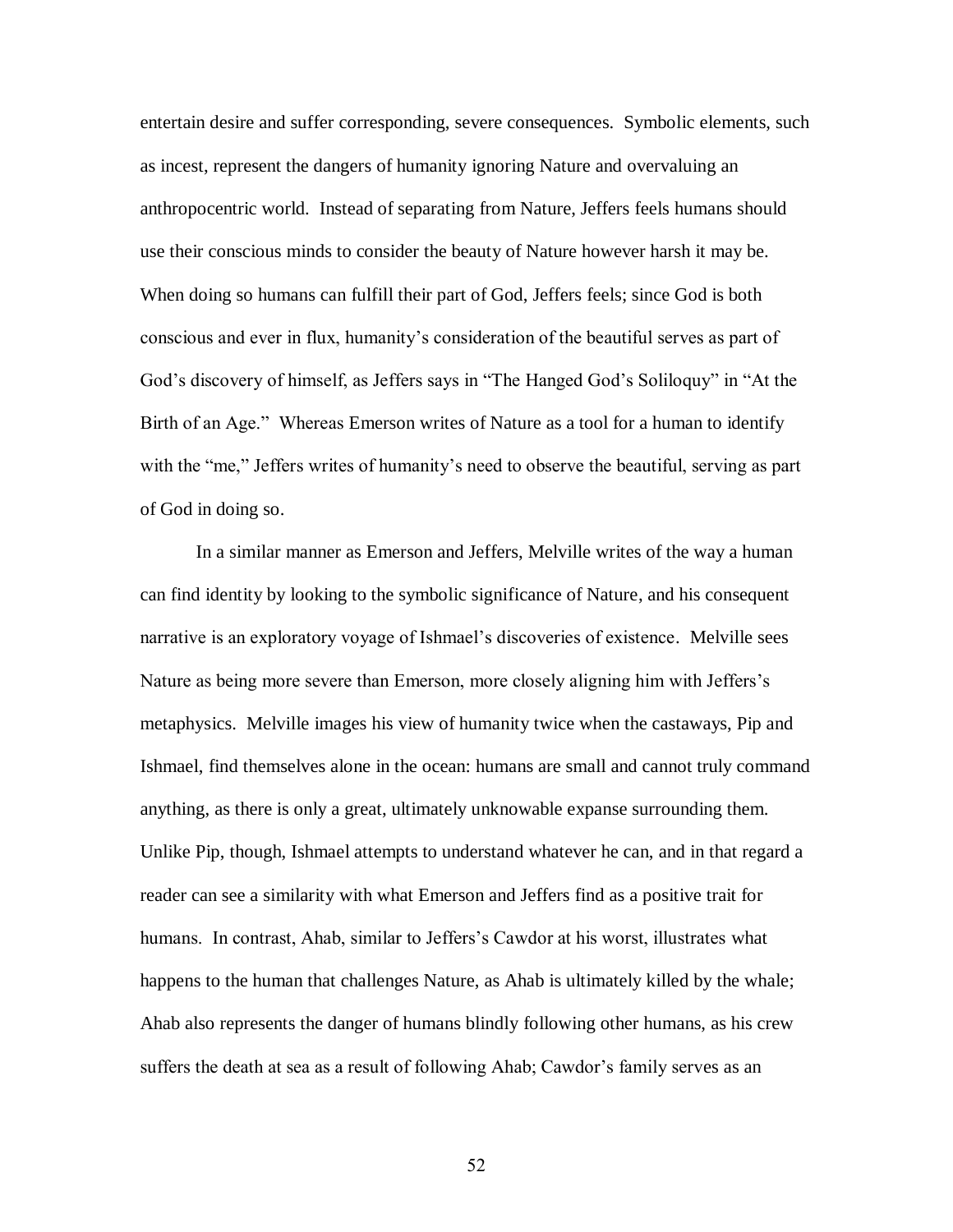analogy to Ahab's crew after Cawdor's failings break apart his household. The tragedy of both Ahab and Cawdor symbolizes a human's powerlessness when faced with the supremacy of Nature. Jeffers's and Melville's metaphysical viewpoint, here, departs from Emerson's observation of humanity and Nature's relationship.

However, to see Jeffers and Melville in agreement may be difficult because of their contrast in writing styles. While Jeffers writes directly about his metaphysics during his "I" perspective moments, Melville imbues *Moby-Dick* with the ironic humor of Ishmael and the overt laughter of characters like Stubb. Though Melville also "violat[es] narrative standpoint," as Charles Fiedelson Jr. notes, his narrator and other characters convolute readers' opinions about Melville's metaphysical views (83). The poetry of Jeffers works together; even from his narratives and shorter poems to his prose introductions, Jeffers expresses a consistent metaphysical viewpoint. In his most definitive statements, characters like the Inhumanist sternly condemn the inward looking human, asking, instead, for humans to turn outward; it is in the outward things of Nature where humans may discover the other parts of God, helping God to discover himself, as Jeffers voices in an untitled poem.

*Moby-Dick's* tone does not allow for condemnation of anything – at least not seriously; thus, an anthropocentric reader does not feel threatened by *Moby-Dick*; the same cannot be said for that same reader encountering Jeffers's writings. Ishmael's comments in "Loomings" about taking hats off others heads seem more funny than critical. Jeffers's criticism and cynicism regarding the progress of a coastal road contains no humor, and readers like Lee Zimmerman find the lines disdainful. If similar readers to Zimmerman find that Jeffers's focus is humanity itself, it is plain to see how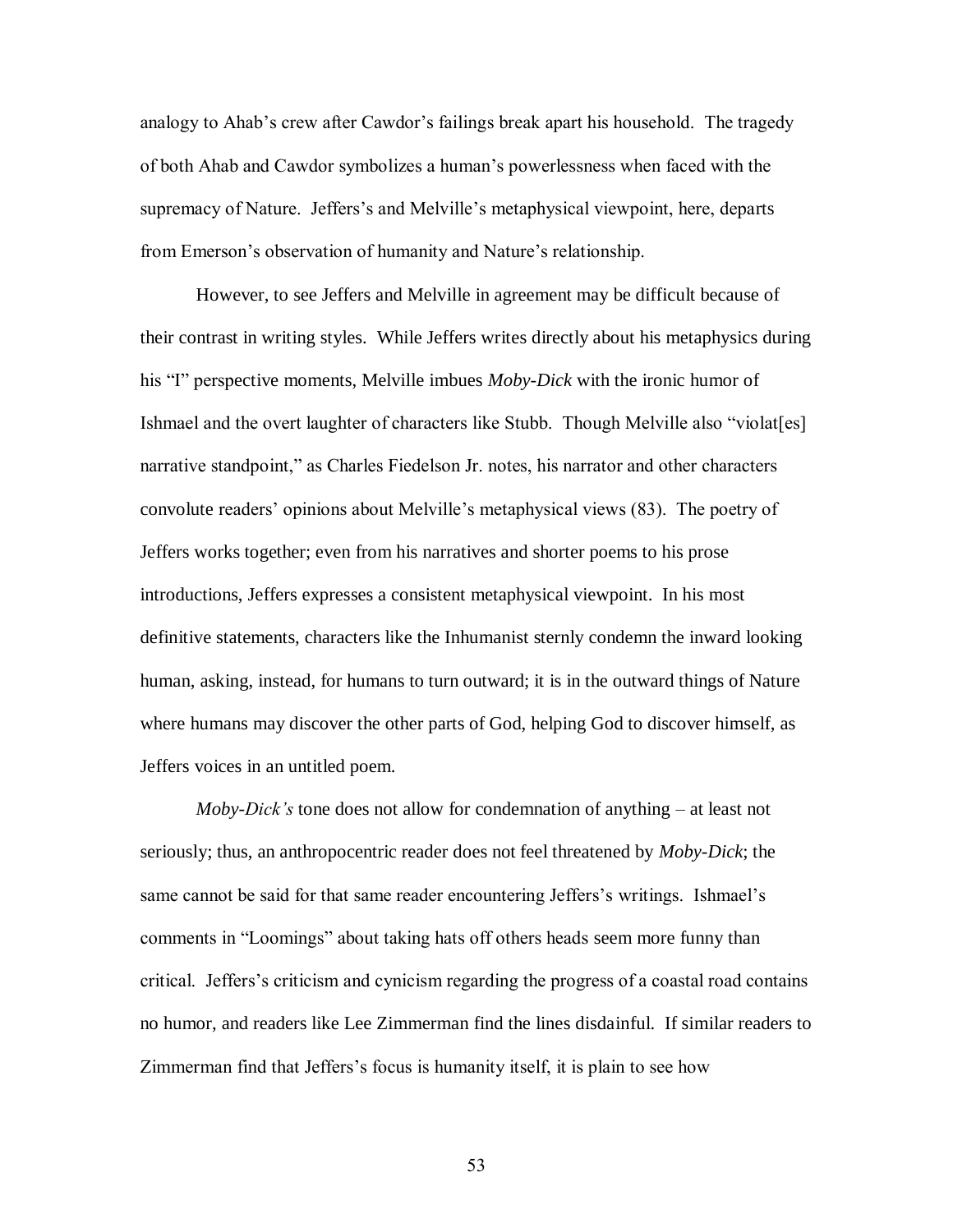"misanthropic" could be used to describe Jeffers's poetry. The label is an error, though, because the lines direct the criticism at the actions of the humans not the humans themselves. Ishmael implies just as much criticism in his comments about the conventions of the shipping profession, but a joke is never far behind his words.

Even when describing the perils of the whaling industry and the unforgiving aspects of the ocean, Ishmael and Stubb jest. Jeffers rarely does. His constructed images of Nature and humanity's place within it can be brutal at times. However, the reverence he shows for humans acting in earnest dispels any notions of misanthropy. Jeffers finds greatness in *Moby-Dick*, and much of that greatness can be found in Ishmael and the crew working earnestly to live aboard the Pequod. Jeffers view of humanity and his metaphysical philosophy as a whole contains no misanthropy. Melville writes of similar metaphysical ideas in *Moby-Dick*, and readers rarely deem it a work of misanthropy. Understanding the similarity between the two writers' ideas helps a reader reevaluate Jeffers's poetry.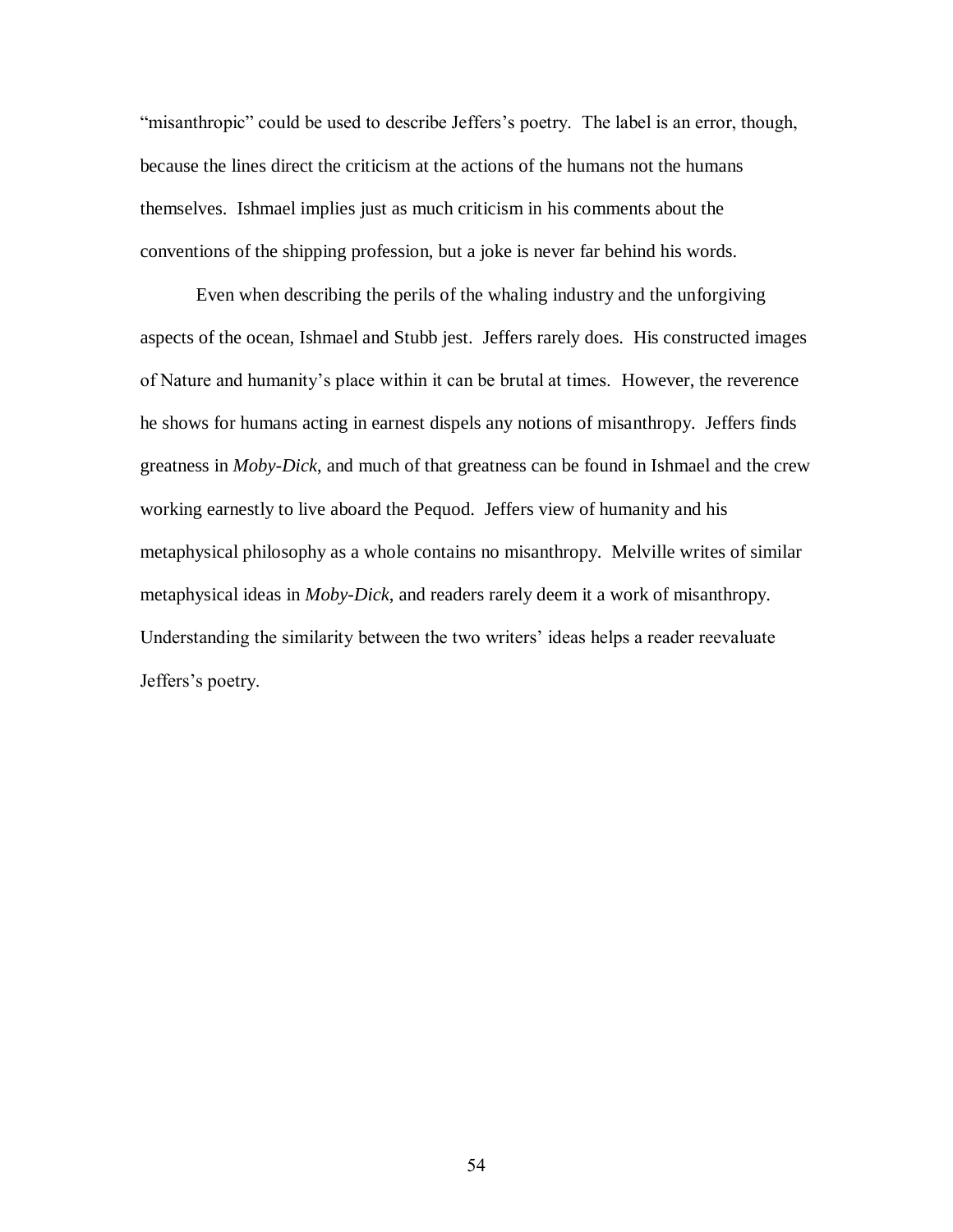Works Cited

- Boyers, Robert. "A Sovereign Voice: The Poetry of Robinson Jeffers." *Modern American Poetry: Essays in Criticism.* Ed. Jerome Mazzaro. New York: McKay, 1970.
- Brasher, Alan. ""Their Beuaty Has More Meaning": Transcendental Echoes in Jeffers"s Inhumanist Philosophy of Nature." *Robinson Jeffers and a Galaxy of Writers: Essays in Honor of William H. Nolte*. Ed. William B. Thesing. Columbia: U of South Carolina P, 1995.
- Cameron, Sharon. "Ahab and Pip: Those Are Pearls That Were His Eyes." *ELH* 48 (1981): 573-93.
- Canaday, Nicholas, Jr. "Ahab and the Authority of God." *Melville and Authority*. Gainsville: U of Florida P, 1968.
- Carpenter, Frederic I. "Robinson Jeffers Today: Beyond Good and Beneath Evil." *American Literature* 49 (1977): 86-96.
- Dooley, Patrick. "The Inhuman Metaphysics of Edward Abbey and Robinson Jeffers: "To Travel Down the Strange Falling Scale."" *ISLE* 12 (2005): 11-30.
- Emerson, Ralph W. *The Essential Writings of Ralph Waldo Emerson*. Ed. Brooks Atkinson. New York: Modern Library, 2000.
- Faulkner, William. "I Wish I Had Written That." *Moby-Dick*. Ed. by Hershel Parker and Harrison Hayford. New York: Norton, 2002. 640.
- Feidelson, Charles, Jr. "Symbolism in *Moby-Dick*." *Critics on Melville*. Ed. Thomas J. Rountree. Coral Gables: U of Miami P, 1972. 81-6.
- Franchot, Jenny. "Melville"s Traveling God." *The Cambridge Companion to Herman Melville*. Ed. Robert S. Levine. Cambridge: Cambridge UP, 1998. 157-185.
- Hillway, Tyrus. "Melville"s Art: One Aspect." *Modern Language Notes* 62 (1947): 477- 80.
- Hunt, Tim. "Jeffers's 'Roan Stallion' and the Narrative of Nature." *Robinson Jeffers: Dimensions of a Poet*. Ed. Robert Brophy. New York: Fordham UP, 1995. 64-83.
- Jeffers, Robinson. *The Collected Poetry of Robinson Jeffers, Volume 1*. Ed. Tim Hunt. Stanford: Stanford UP, 1988.
- ---. *The Collected Poetry of Robinson Jeffers, Volume 3*. Ed. Tim Hunt. Stanford: Stanford UP, 1991.